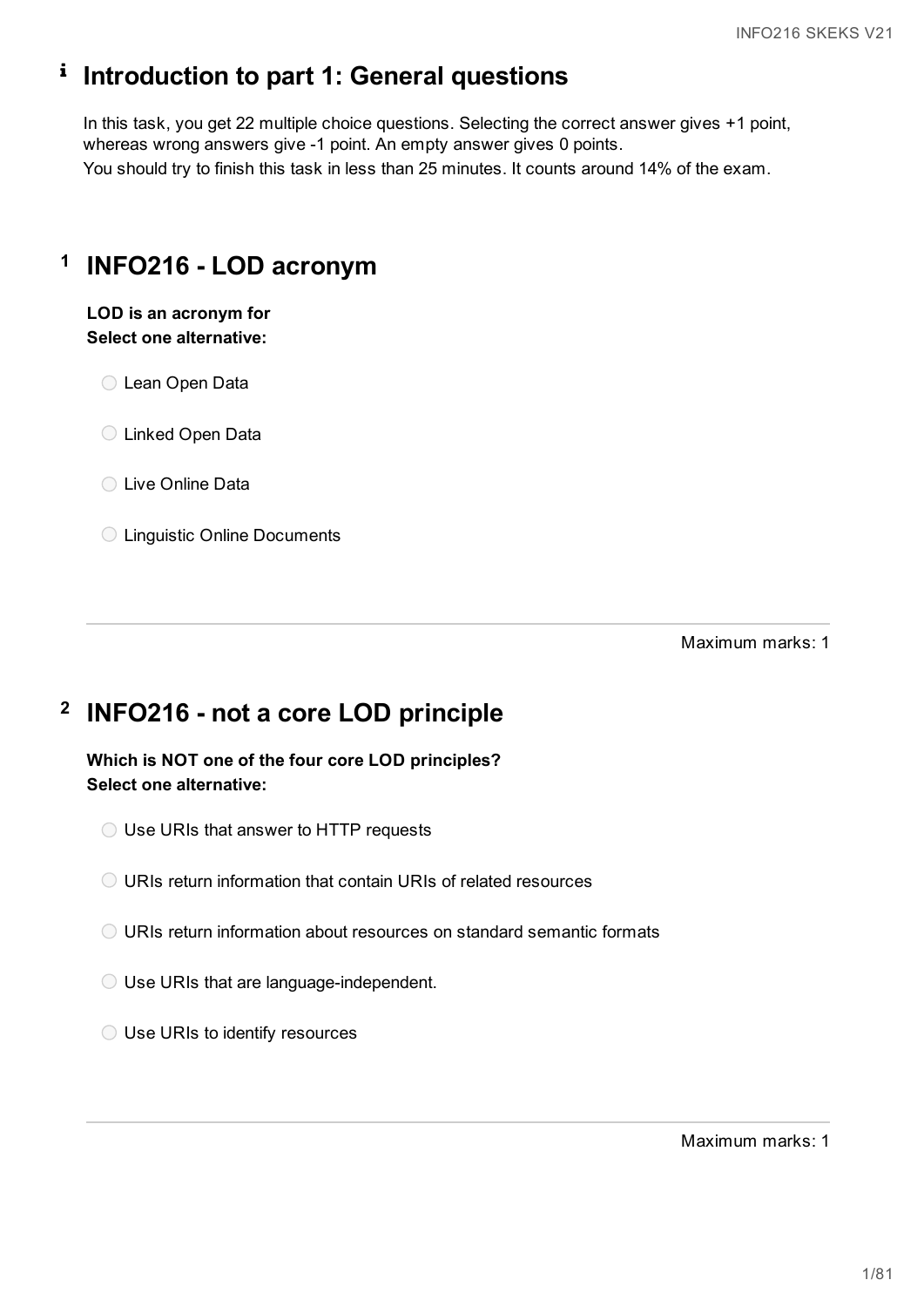#### **3 INFO216 - not a LOD best practice**

**Which is NOT a best practice for data provisioning in the LOD cloud? Select one alternative:**

- Use terms from widely deployed vocabularies
- O Refer to additional access methods (e.g., SPARQL)
- O Provide dataset-level metadata (e.g., VANN, VS)
- Make proprietary vocabulary terms dereferencable
- $\bigcirc$  Provide licensing metadata (e.g., CC)
- Provide provenance metadata (e.g., PROV)
- $\bigcirc$  Map proprietary vocabulary terms to other vocabularies
- Use URIs that are standardised by the W3C

Maximum marks: 1

#### **4 INFO216 - RDF resources can be**

## **An RDF resource can be Select one alternative:**

- a concept
- any of these
- $\bigcirc$  a material phenomenon (including people and artefacts)
- an information resource
- a property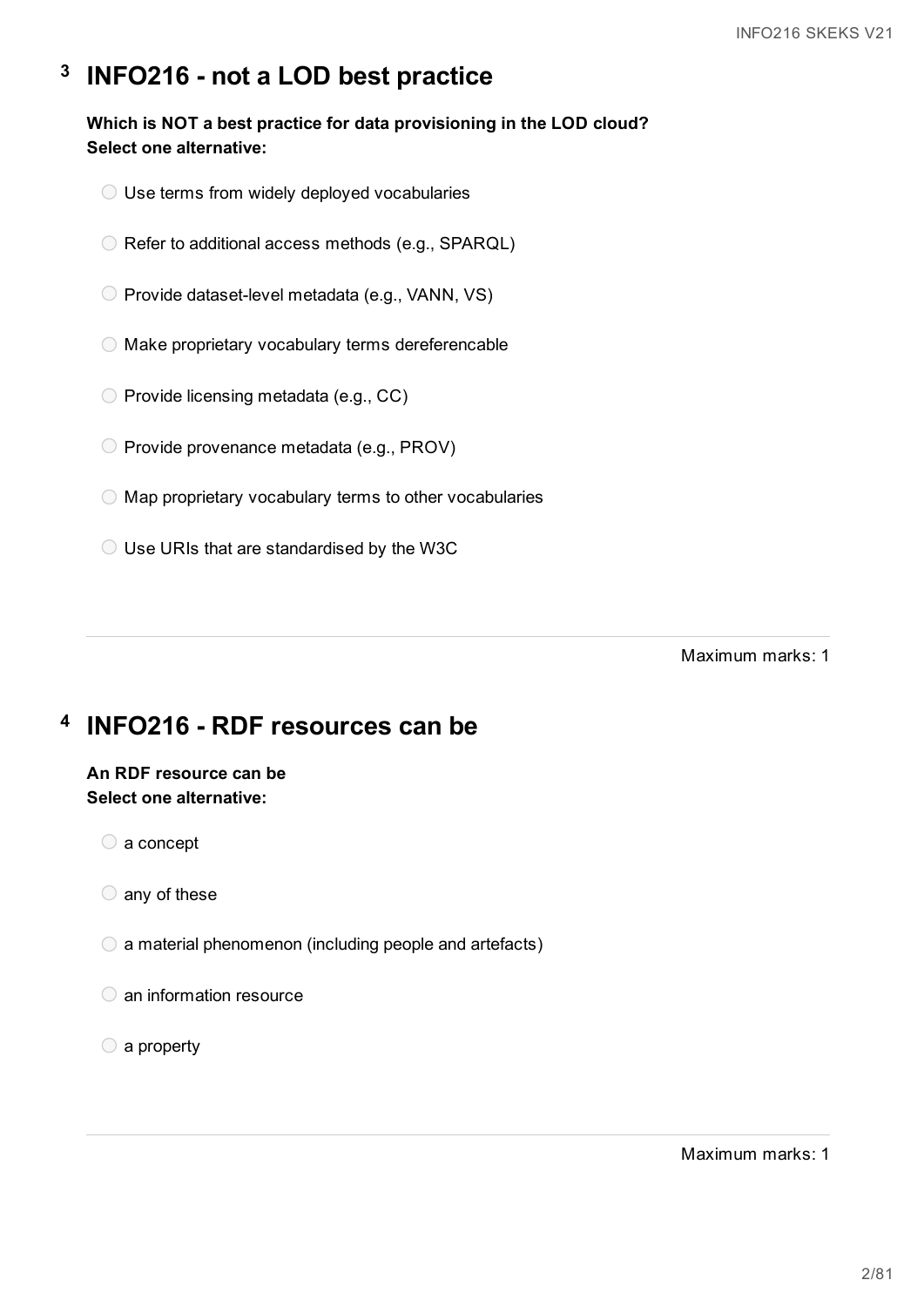#### **5 INFO216 - RDF resource types**

# **An RDF resource**

# **Select one alternative:**

- always has rdfs:Class as its rdf:type
- $\bigcirc$  may or may not have an rdf:type
- $\bigcirc$  always has at least one rdf:type
- $\bigcirc$  must have exactly one rdf:type

Maximum marks: 1

# **6 INFO216 - RDF lists**

**It is true about an rdf:List (collection) that Select one alternative:**

- $\bigcirc$  New members cannot be added without deleting triples
- $\bigcirc$  It is easy to add new members
- $\bigcirc$  It is typically used to represent alternatives
- Cannot contain the same resource several times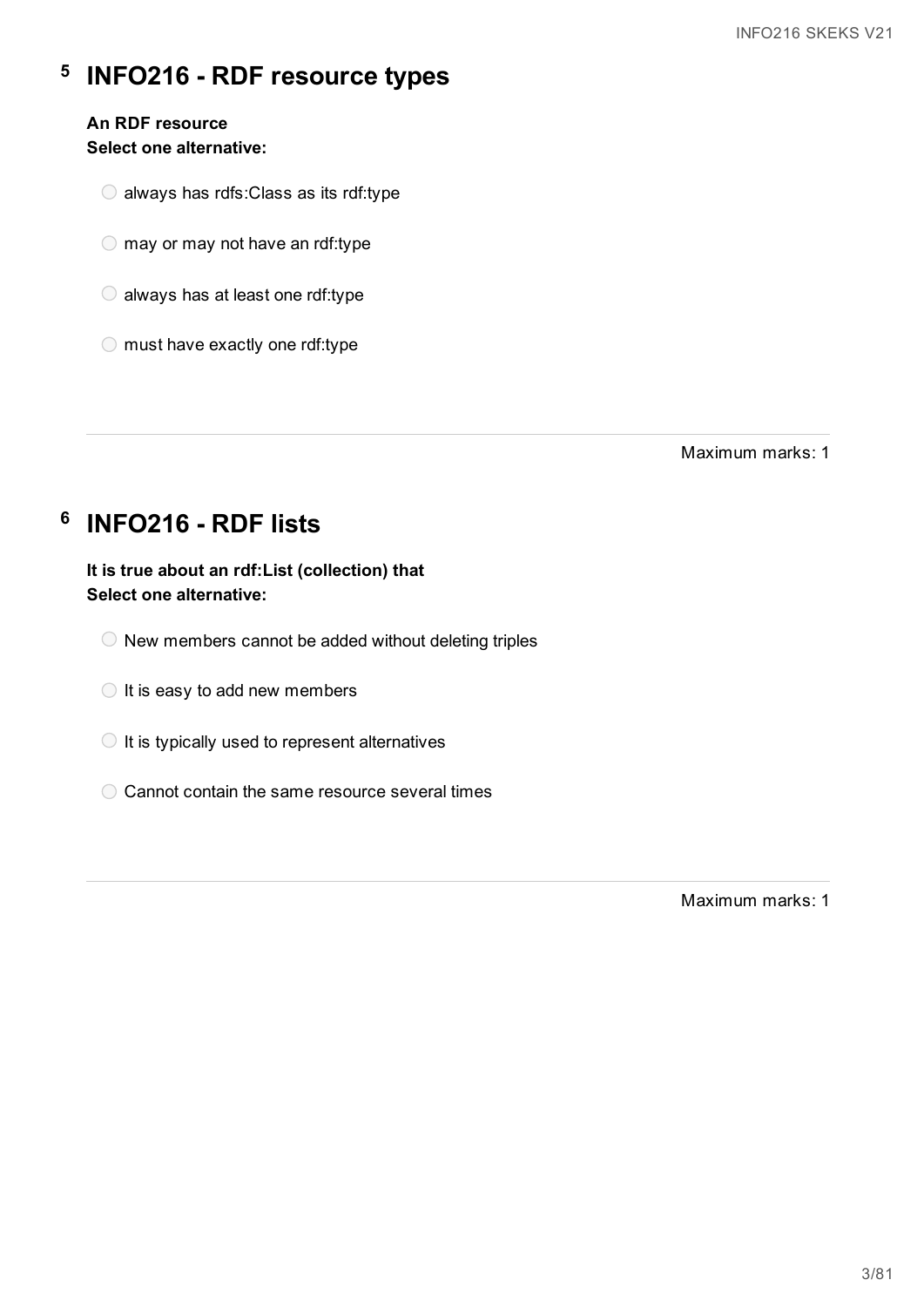#### **7 INFO216 - RDFS containers**

### **An RDFS container CANNOT Select one alternative:**

- Be an rdfs:Alt, rdfs:Bag or rdfs:Seq
- ◯ Be an rdf:List
- $\bigcirc$  Have duplicate members
- $\bigcirc$  Be extended without deleting triples

Maximum marks: 1

# **8 INFO216 - reification**

### **Reification is that Select one alternative:**

- A URI answers HTTP requests and returns more information about a resource
- 303 redirection is used to return information about a resource
- $\bigcirc$  A triple is unpacked into four new triples
- A resource represents a material thing or place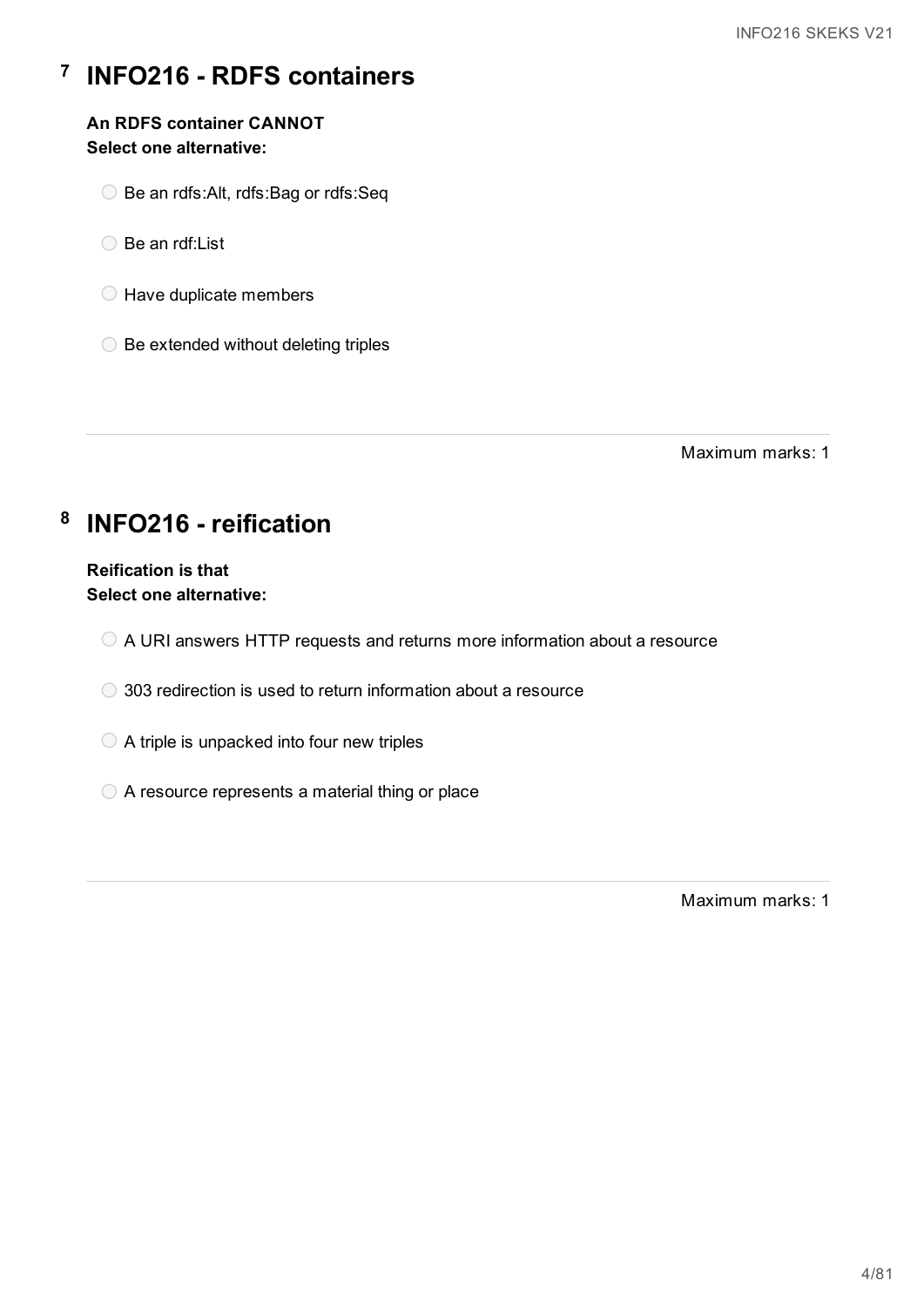#### **9 INFO216 - RDF expressiveness**

**Which of these are supported by the RDF semantics? Select one alternative:**

- The object in a hasWorkHomepage triple is a URL
- The subject in a hasLicensePlate triple is a Vehicle
- Legally owning a gun means owning a licensed weapon
- A Motorbike is a Vehicle
- $\circ$  Everything that is used as a predicate in a triple is an rdf: Property

Maximum marks: 1

#### **10 INFO216 - RDFS Schema**

## **RDF Schema (RDFS) is NOT Select one alternative:**

- Used for defining other vocabularies
- O Used to query RDF graphs
- The foundation for SKOS, OWL and OWL2
- A small RDF vocabulary for more expressive graphs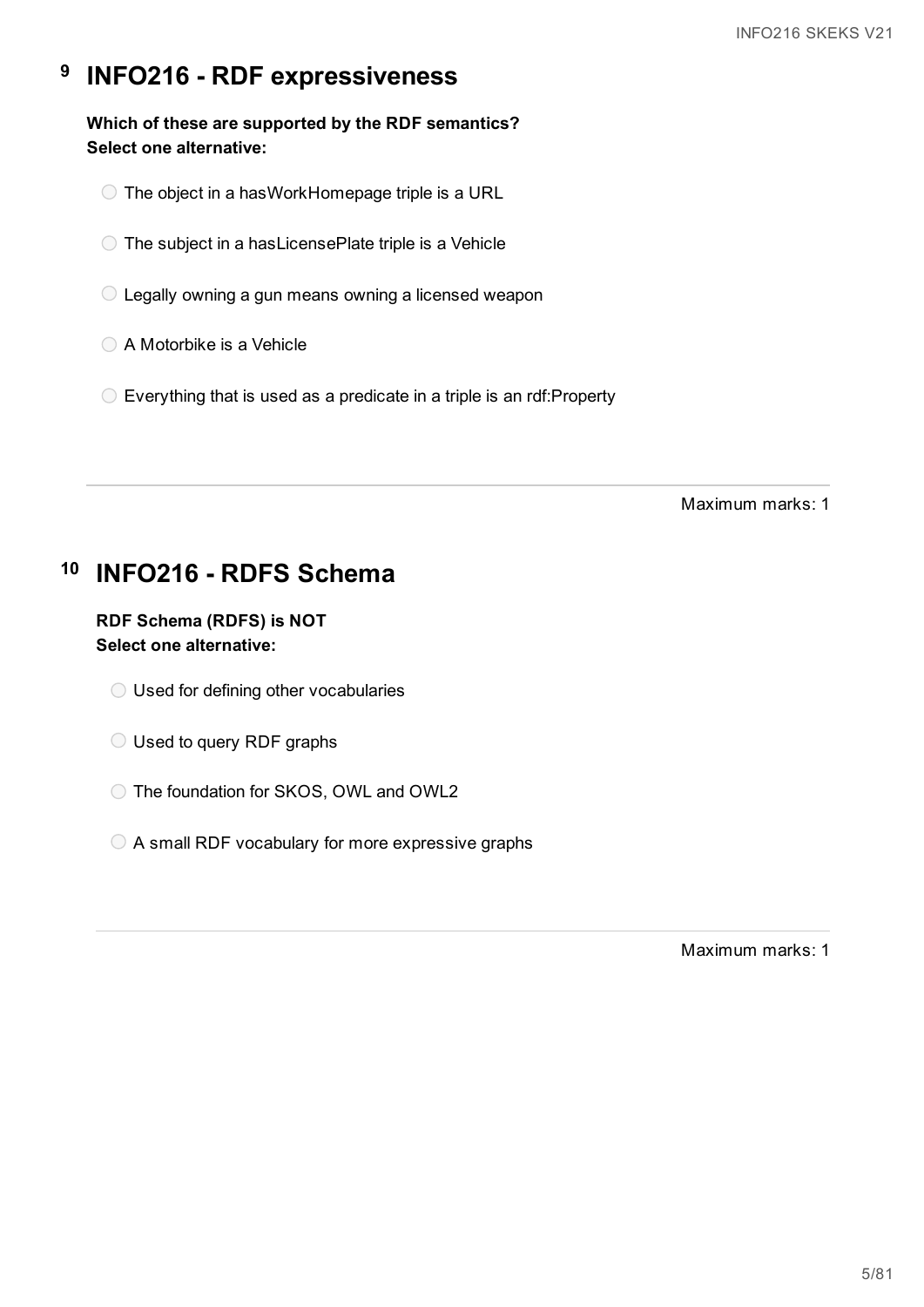#### **11 INFO216 - why RDFS classes**

## **What is NOT a reason that RDFS has resource classes? Select one alternative:**

- Knowing the type (class) of a resource often means we can infer additional information about it (entailment)
- Classes are important for defining and using other RDFS concepts
- We can describe the class formally using RDFS and OWL DL
- $\bigcirc$  The type (class) of a resource is an important part of its semantics
- RDFS classes restrict which properties RDF resources can have

Maximum marks: 1

# **12 INFO216 - RDFS resource classes**

**What is true about RDFS resource classes**? **Select one alternative:**

- $\bigcirc$  Resources have the same RDFS class throughout their lifetime
- Classes are templates for instantiating objects
- The properties of a resource are only visible to its neighbours
- $\circ$  The properties of a resource determines its RDFS class
- $\bigcirc$  Provides Information hiding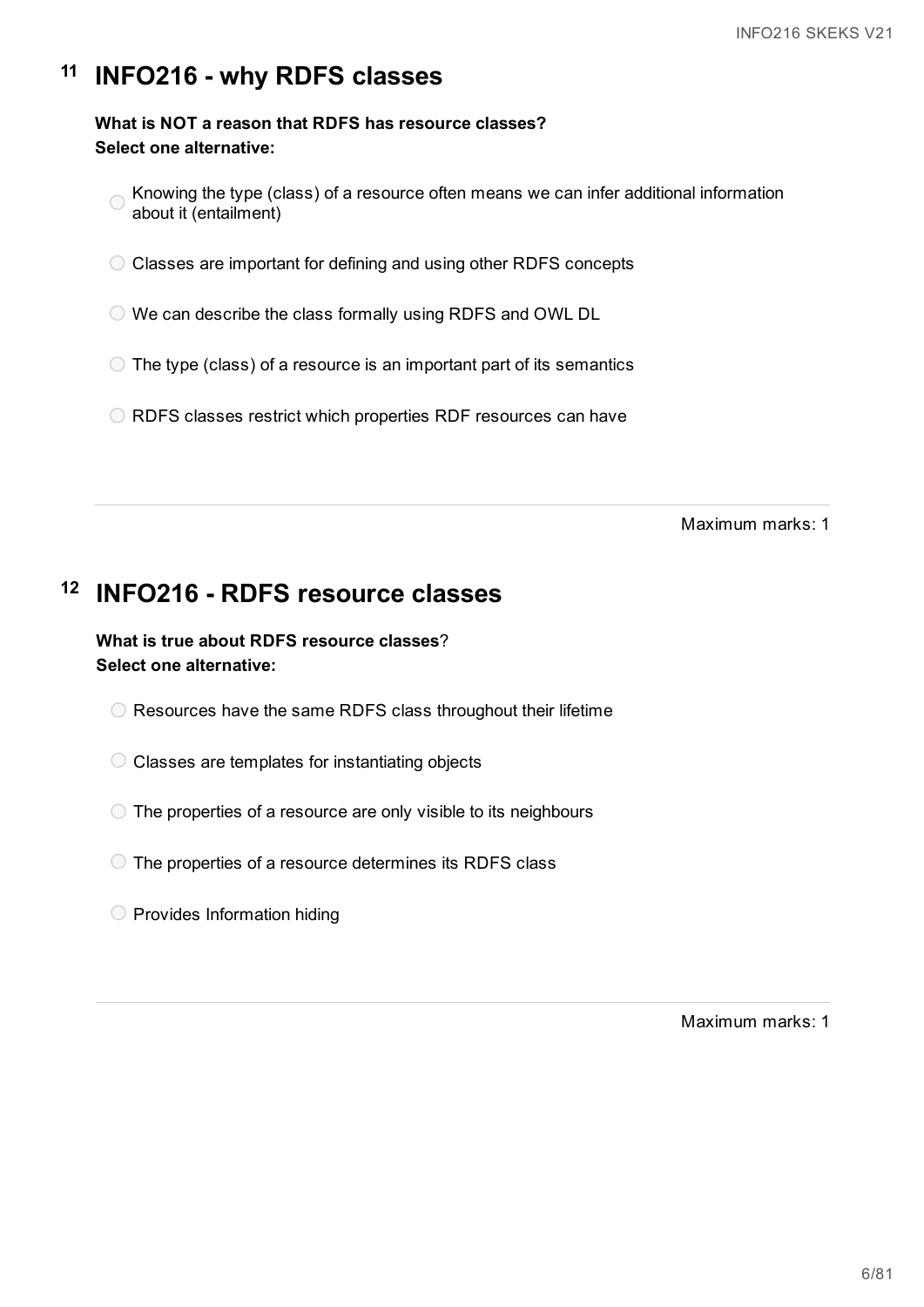#### **13 INFO216 - RDFS expressiveness**

#### **Which one can be expressed in plain RDFS? Select one alternative:**

- A Republic has exactly one President
- $\bigcirc$  Properties with different URIs are actually the same
- A StringQuartet has two violins but only one viola and one cello
- $\bigcirc$  A class is a union (or intersection) of other classes
- A FootballTeam has 11 players, a VolleyballTeam only 6
- The BirthNumber of a Person is unique
- Everyone who receives medial treatment is a patient
- Every ancestor of an ancestor is an ancestor too
- $\bigcirc$  A class is a negation of another class
- Two individuals with different URIs are actually different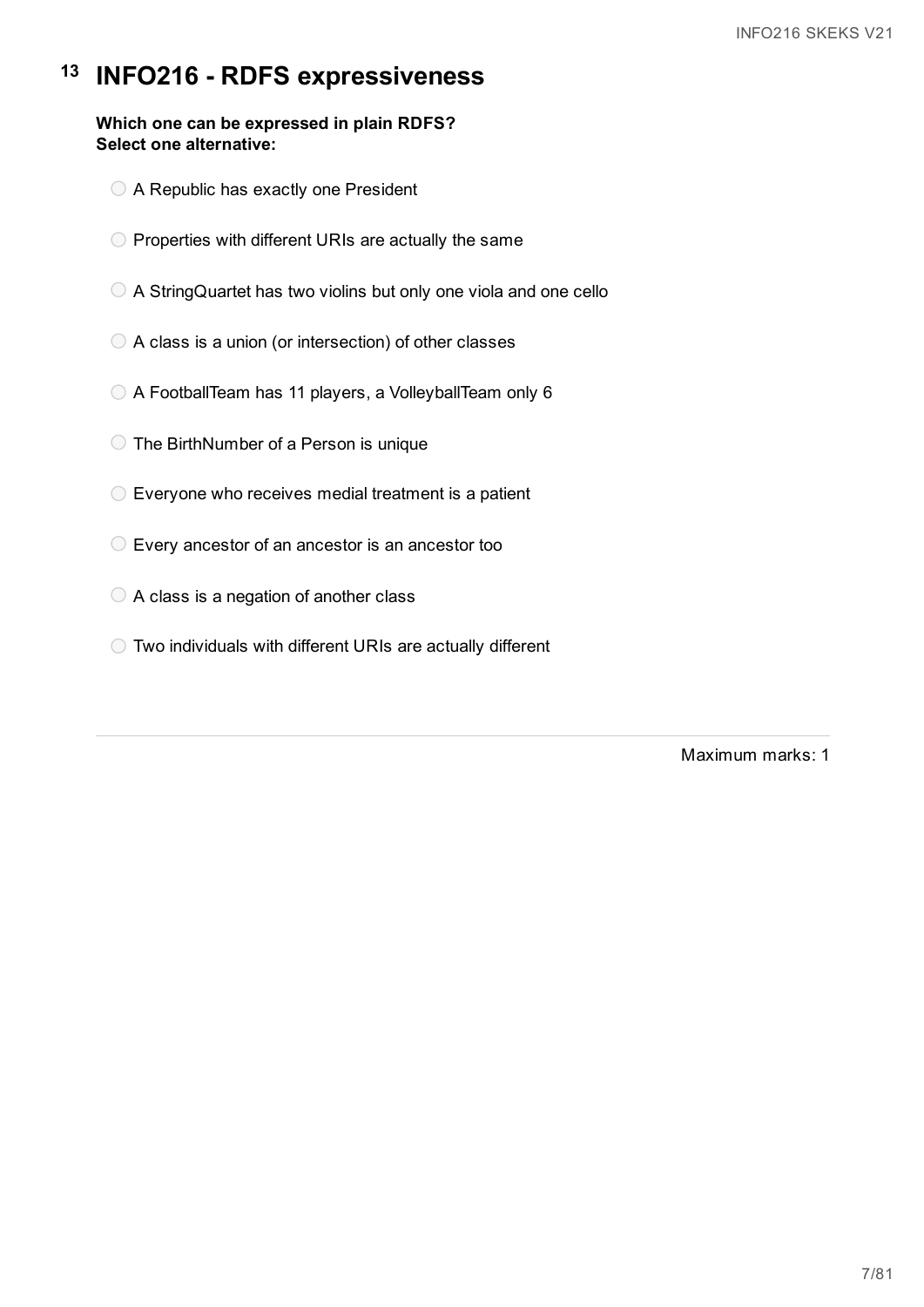#### **14 INFO216 - RDFS axioms**

### **It is NOT true about RDFS axioms that Select one alternative:**

- $\bigcirc$  Triples that are "built into" the RDFS semantics
- $\bigcirc$  Predefined in any RDFS graph even when they are not visible
- $\bigcirc$  An essential part of the semantics of RDFS
- $\bigcirc$  There are 40 axioms and 3 axiom schemas
- $\bigcirc$  Based on description logic (DL)

Maximum marks: 1

#### **15 INFO216 - JSON-LD keywords**

## **Which is NOT a reserved keyword in JSON-LD? Select one alternative:**

- $\odot$  @id: signifies that the JSON object with the @id key is identified by a particular URI
- $\bigcirc$  @rule: signifies an entailment rule that applies to the object
- @context: signifies a JSON object that contains the context (or semantic mapping) for the  $\bigcap$ other objects in the same JSON array
- @type: signifies that the JSON object with the @type key has a particular RDF type (or  $\bigcap$ several types)
- $\bigcirc$  @value: signifies that a value is a literal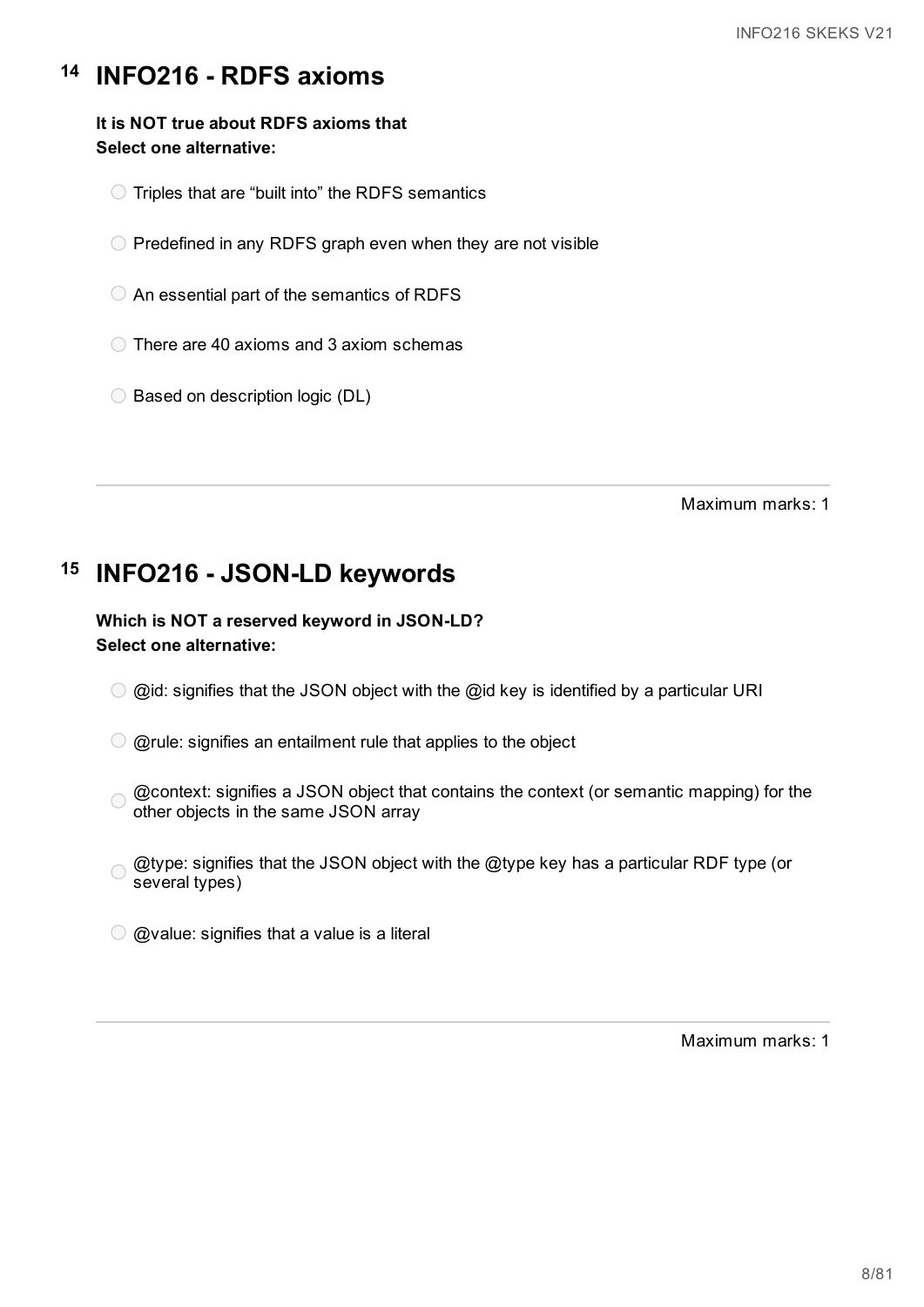# **16 INFO216 - JSON-LD forms**

#### **JSON-LD forms**

#### **Select one alternative:**

- Regularised and normalised forms are harder to program because there are many rules to  $\bigcirc$ follow
- Expansion does not also do regularisation
- $\bigcirc$  A graph can only be expressed in a single way
- $\circ$  Compaction removes context by pushing semantics out into the objects
- Expansion creates a normalised form for easier parsing by computer
- $\circ$  Compaction represents the objects compactly by pulling semantics back into the context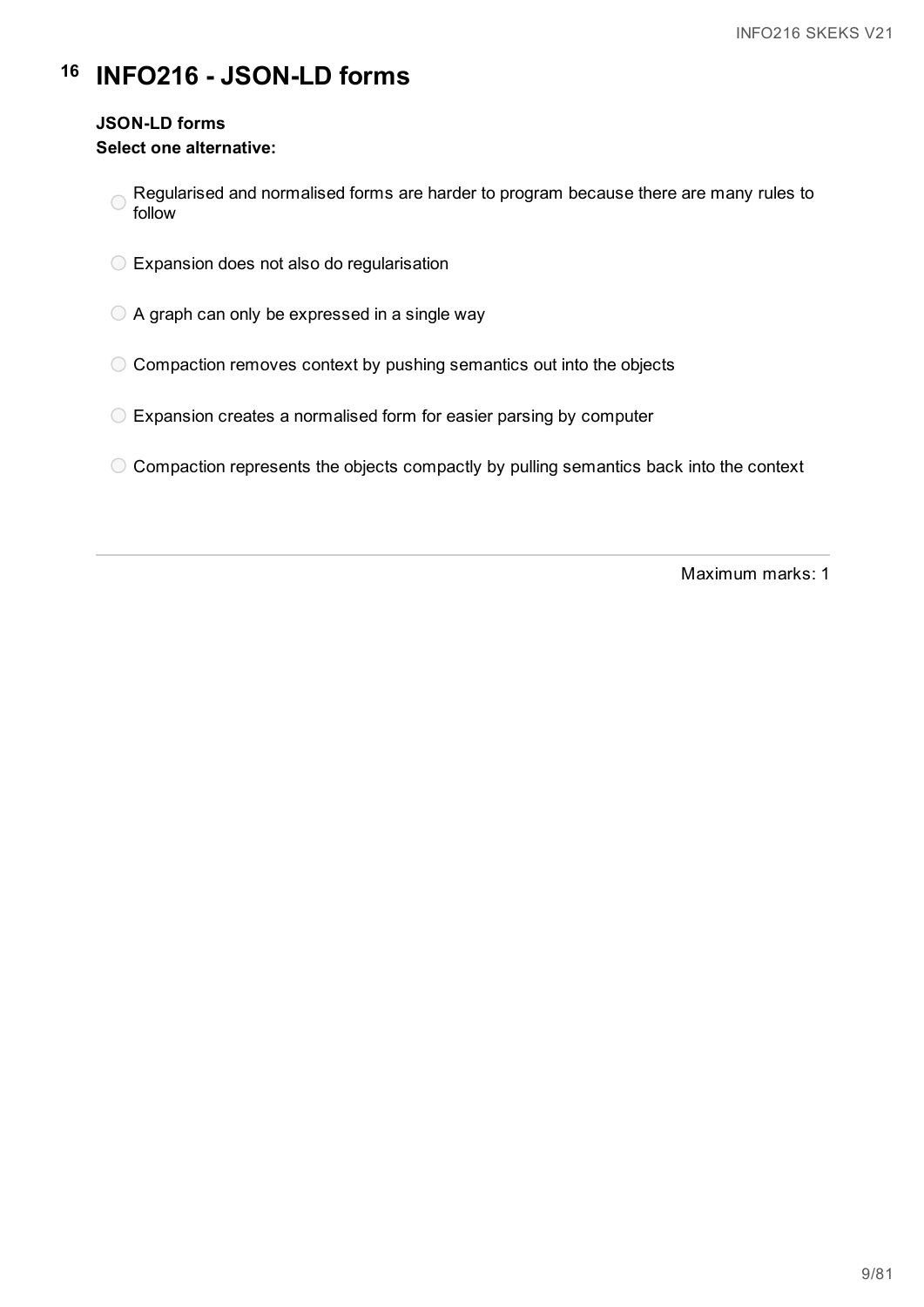```
Which RDF serialisation is this?
\overline{[}{
     "@id": "http://ex.org/DaVinci",
     "@type": [
        "http://ex.org/Person"
     ],
     "http://ex.org/painted": [
        {
           "@id": "http://ex.org/MonaLise"
        }
     ]
  },
  {
     "@id": "http://ex.org/Paris",
     "@type": [
        "http://ex.org/City"
     ]
  },
  {
     "@id": "http://ex.org/Louvre",
     "@type": [
        "http://ex.org/Museum"
     ],
     "http://ex.org/isLocatedIn": [
        {
           "@id": "http://ex.org/Paris"
        }
     ]
  },
  {
     "@id": "http://ex.org/MonaLisa",
     "http://ex.org/isIn": [
        {
           "@id": "http://ex.org/Louvre"
        }
     ]
  }
]
```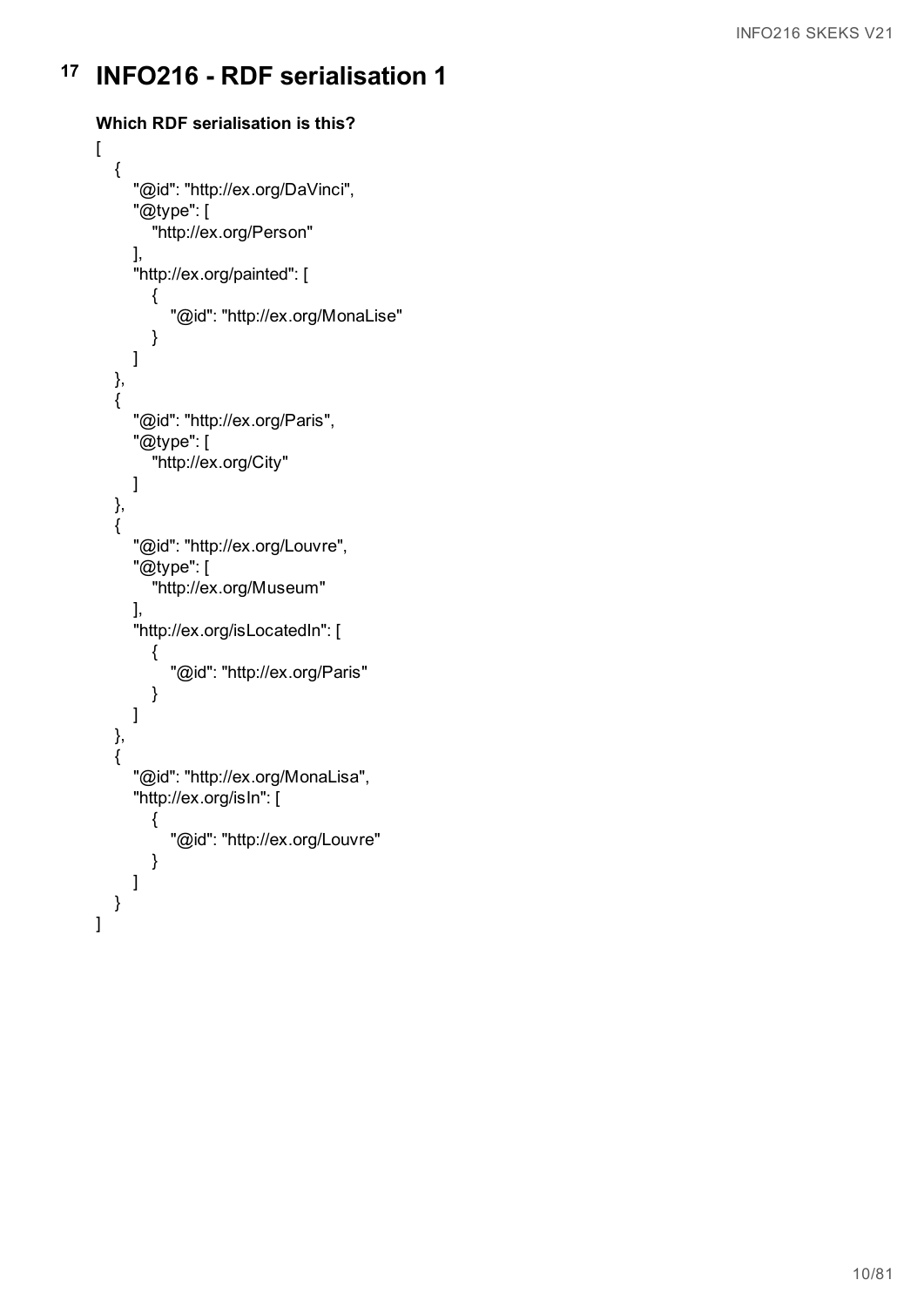#### **Select one alternative:**

O JSON-LD

◯ TriG

O N-TRIPLE

O NQUAD

RDF/XML

Turtle (TTL)

Maximum marks: 1

#### **18 INFO216 - RDF serialisation 2**

### **Which RDF serialisation is this most typically?**

<http://ex.org/Paris> <http://www.w3.org/1999/02/22-rdf-syntax-ns#type> <http://ex.org/City> . <http://ex.org/DaVinci> <http://www.w3.org/1999/02/22-rdf-syntax-ns#type> <http://ex.org/Person> .

<http://ex.org/MonaLisa> <http://ex.org/isIn> <http://ex.org/Louvre> .

<http://ex.org/Louvre> <http://www.w3.org/1999/02/22-rdf-syntax-ns#type> <http://ex.org/Museum> .

<http://ex.org/DaVinci> <http://ex.org/painted> <http://ex.org/MonaLise> . <http://ex.org/Louvre> <http://ex.org/isLocatedIn> <http://ex.org/Paris> .

### **Select one alternative:**

◯ TriG

O NQUAD

O RDF/XML

O N-TRIPLE

O JSON-LD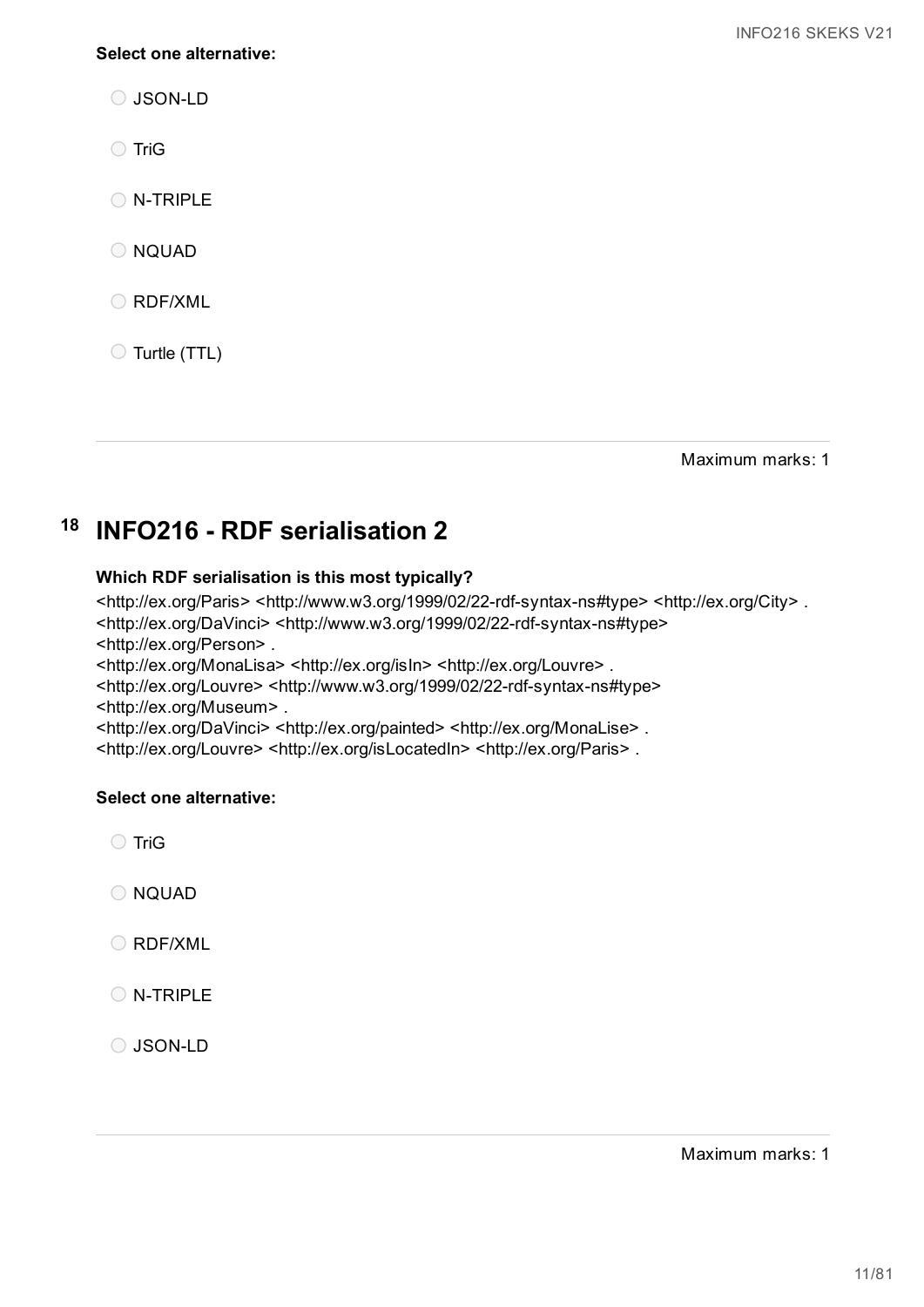## **Which RDF serialisation is this?**

<?xml version="1.0" encoding="UTF-8"?> <rdf:RDF xmlns:ns1="http://ex.org/" xmlns:rdf="http://www.w3.org/1999/02/22-rdf-syntax-ns#" > <rdf:Description rdf:about="http://ex.org/DaVinci"> <ns1:painted rdf:resource="http://ex.org/MonaLise"/> <rdf:type rdf:resource="http://ex.org/Person"/> </rdf:Description> <rdf:Description rdf:about="http://ex.org/Louvre"> <rdf:type rdf:resource="http://ex.org/Museum"/> <ns1:isLocatedIn rdf:resource="http://ex.org/Paris"/> </rdf:Description> <rdf:Description rdf:about="http://ex.org/Paris"> <rdf:type rdf:resource="http://ex.org/City"/> </rdf:Description> <rdf:Description rdf:about="http://ex.org/MonaLisa"> <ns1:isIn rdf:resource="http://ex.org/Louvre"/> </rdf:Description> </rdf:RDF>

#### **Select one alternative:**

◯ TriG

O NQUAD

- O N-TRIPLE
- Turtle (TTL)

O RDF/XML

O JSON-LD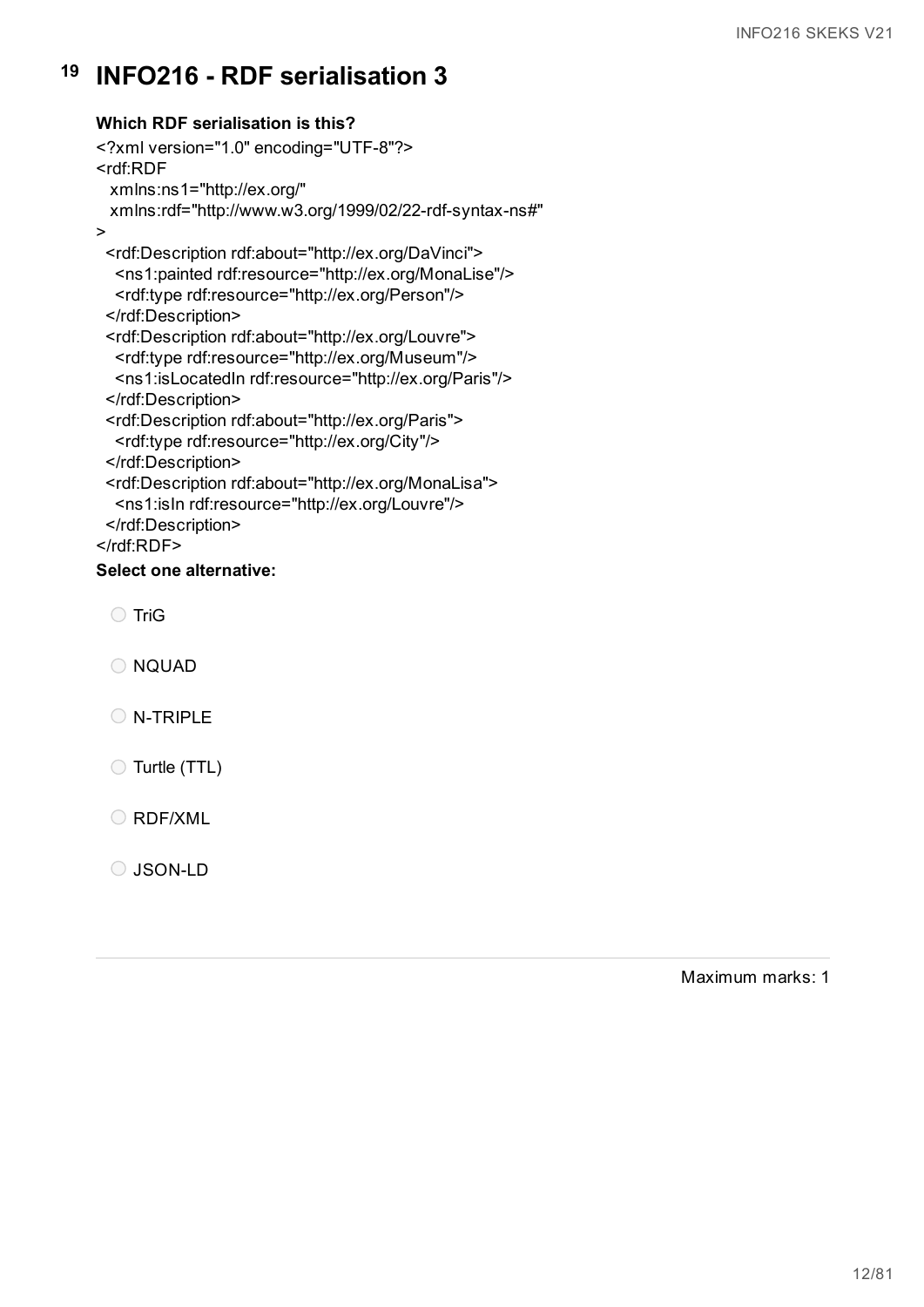### **Which RDF serialisation is this?**

\_:N27d77573d5e64e6da9412cb97554e0be { ns1:DaVinci a ns1:Person ; ns1:painted ns1:MonaLise . ns1:MonaLisa ns1:isIn ns1:Louvre . ns1:Louvre a ns1:Museum ; ns1:isLocatedIn ns1:Paris . ns1:Paris a ns1:City . } **Select one alternative:**

O NQUAD

O JSON-LD

◯ TriG

O N-TRIPLE

Turtle (TTL)

O RDF/XML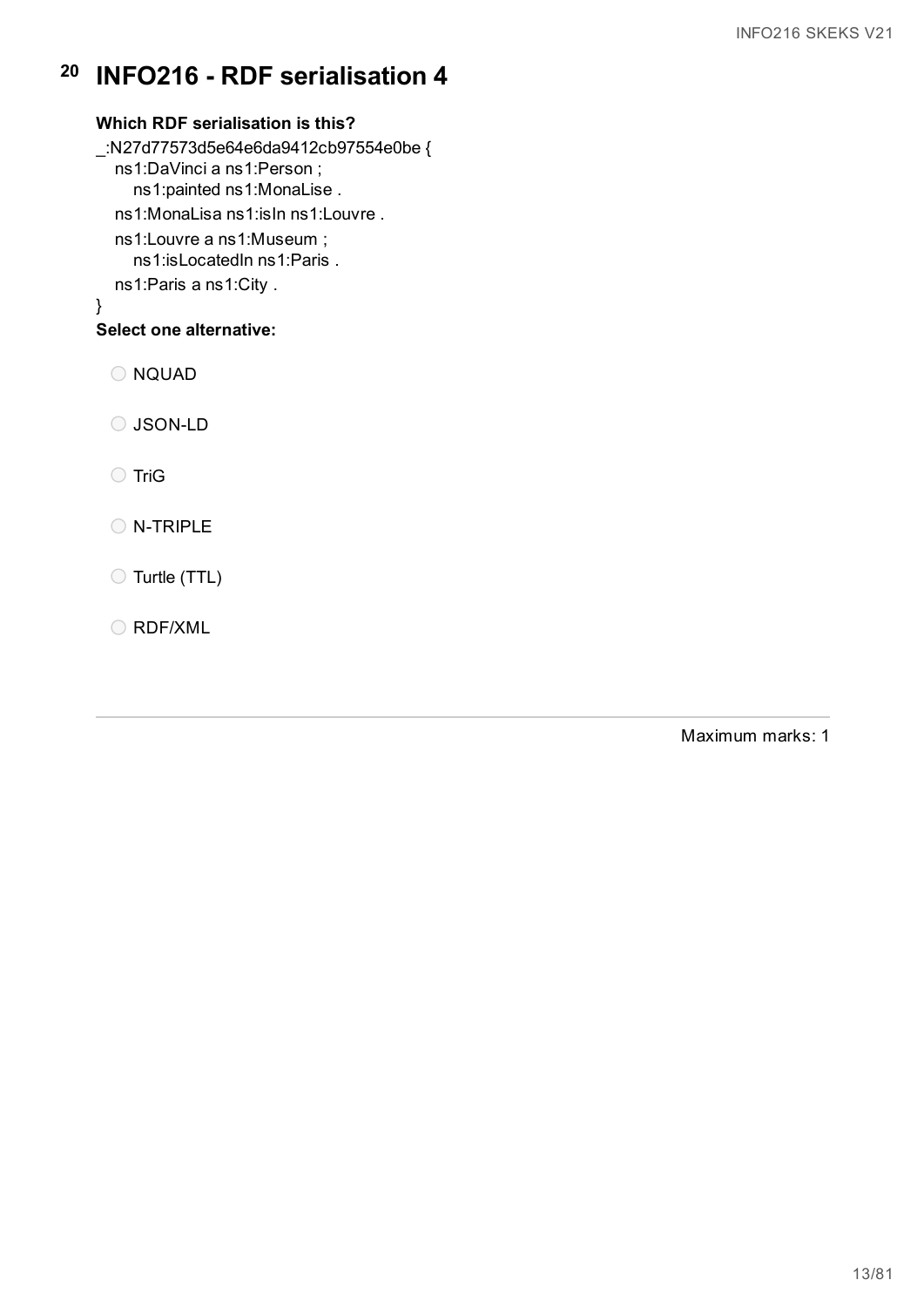### **Which RDF serialisation is this most typically?**

ns1:DaVinci a ns1:Person ; ns1:painted ns1:MonaLise . ns1:MonaLisa ns1:isIn ns1:Louvre . ns1:Louvre a ns1:Museum ; ns1:isLocatedIn ns1:Paris . ns1:Paris a ns1:City . **Select one alternative:**

◯ TriG O NQUAD O N-TRIPLE Turtle (TTL) O JSON-LD

O RDF/XML

Maximum marks: 1

# **<sup>22</sup> New Question**

## **Description logic (DL) is Select one alternative:**

- A query language
- $\bigcirc$  More expressive than 1. order predicate calculus
- A semantic vocabulary
- A logic about concepts, individuals and the roles they play
- Less expressive than propositional logic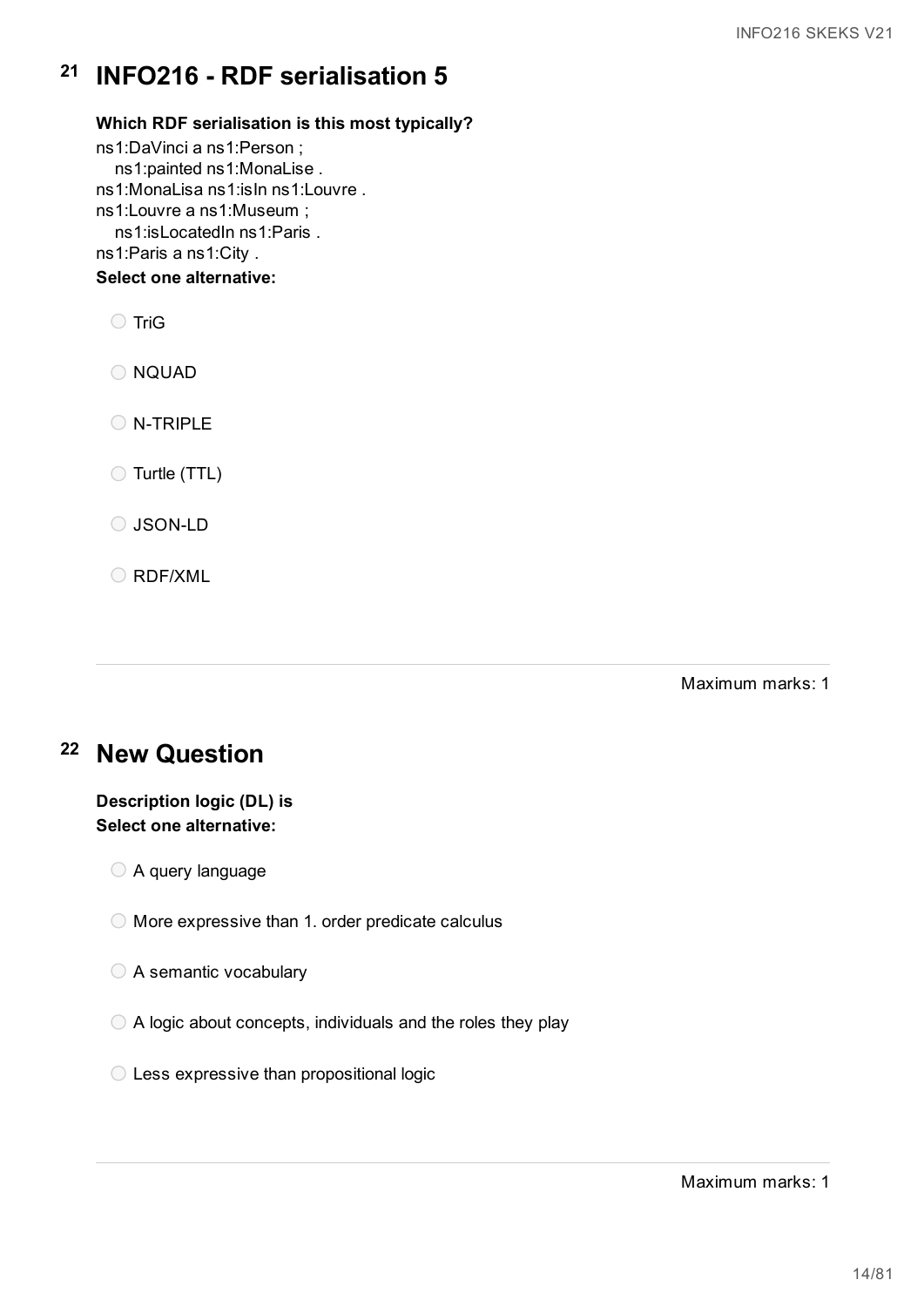# **Introduction to part 2: Vocabularies**

In this task, you get 33 multiple choice questions. Selecting the correct answer gives +1 point, whereas wrong answers give -1 point. An empty answer gives 0 points. You should try to finish this task in less than 40 minutes. It counts ca 22% of the exam.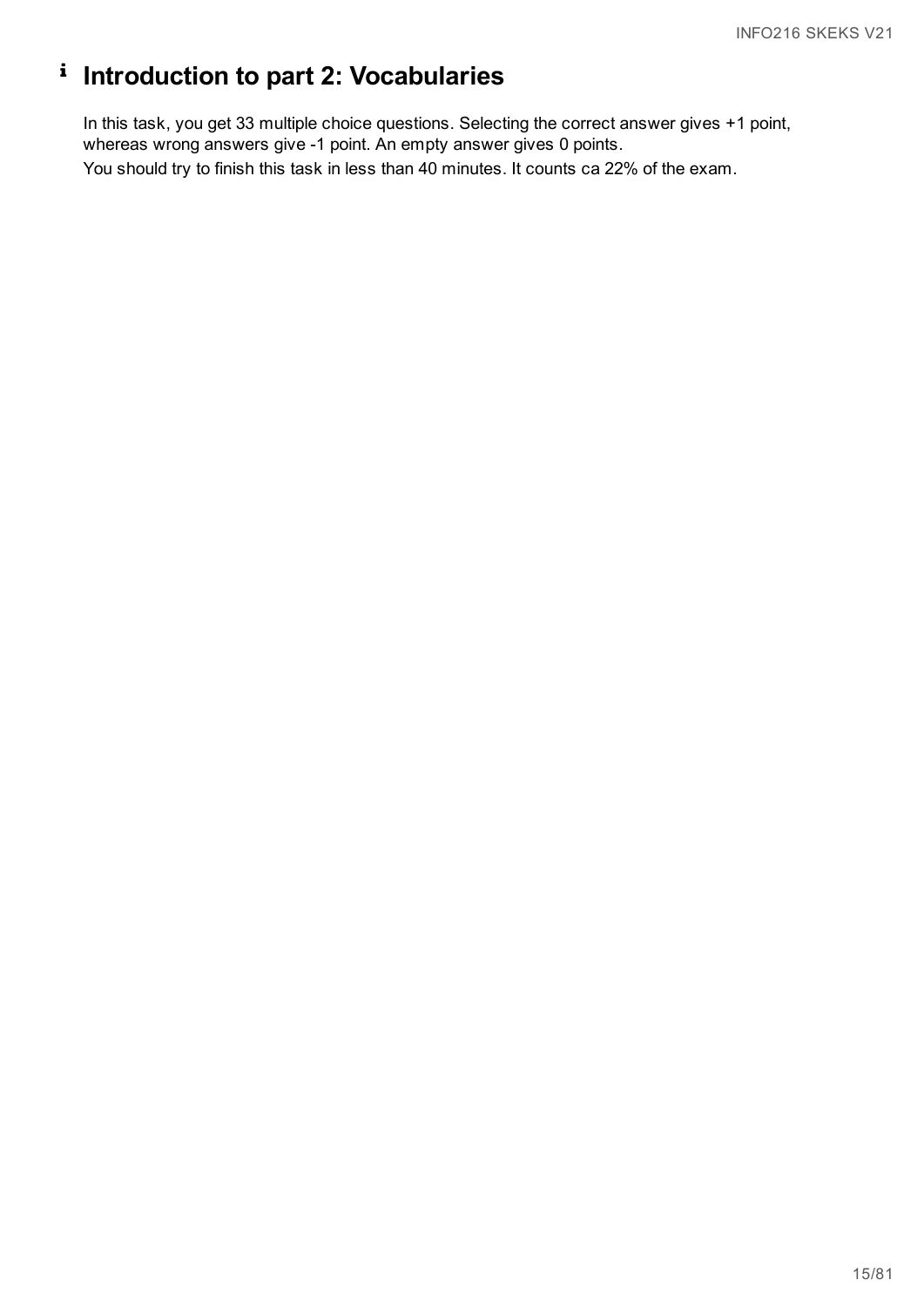## **Which vocabulary matches best?**

"Describe time information and temporal relations."

## **Select one alternative:**

- BIO
- O MO
- $\bigcirc$  DC
- VANN
- $\circ$  cc
- O SKOS
- ◯ SIOC
- O DBpedia and Wikidata ontologies
- schema.org
- Microdata
- O BIBO
- O OWL-Time
- FOAF
- O VS
- O PROV-O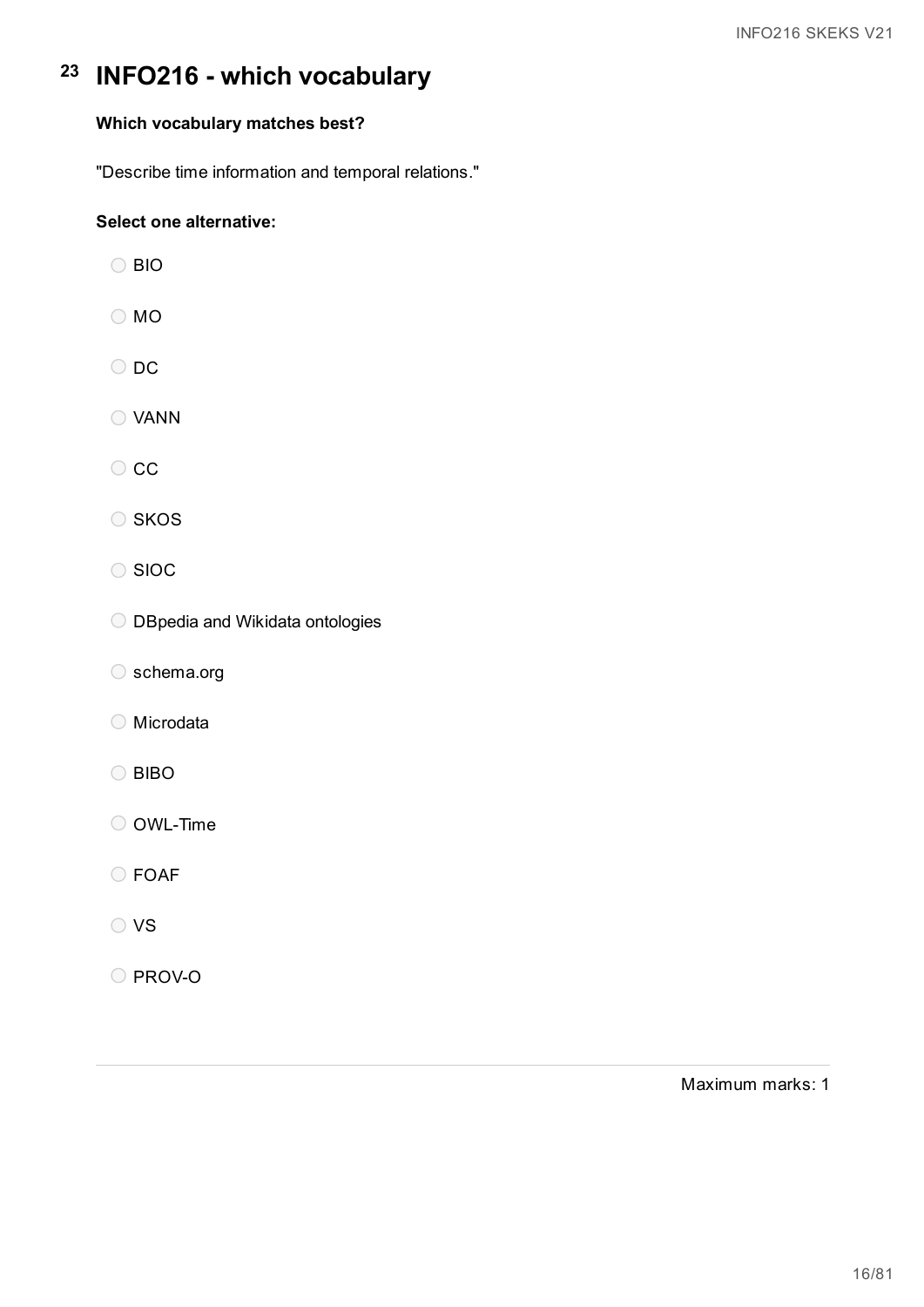# **Which vocabulary matches best?**

"Describes people, their friends and workplaces."

#### **Select one alternative:**

- O DBpedia and Wikidata ontologies
- schema.org
- VANN
- Microdata
- O DC
- O PROV-O
- FOAF
- O SIOC
- $\circ$  cc
- O VS
- O BIBO
- MO
- O SKOS
- BIO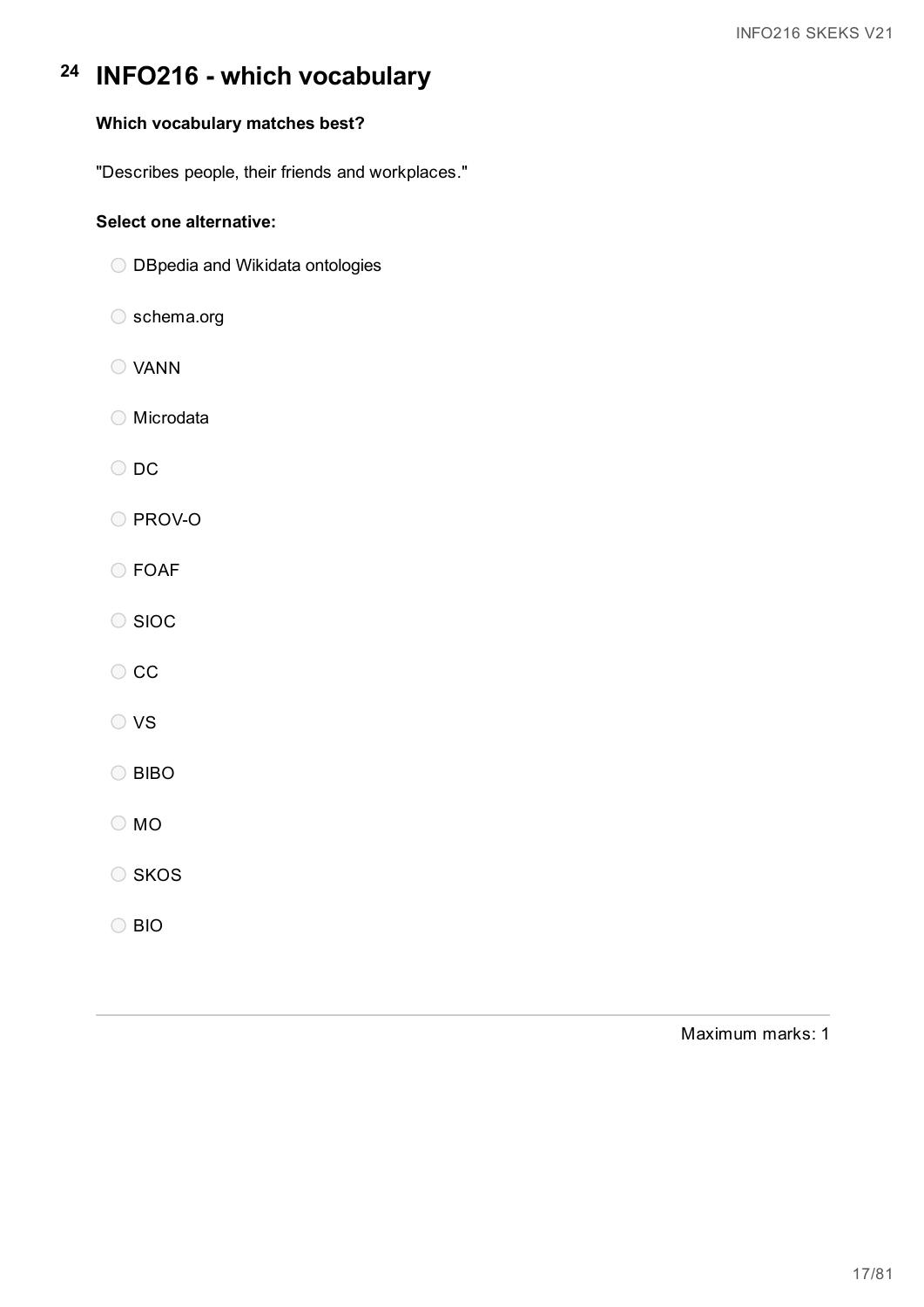### **Which vocabulary matches best?**

"Used for categorisation and classification in libraries and other information archives etc."

### **Select one alternative:**

 $\bigcirc$  CC

- Microdata
- O MO
- O SIOC
- O DC
- VANN
- O SKOS
- schema.org
- O DBpedia and Wikidata ontologies
- O BIO
- O VS
- O PROV-O
- FOAF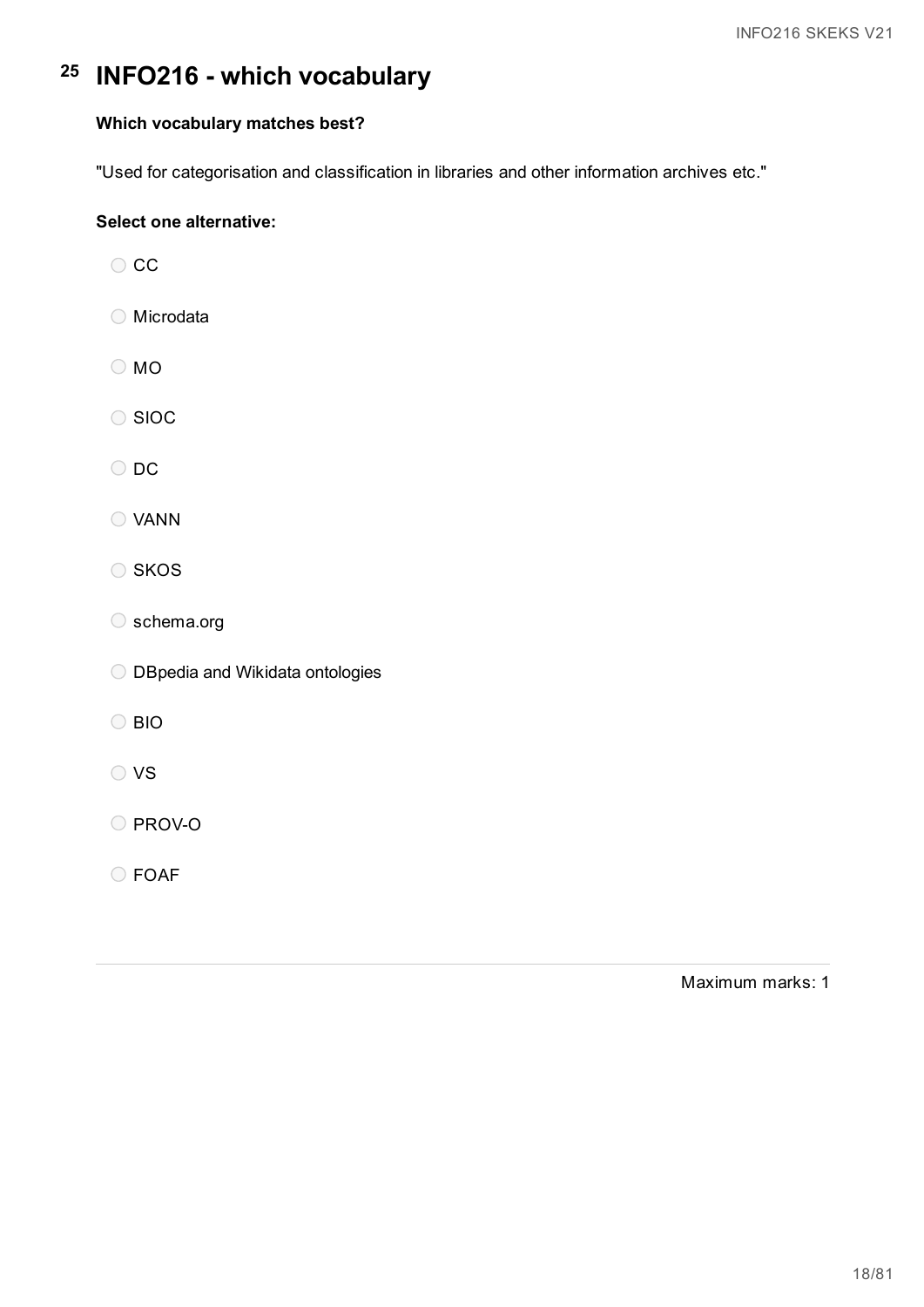# **Which vocabulary matches best?**

"Describes general encyclopedic information."

## **Select one alternative:**

O MO

O BIBO

O PROV-O

VANN

O SIOC

VS

O SKOS

Microdata

BIO

O DC

O DBpedia and Wikidata ontologies

O schema.org

O FOAF

 $\bigcirc$  CC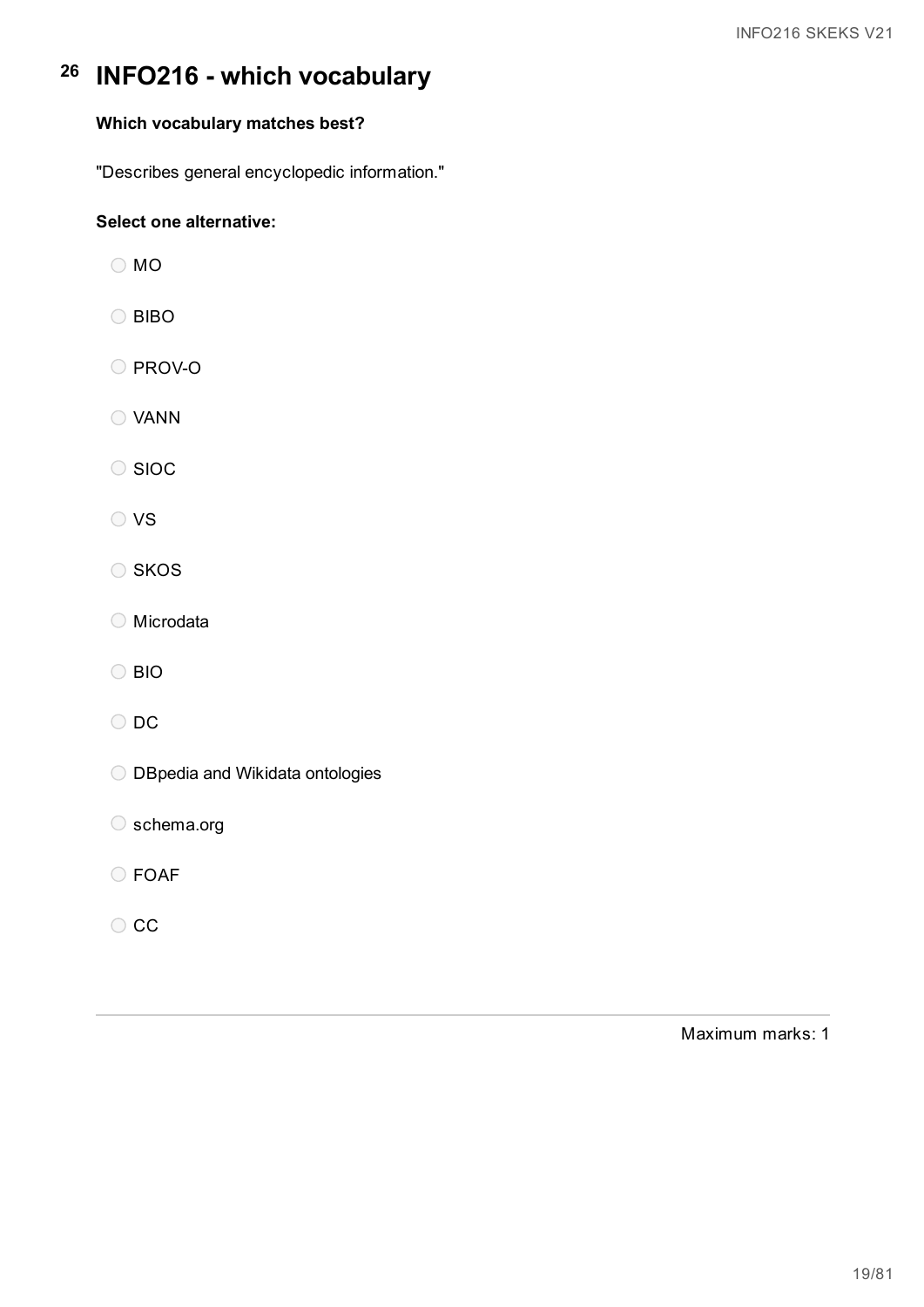# **Which vocabulary matches best?**

"Describe geolocations."

## **Select one alternative:**

- VANN
- O VS
- O SIOC
- FOAF

O PROV-O

- O BIBO
- $\circ$  cc
- MO
- Microdata
- BIO
- O DC
- O SKOS
- O DBpedia and Wikidata ontologies
- GEO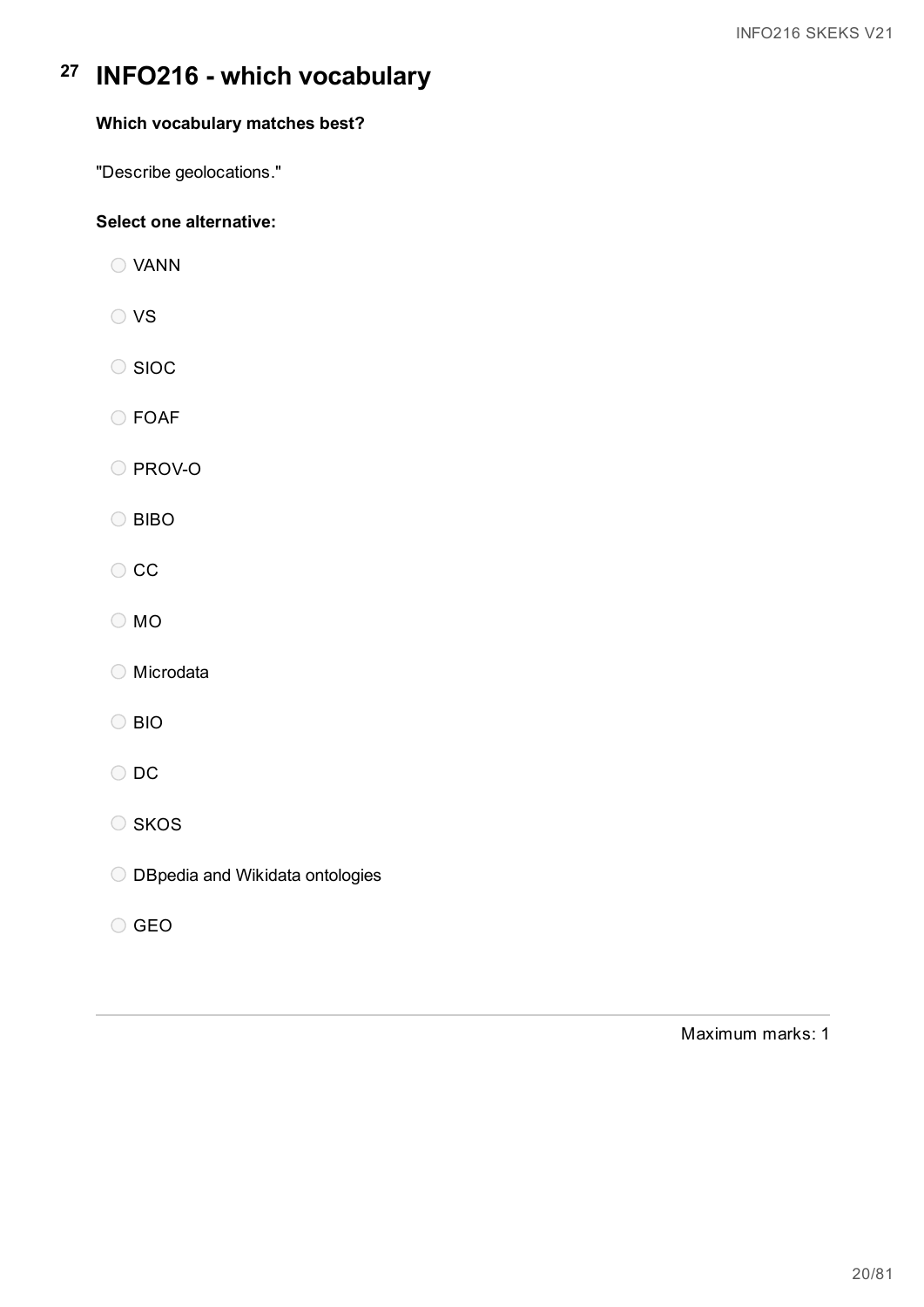# **Which vocabulary matches best?**

"Some cross-over into genealogical information."

### **Select one alternative:**

BIO

Microdata

- O BIBO
- O SKOS

O MO

 $\bigcirc$  CC

O DC

O PROV-O

O schema.org

VANN

◯ SIOC

FOAF

O VS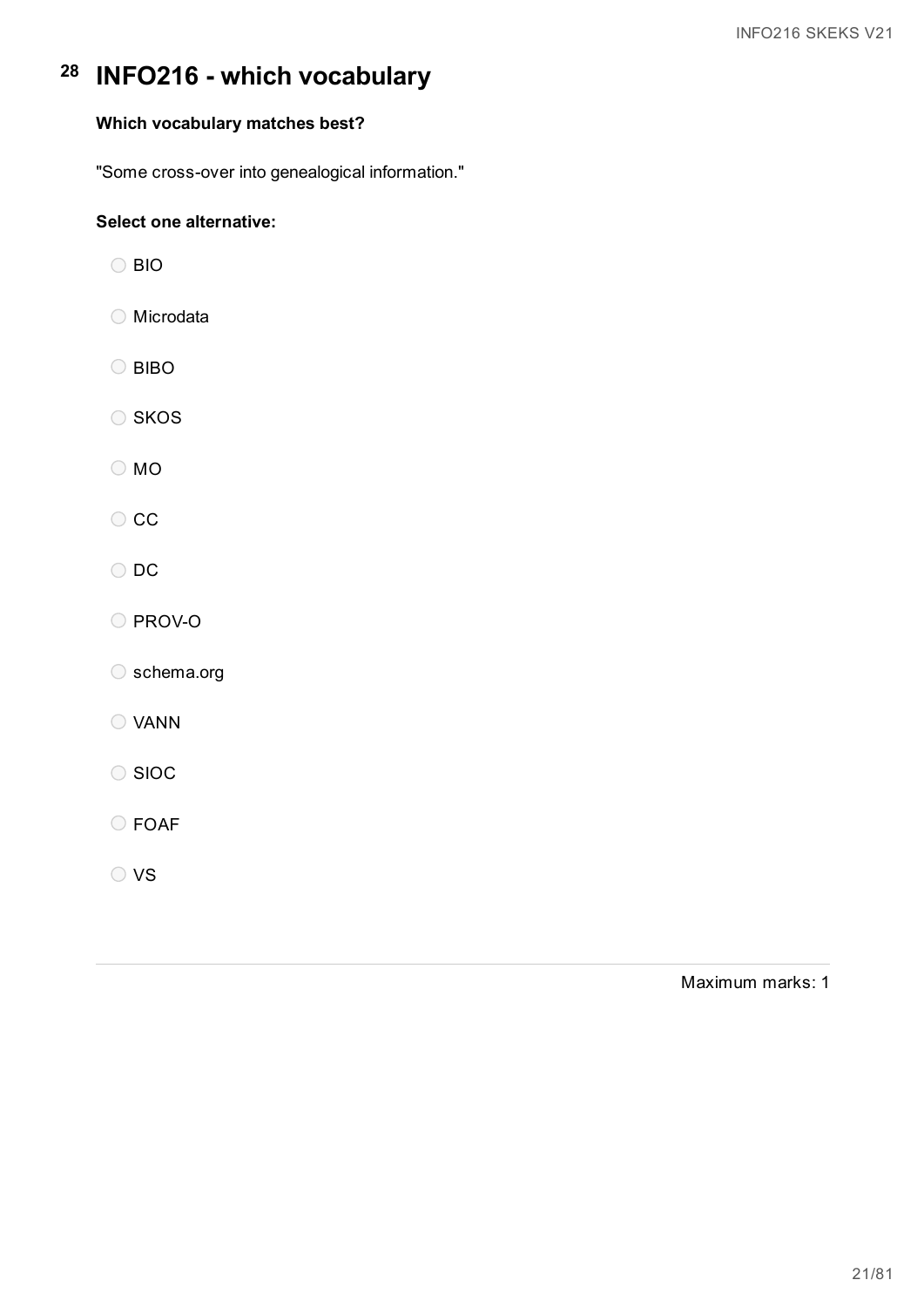### **Which vocabulary matches best?**

"Describe a person's life as a series of interconnected key events."

### **Select one alternative:**

- ◯ Microdata
- O SIOC
- O DBpedia and Wikidata ontologies
- FOAF
- VANN
- O DC
- $\circ$  cc
- O BIO
- MO
- O BIBO
- O VS

O PROV-O

O SKOS

schema.org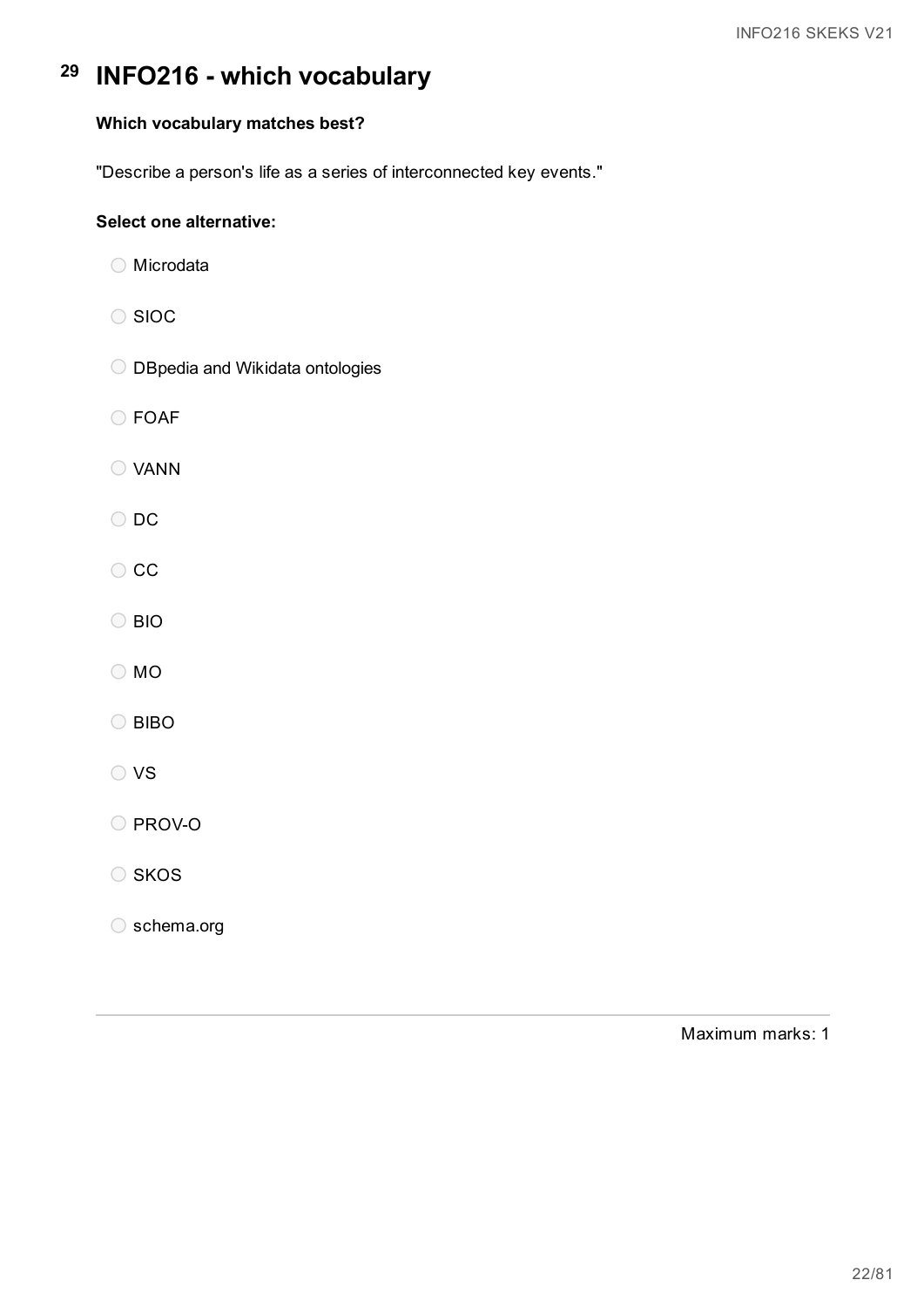### **Which vocabulary matches best?**

"For annotating descriptions of vocabularies with examples and usage notes."

### **Select one alternative:**

BIO

O BIBO

O PROV-O

schema.org

O DC

VANN

 $\circ$  cc

O DBpedia and Wikidata ontologies

◯ SIOC

O VS

O SKOS

Microdata

FOAF

MO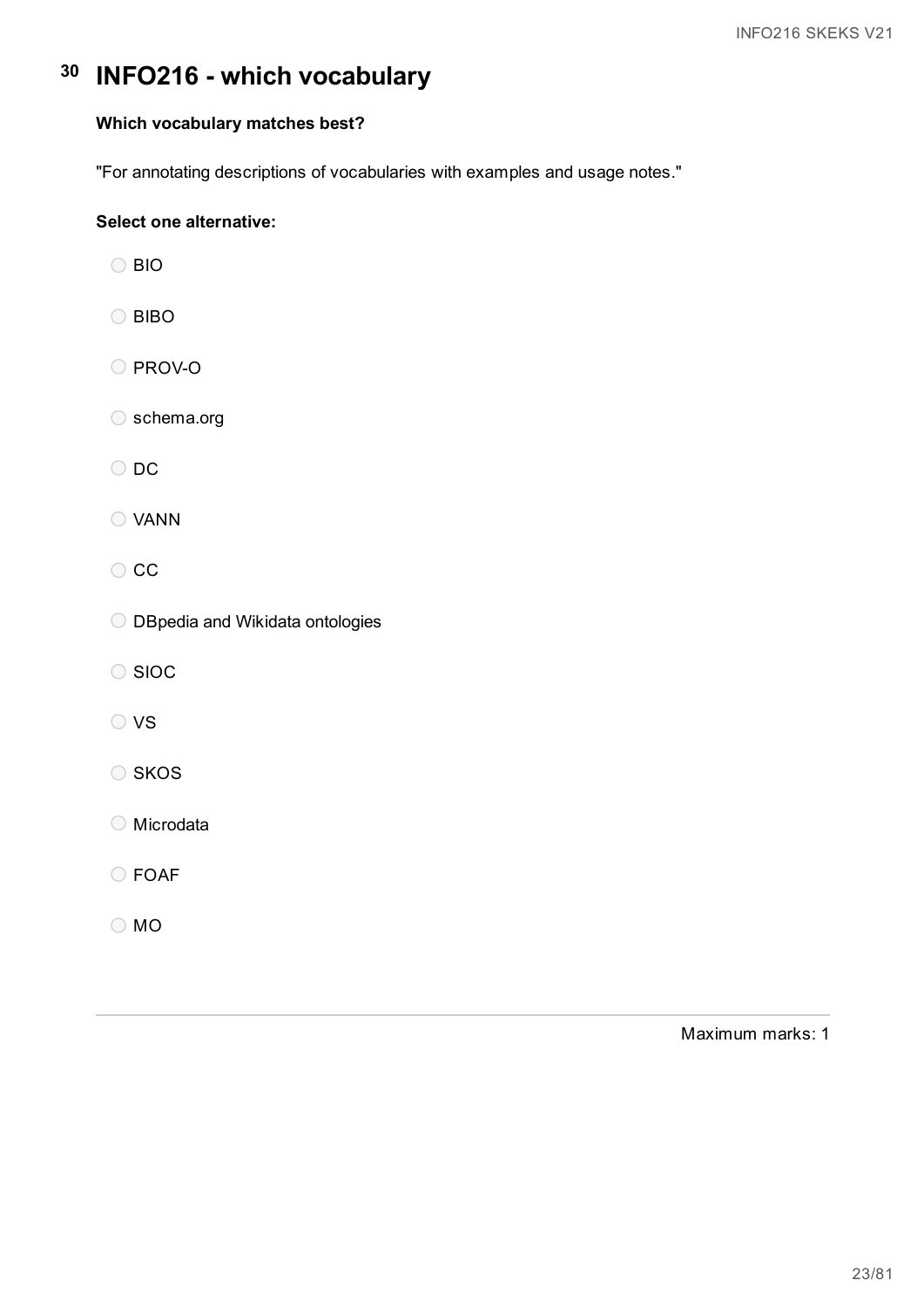## **Which vocabulary matches best?**

"Marking up information about commercial products and services."

### **Select one alternative:**

- schema.org
- O PROV-O
- O BIBO
- O DBpedia and Wikidata ontologies
- FOAF
- VANN
- O DC
- O SKOS
- $\circ$  cc
- O MO
- O VS
- BIO
- O SIOC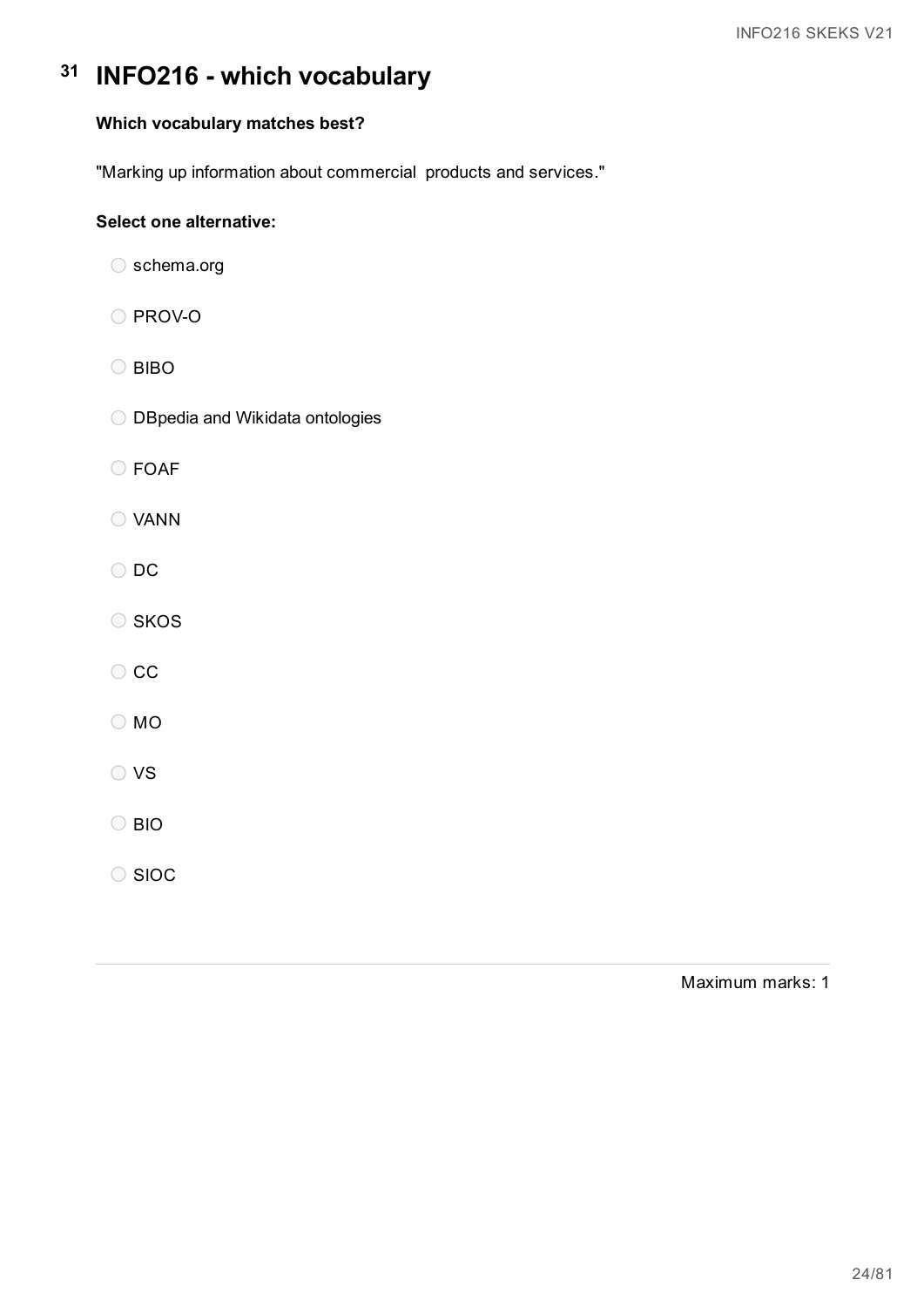## **Which vocabulary matches best?**

"Describe the status of vocabulary terms on the Web of Data."

### **Select one alternative:**

- $\bigcirc$  SKOS
- O DBpedia and Wikidata ontologies
- O SIOC
- FOAF
- BIO
- schema.org
- O PROV-O
- O VS
- Microdata
- $\circ$  cc
- VANN
- O DC
- O BIBO
- MO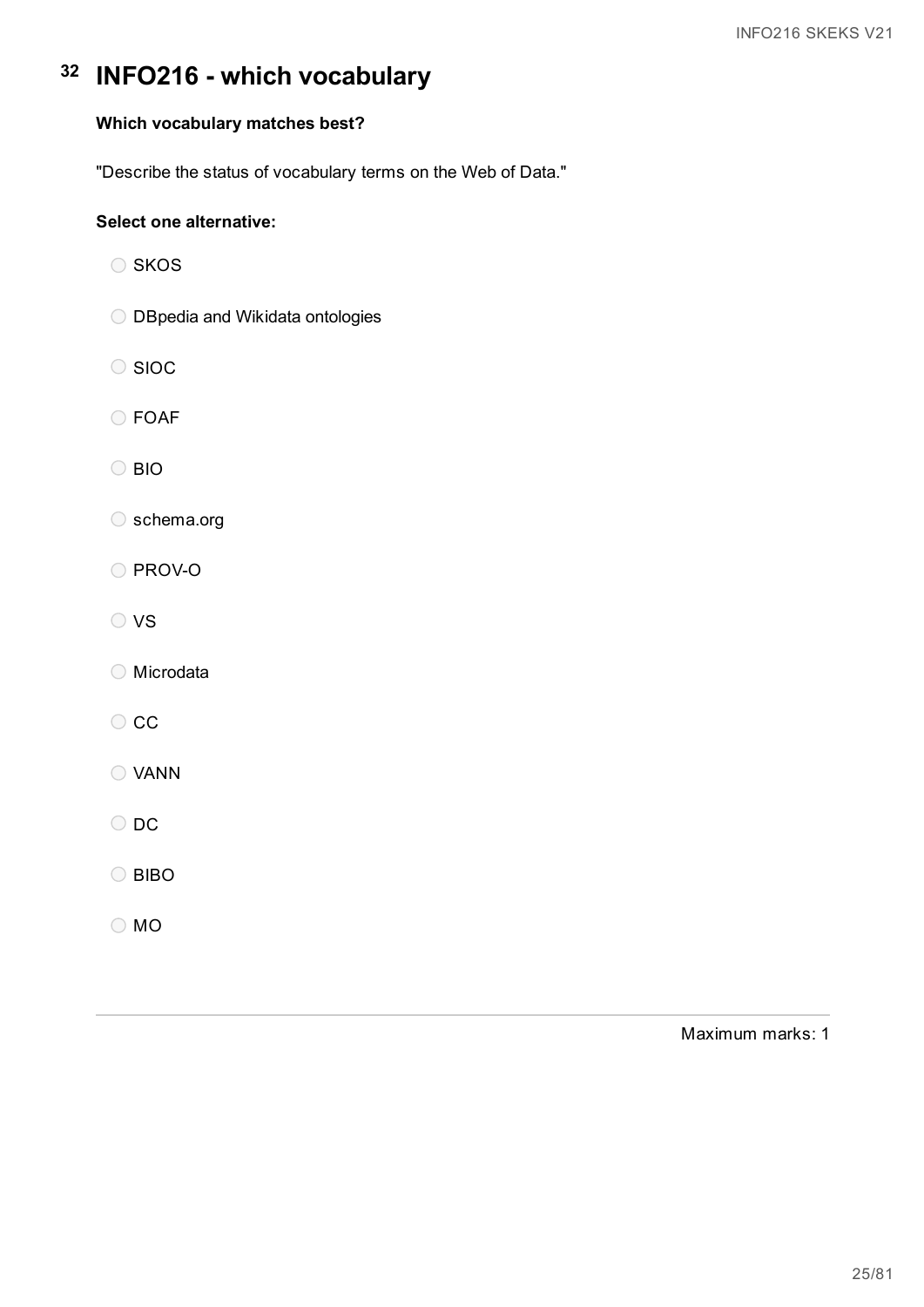## **Which vocabulary matches best?**

"Provides terms for finding out more about people and their backgrounds."

## **Select one alternative:**

| ◯ VS           |
|----------------|
| ◯ VANN         |
| $\bigcirc$ MO  |
| Schema.org     |
| $\circ$ cc     |
| C BIBO         |
| SKOS           |
| SIOC           |
| $\bigcirc$ BIO |
| $\bigcirc$ DC  |
| O PROV-O       |
| O Microdata    |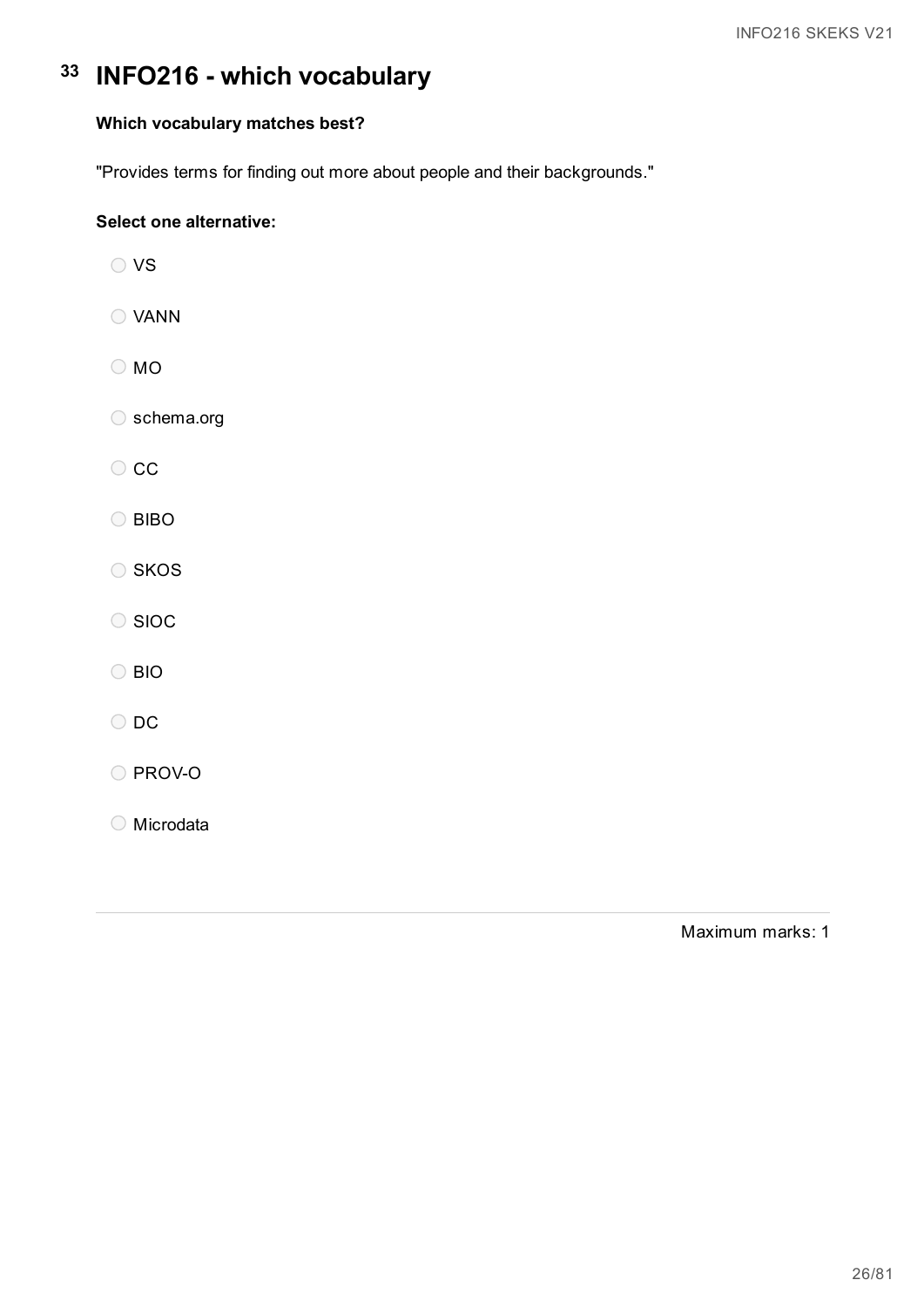### **Which vocabulary matches best?**

"Describe the sources of information and how it has been derived."

### **Select one alternative:**

- FOAF
- O DBpedia and Wikidata ontologies
- O MO
- O SIOC
- Microdata
- O SKOS
- VANN
- O VS
- $\circ$  cc
- O PROV-O
- schema.org
- O BIBO
- O BIO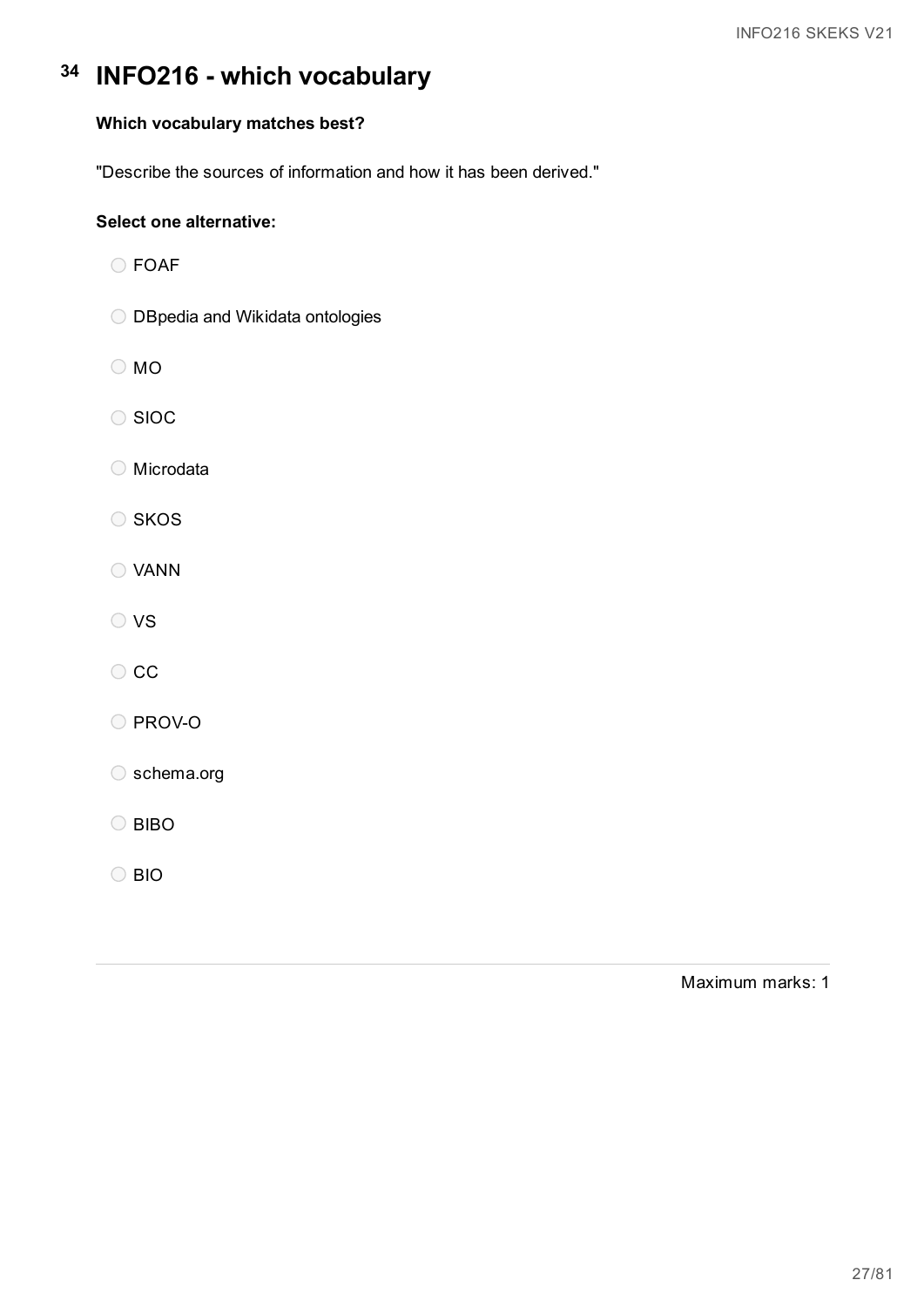# **Which vocabulary matches best?**

"Describes metadata about electronic and other documents."

### **Select one alternative:**

- O DBpedia and Wikidata ontologies
- O PROV-O
- O BIBO
- FOAF
- $\circ$  cc
- Microdata
- O schema.org
- O SKOS
- MO
- VANN
- ◯ SIOC
- O VS
- O DC
- BIO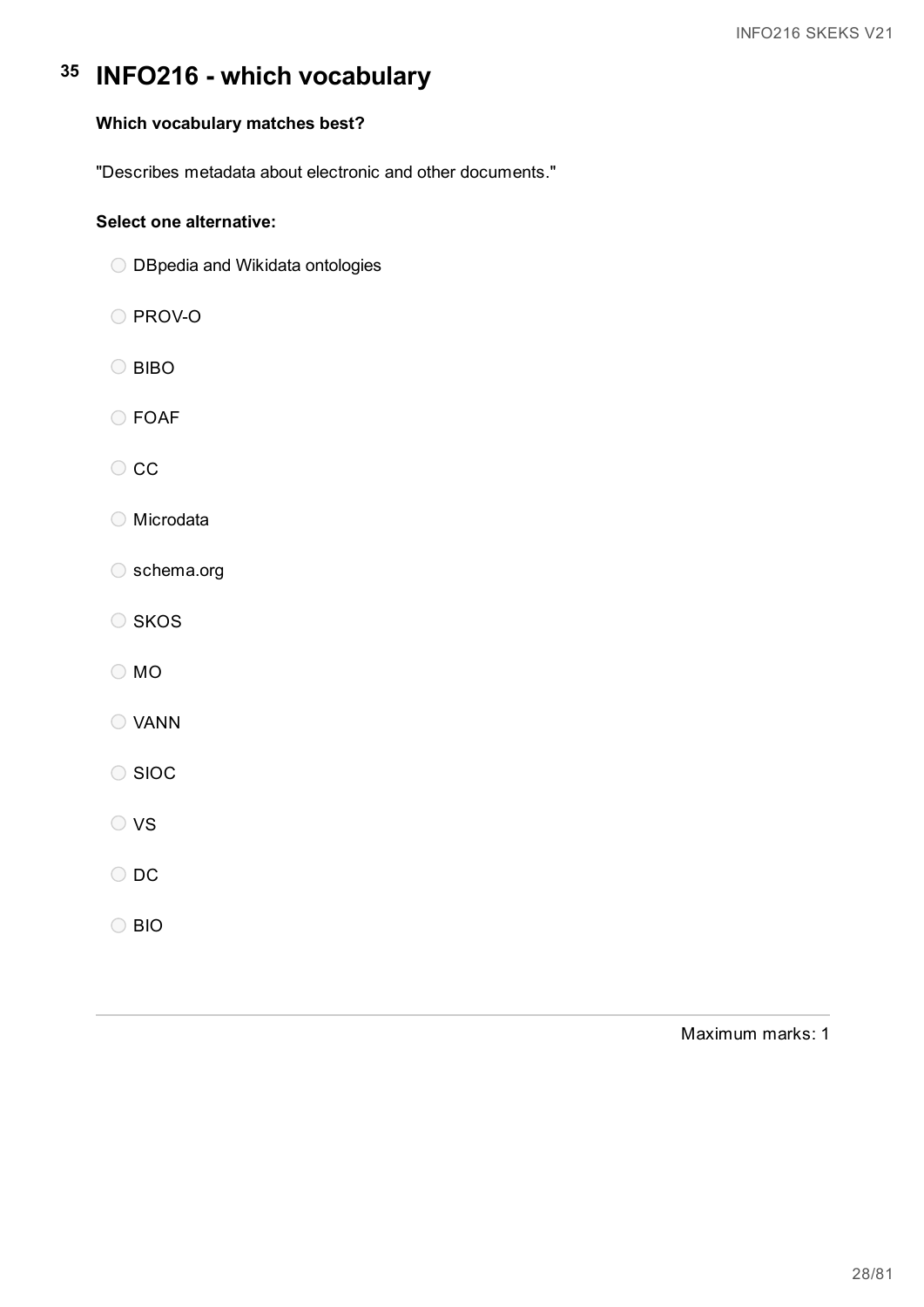#### **Which vocabulary matches best?**

"Describes metadata about web resources (video, images, web pages...) and physical resources (books, CDs, artworks...)."

### **Select one alternative:**

O OWL-Time

- BIO
- $\circ$  cc
- O VS

Microdata

- O DC
- O MO
- O SIOC
- FOAF
- schema.org
- VANN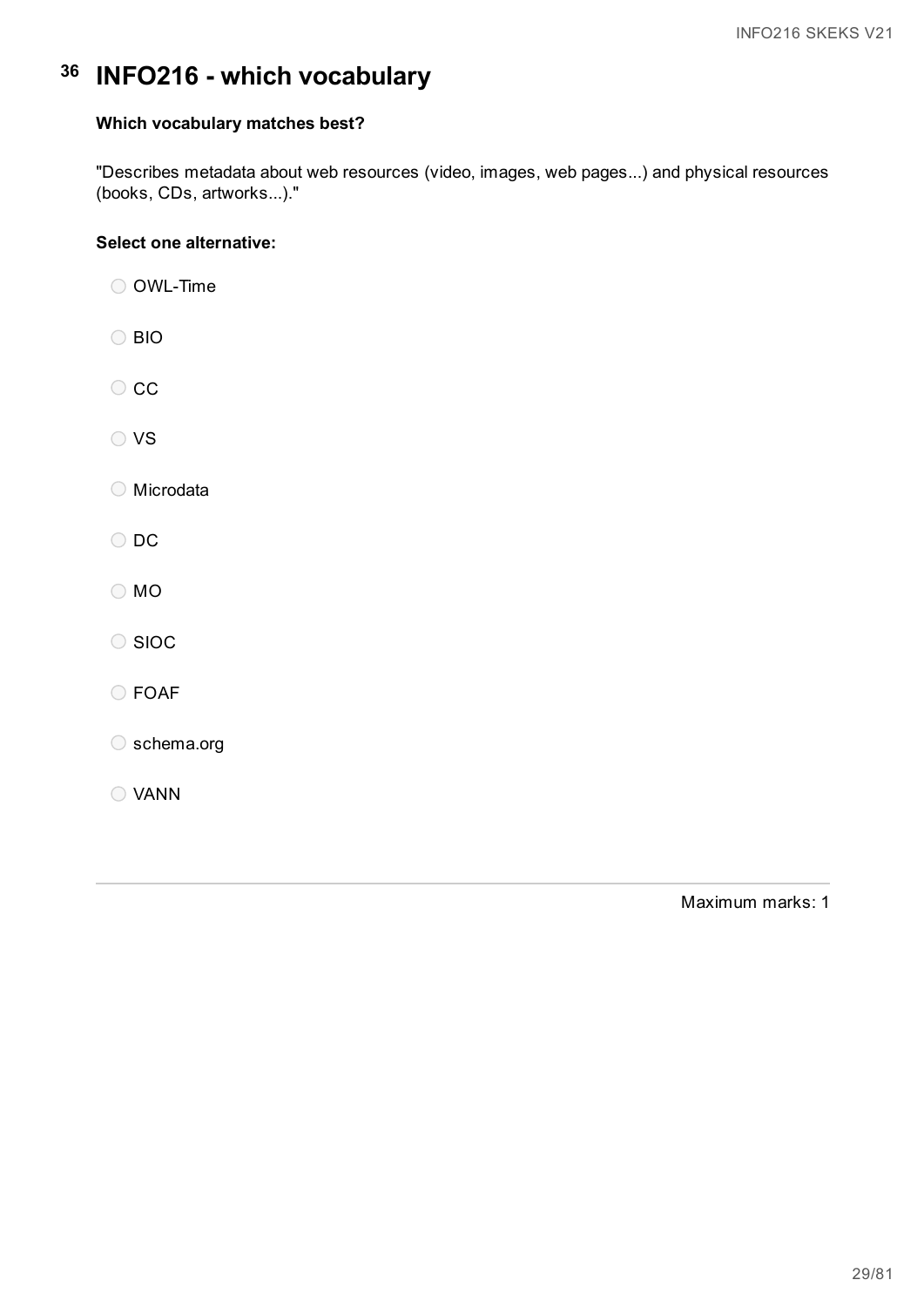### **Which vocabulary matches best?**

"Describe the temporal content of Web pages and the temporal properties of Web services."

### **Select one alternative:**

- O OWL-Time
- Microdata
- O DBpedia and Wikidata ontologies
- O VS
- schema.org
- O SIOC
- O PROV-O
- O SKOS
- VANN
- O BIBO
- O DC
- O MO
- $\bigcirc$  CC
- FOAF
- BIO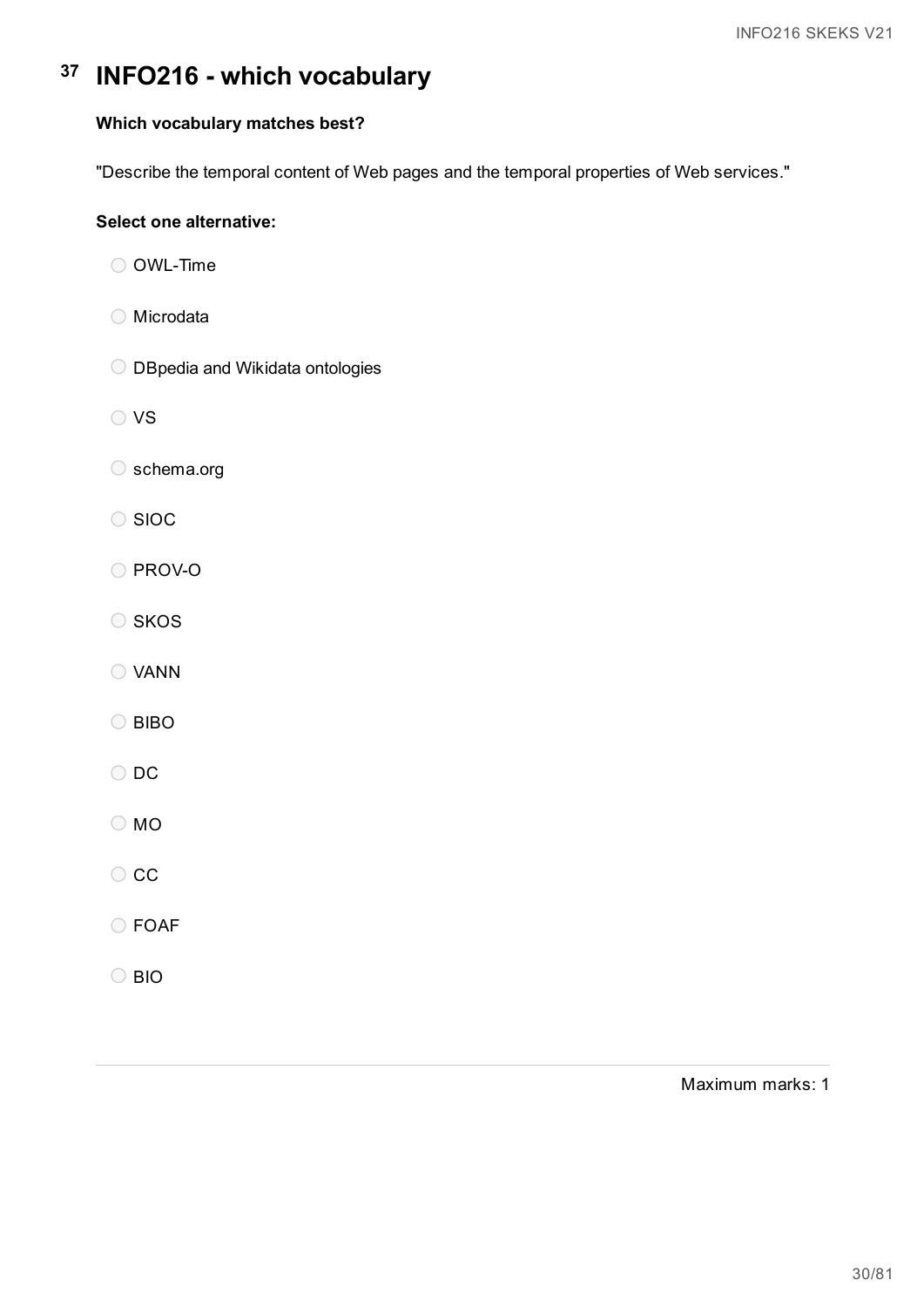# **Which vocabulary matches best?**

"Backed by major payers such as Google, Yahoo and Yandex."

## **Select one alternative:**

- ◯ SIOC
- O MO
- O BIBO
- O VS
- Microdata
- O DBpedia and Wikidata ontologies
- schema.org
- O PROV-O
- VANN
- OWL-Time
- BIO
- O DC
- FOAF
- O SKOS
- $\circ$  cc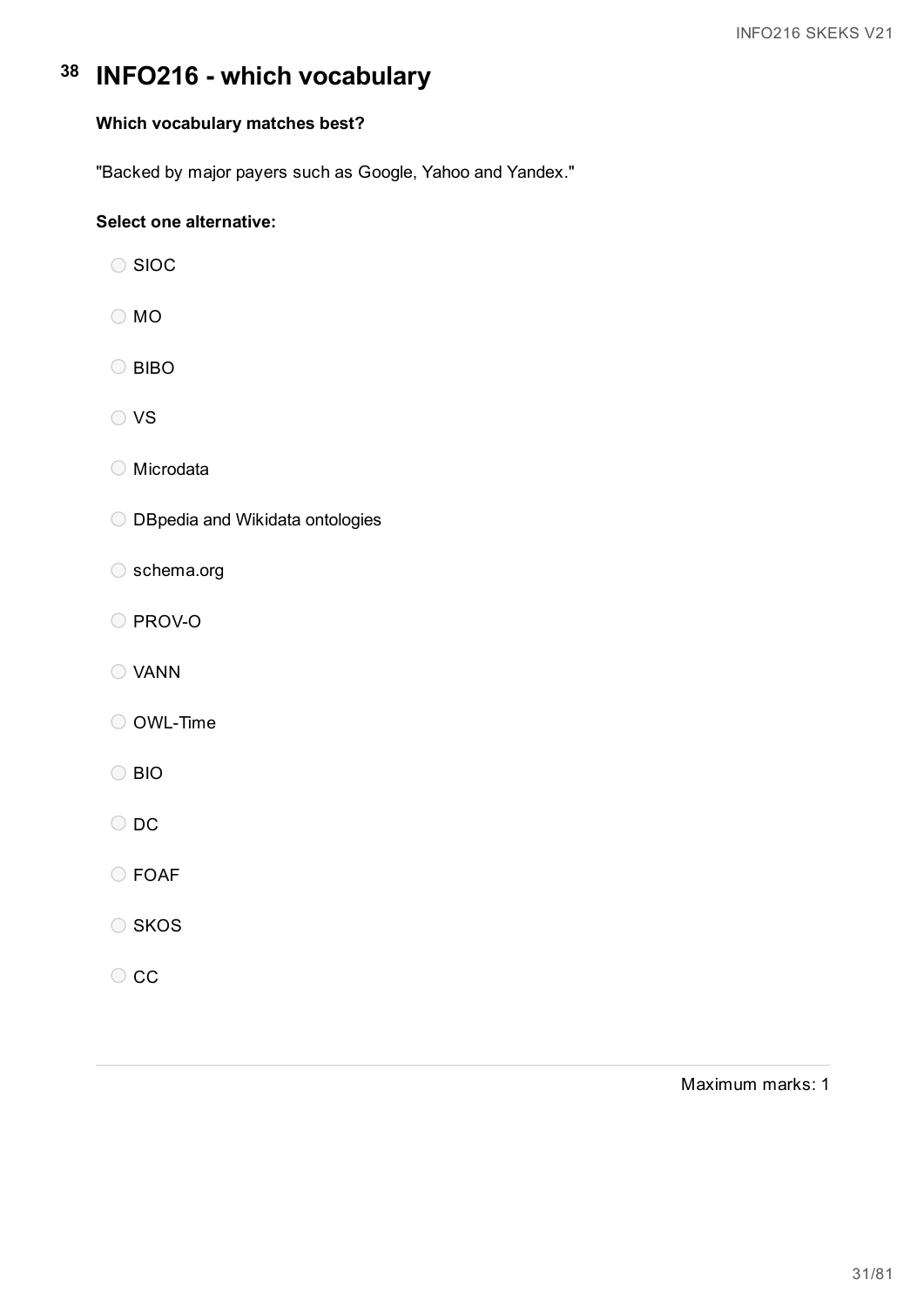## **Which vocabulary matches best?**

"Can represent licensing permissions, obligations and restrictions."

### **Select one alternative:**

- $\bigcirc$  CC
- O DBpedia and Wikidata ontologies
- O BIBO
- ◯ Microdata
- VANN
- FOAF
- O SKOS
- O VS
- BIO
- OWL-Time
- MO
- O SIOC
- O schema.org
- O PROV-O
- O DC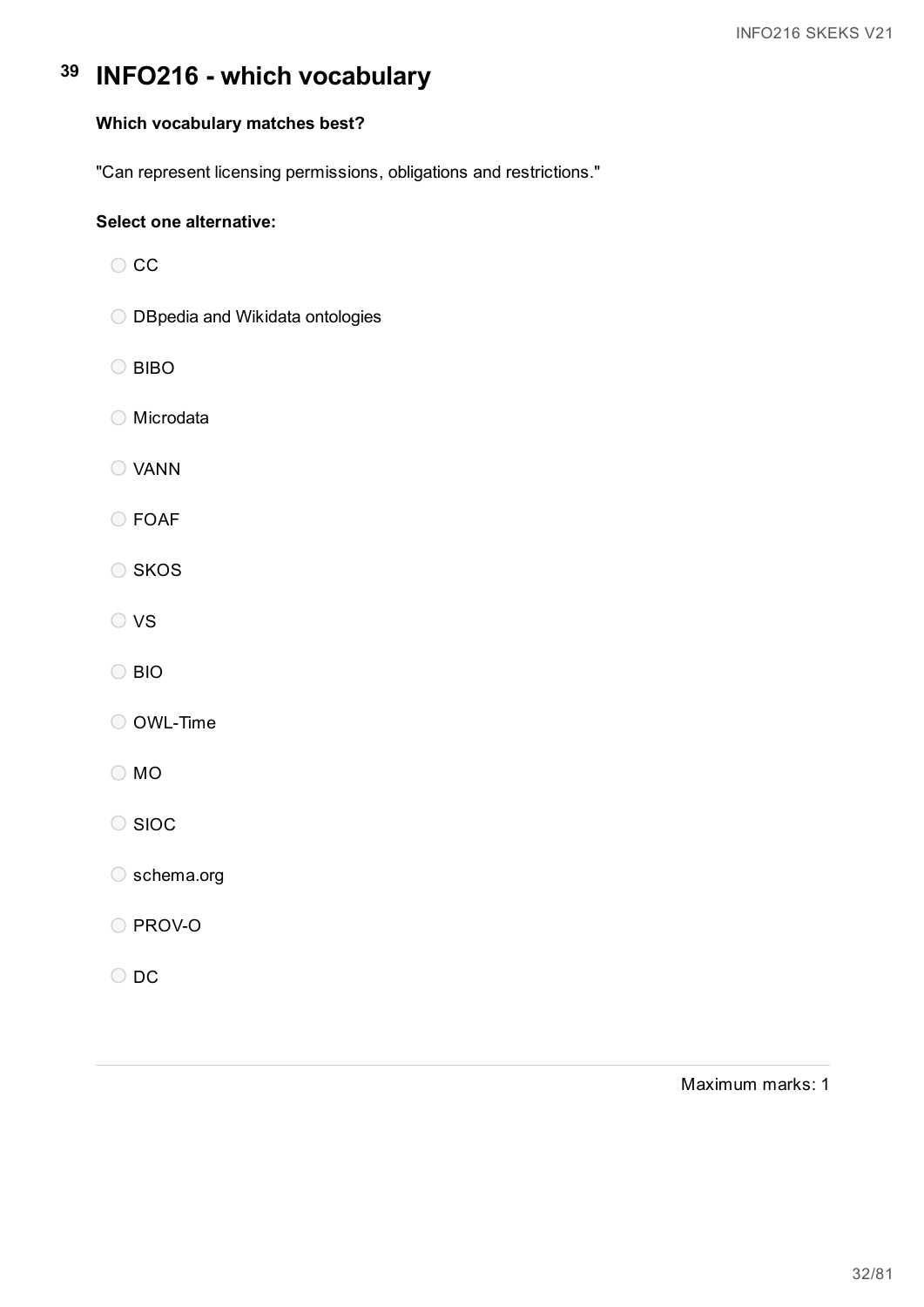### **Which vocabulary matches best?**

"Annotation format for inserting semantic data into HTML documents."

### **Select one alternative:**

- schema.org
- FOAF
- O VS
- O SIOC
- Microdata
- MO
- $\circ$  cc
- VANN
- O PROV-O
- O SKOS
- O DBpedia and Wikidata ontologies
- O BIBO
- O BIO
- OWL-Time
- O DC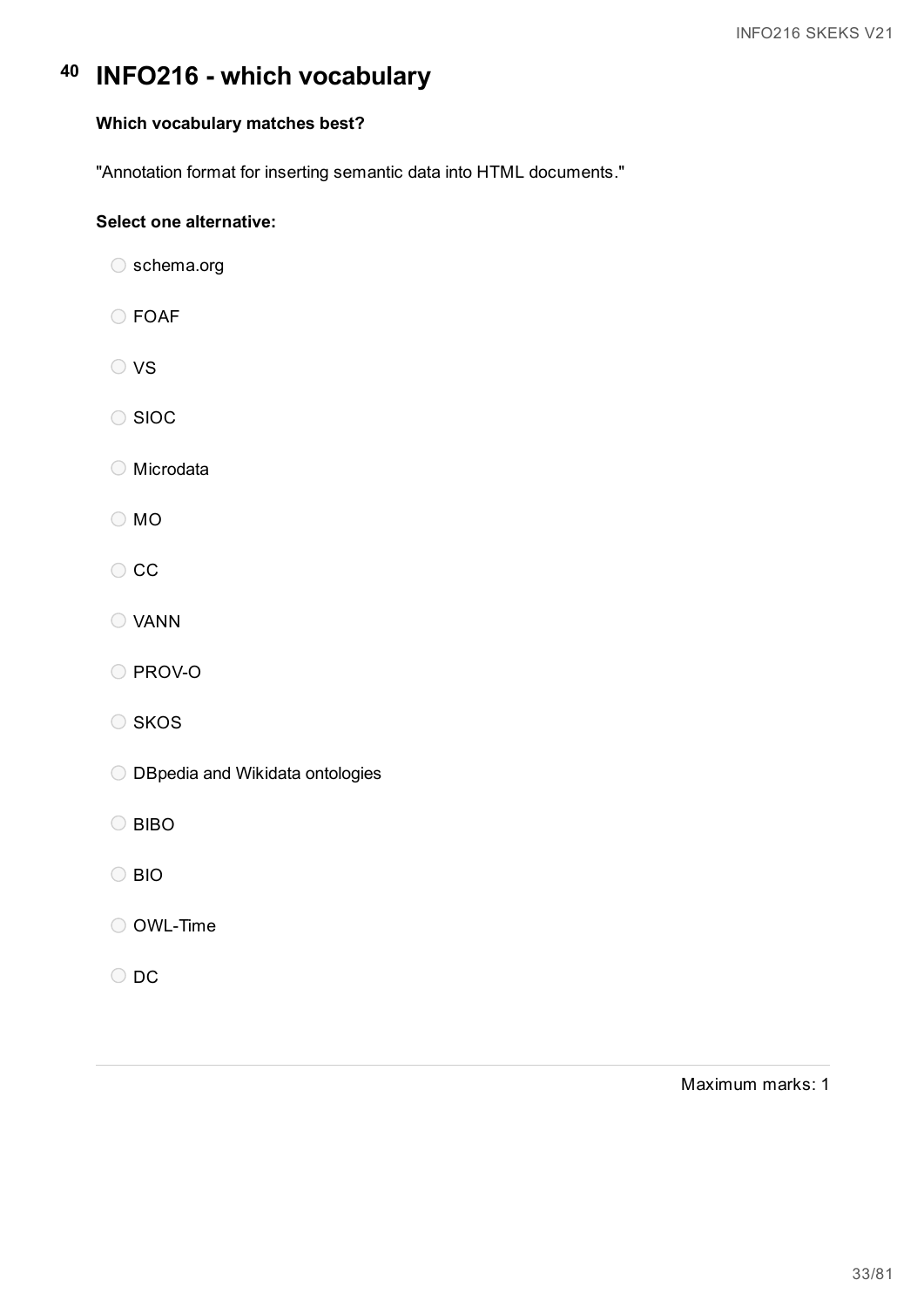#### **Which vocabulary matches best?**

"Describe the information that online community sites (weblogs, message boards, wikis...) have about their structure and contents."

#### **Select one alternative:**

- VANN
- O OWL-Time
- PROV-O
- O BIBO
- O DC
- ◯ schema.org
- FOAF
- Microdata
- O DBpedia and Wikidata ontologies
- O vs
- BIO
- O SKOS
- MO
- $\bigcirc$  CC
- C SIOC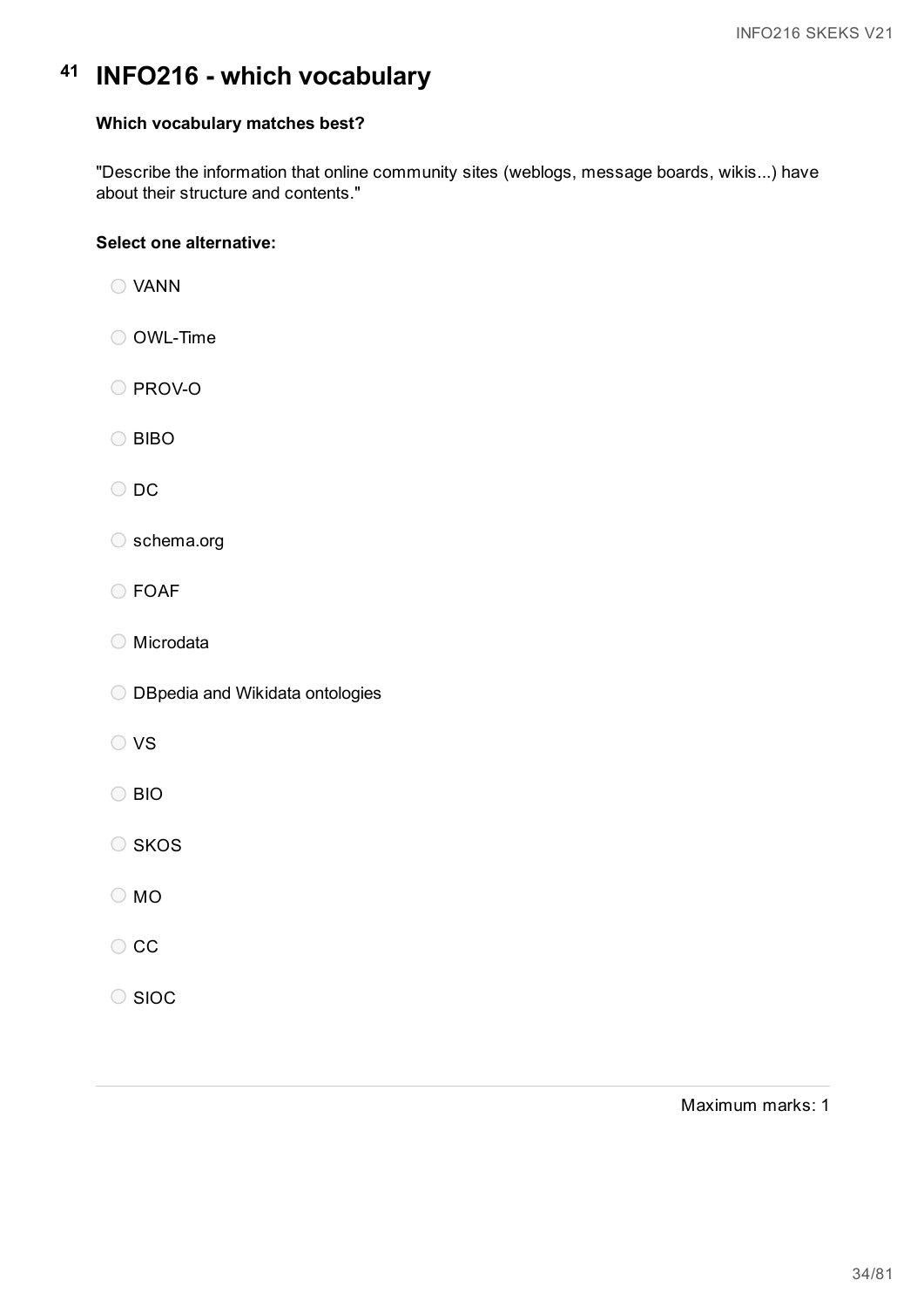### **Which vocabulary matches best?**

"Can represent how and by whom information has been created."

### **Select one alternative:**

- ◯ SIOC
- O MO
- O schema.org
- FOAF
- VANN
- Microdata
- O DBpedia and Wikidata ontologies
- $\circ$  cc
- O VS
- O SKOS
- OWL-Time
- O PROV-O
- O BIBO
- BIO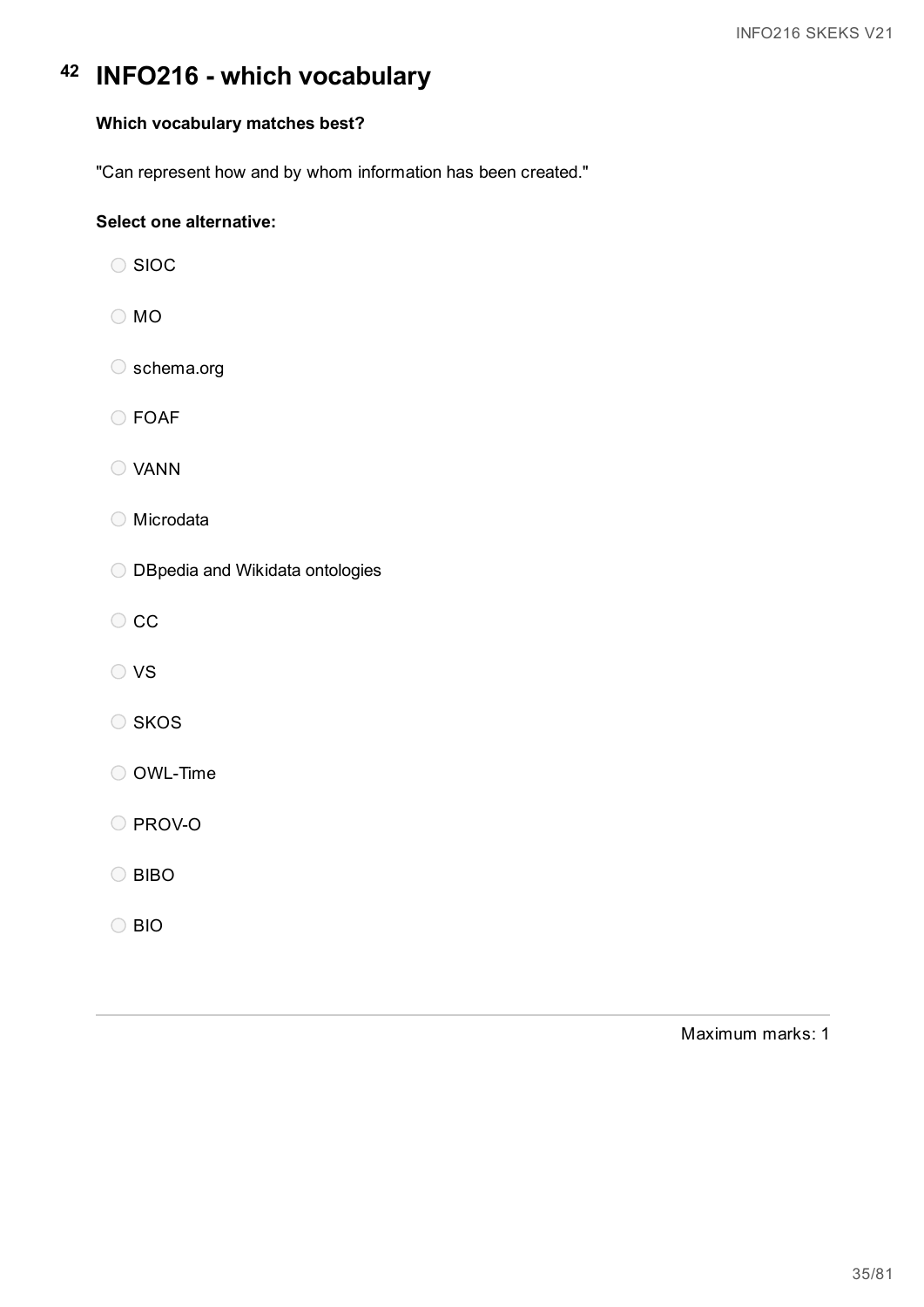## **Which vocabulary matches best?**

"Provides terms for describing products, services and offers."

### **Select one alternative:**

- O DBpedia and Wikidata ontologies
- CC
- O OWL-Time
- O SIOC
- O VS
- O PROV-O
- O MO
- Microdata
- VANN
- O SKOS
- FOAF
- O BIBO
- O DC
- BIO
- O schema.org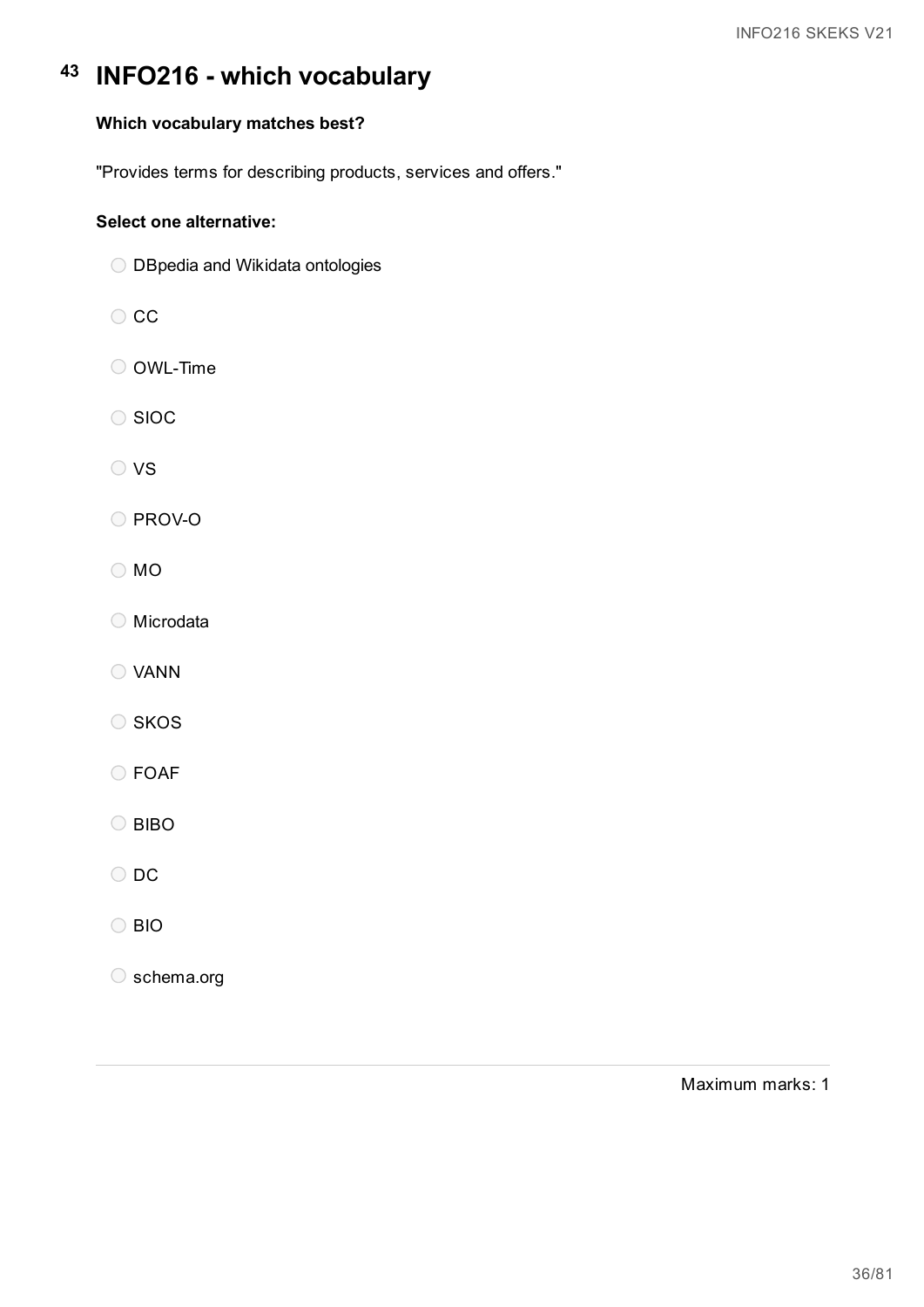## **Which vocabulary matches best?**

"Provides terms for describing product ratings."

## **Select one alternative:**

- PROV-O
- O SIOC
- O BIO
- FOAF
- $\circ$  cc
- MO
- O DC
- VANN
- schema.org
- Microdata
- O DBpedia and Wikidata ontologies
- O VS
- O BIBO
- OWL-Time
- O SKOS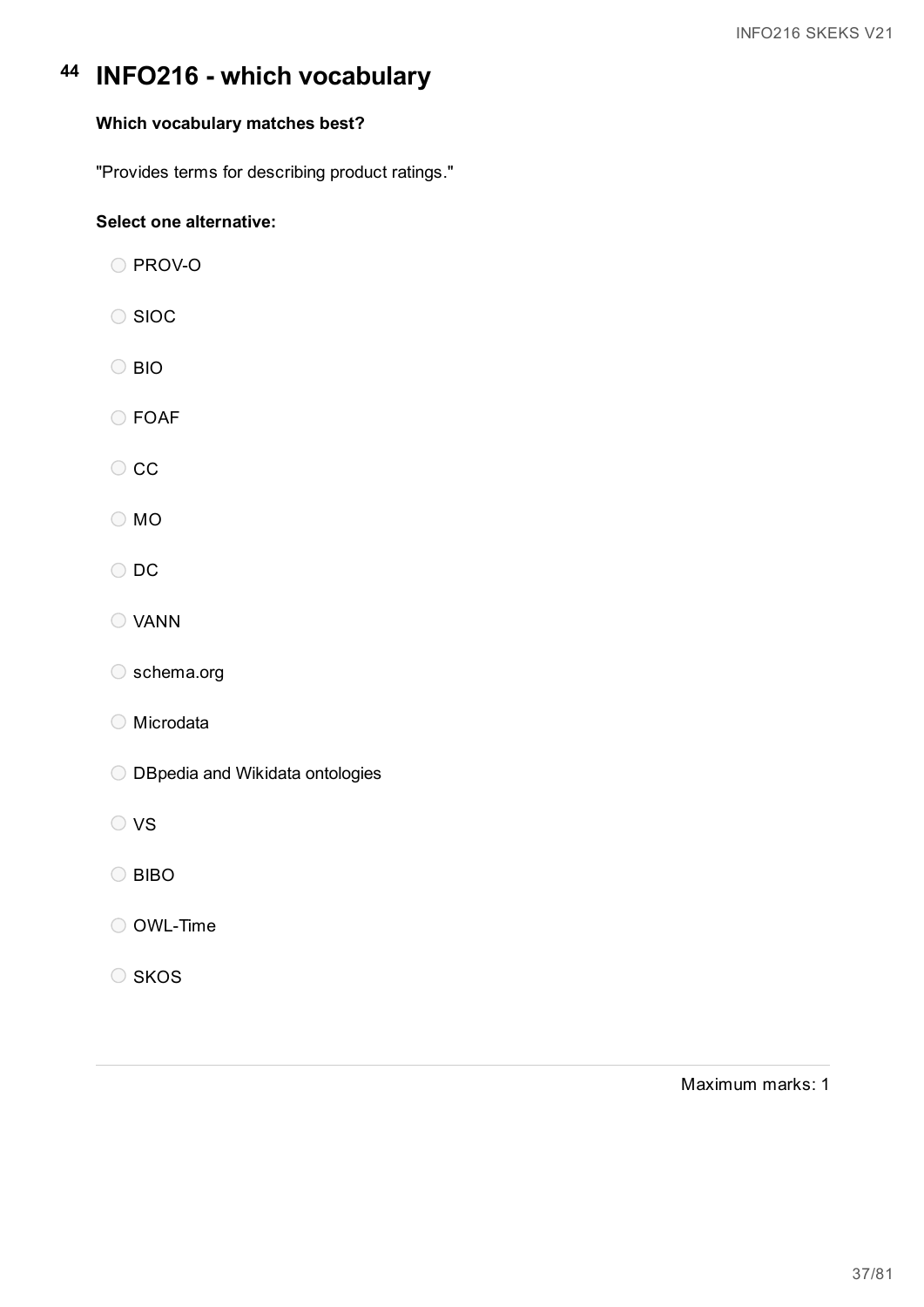## **Which vocabulary matches best?**

"Providing mappings between concept schemes."

## **Select one alternative:**

- O MO
- O BIBO
- FOAF
- O SKOS
- O DBpedia and Wikidata ontologies
- Microdata
- schema.org
- O SIOC
- O DC
- VANN
- OWL-Time
- BIO
- O VS
- O PROV-O
- $\circ$  cc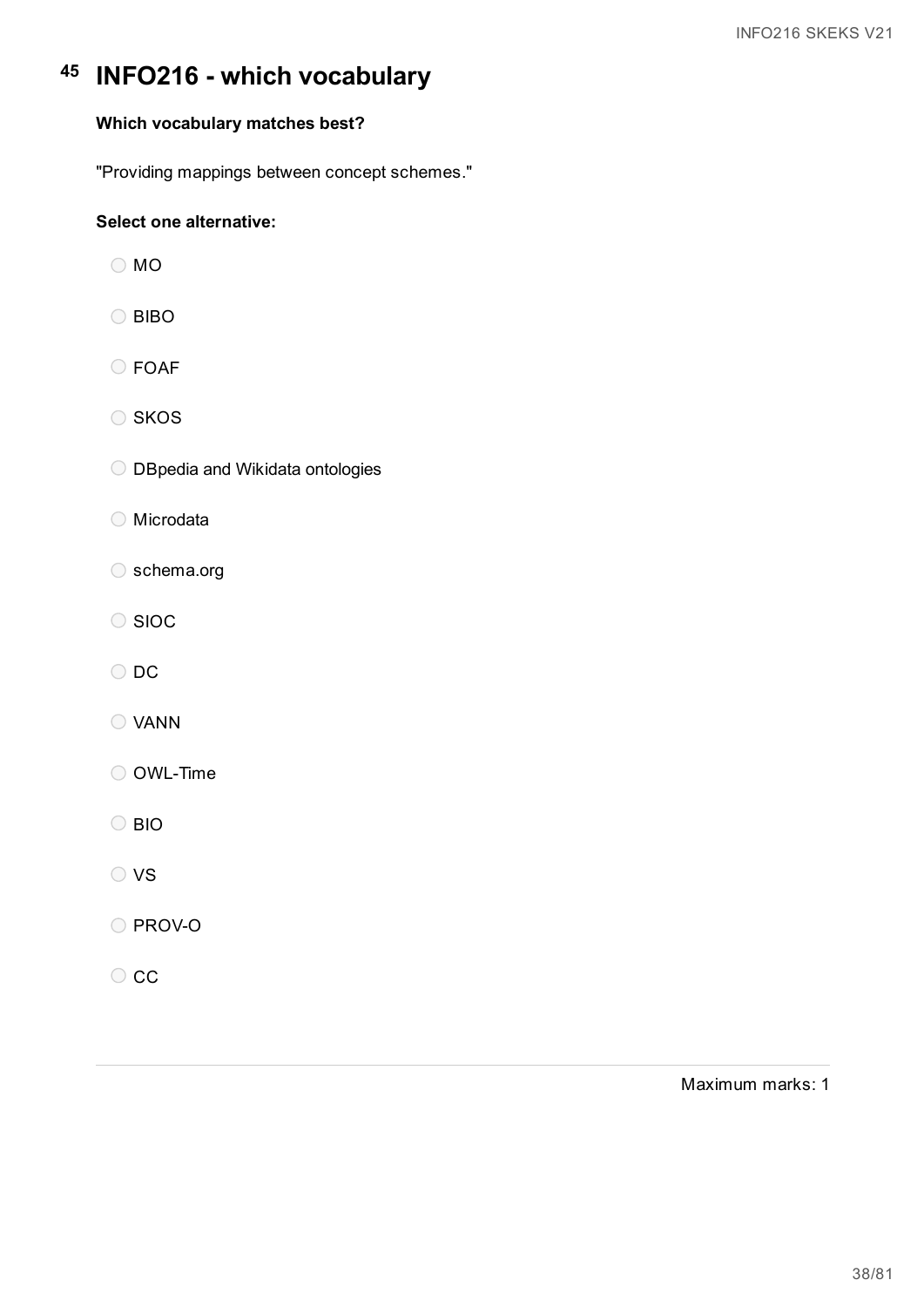### **Which vocabulary matches best?**

"Letting webmasters markup their pages in ways recognized by search providers such as Google, Microsoft, Yahoo and Yandex."

### **Select one alternative:**

FOAF

- $\circ$  cc
- $\circ$  SKOS

O BIBO

- O vs
- O DBpedia and Wikidata ontologies
- ◯ schema.org
- BIO
- O SIOC
- O PROV-O
- VANN

OWL-Time

- O DC
- O MO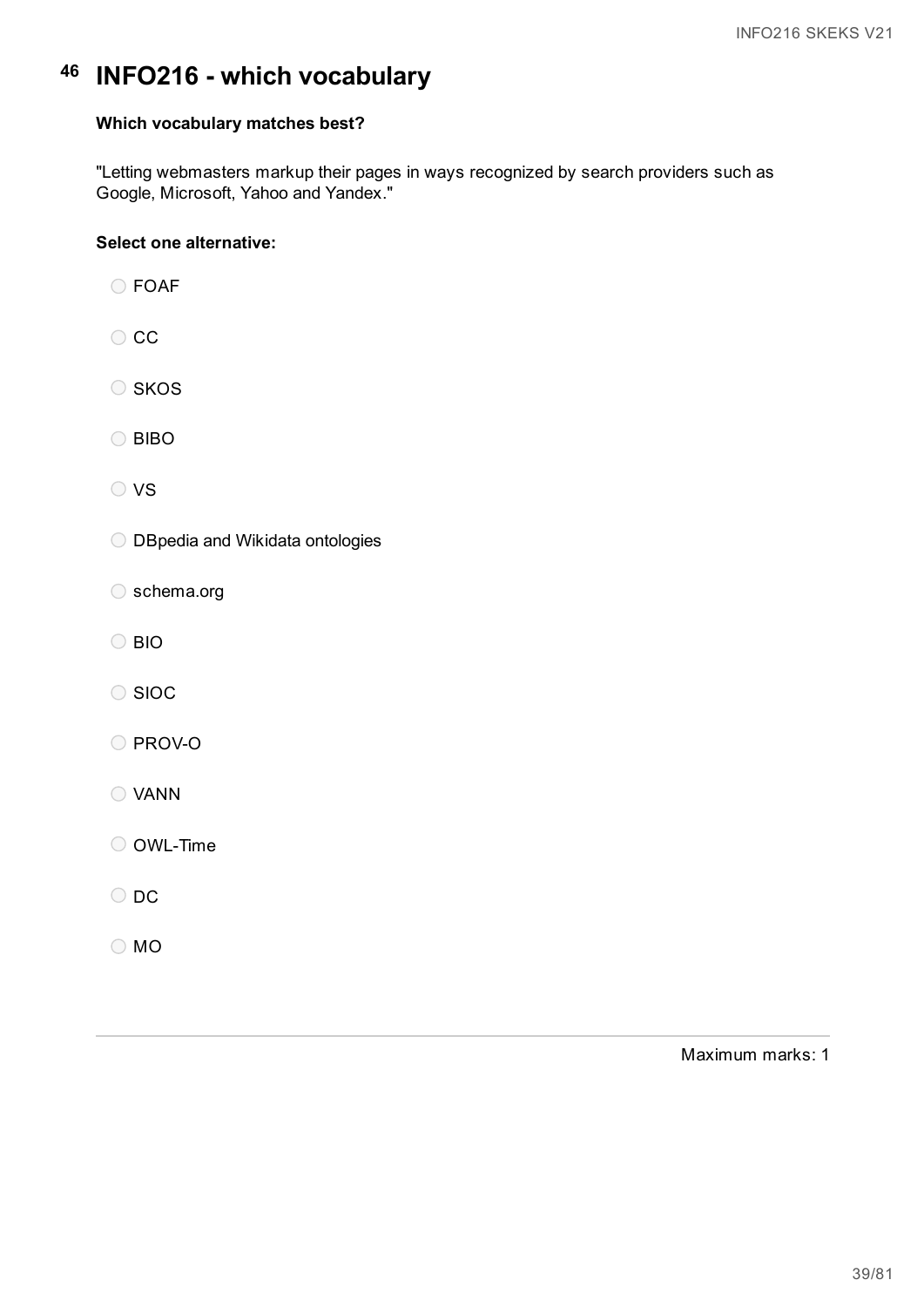## **Which vocabulary matches best?**

"Assess their quality, reliability and trustworthiness of RDF datasets."

## **Select one alternative:**

- VANN
- O SIOC
- O DC
- O PROV-O
- O BIBO
- BIO
- schema.org
- Microdata
- VS
- O MO
- FOAF
- O DBpedia and Wikidata ontologies
- $\circ$  cc
- O SKOS
- OWL-Time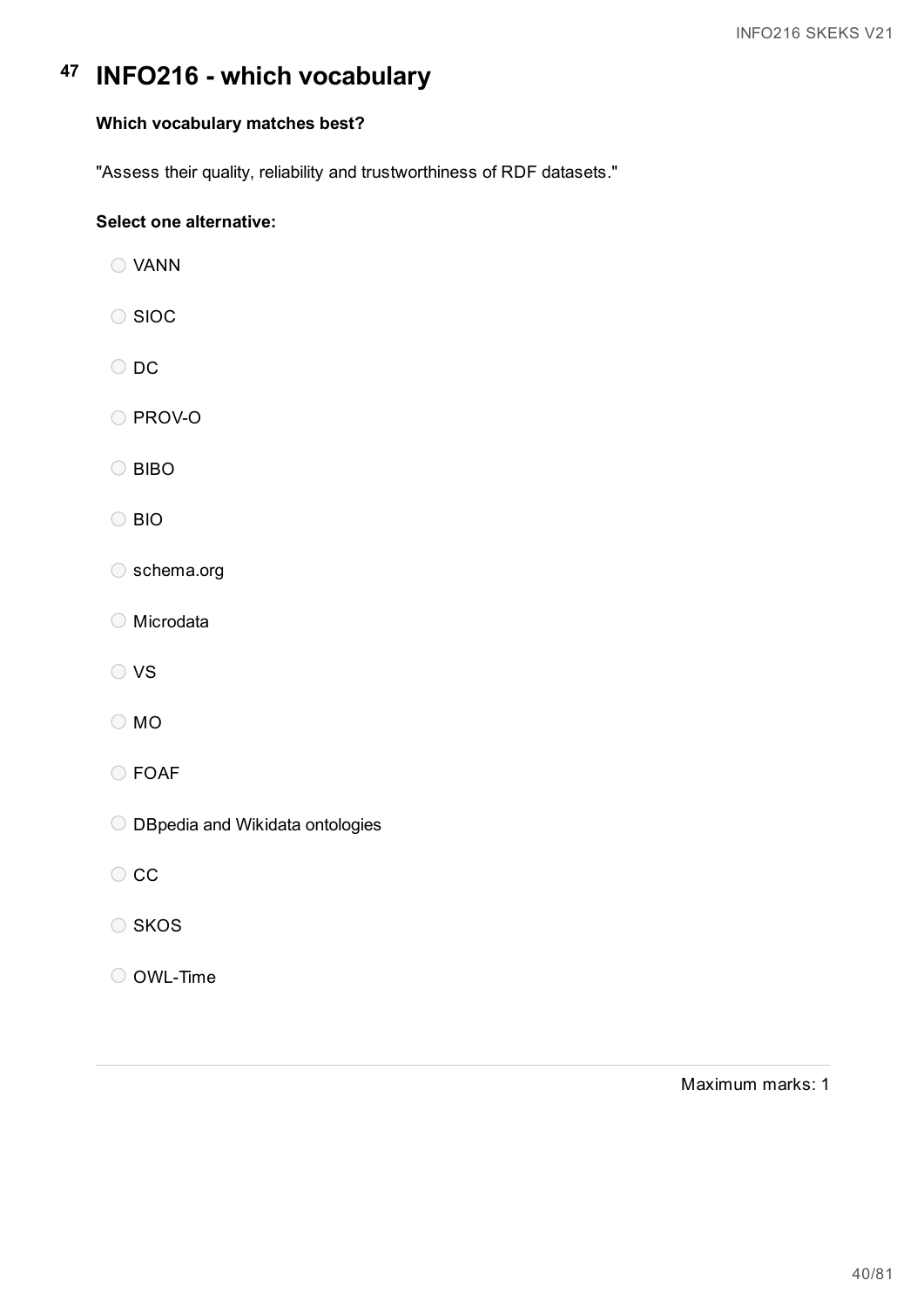## **Which vocabulary matches best?**

"Describe copyright licenses in RDF."

## **Select one alternative:**

- O SIOC
- O DC
- $\circ$  cc
- O SKOS
- O VS
- FOAF
- MO
- schema.org
- O BIBO
- OWL-Time
- Microdata
- O DBpedia and Wikidata ontologies
- O BIO
- O PROV-O
- VANN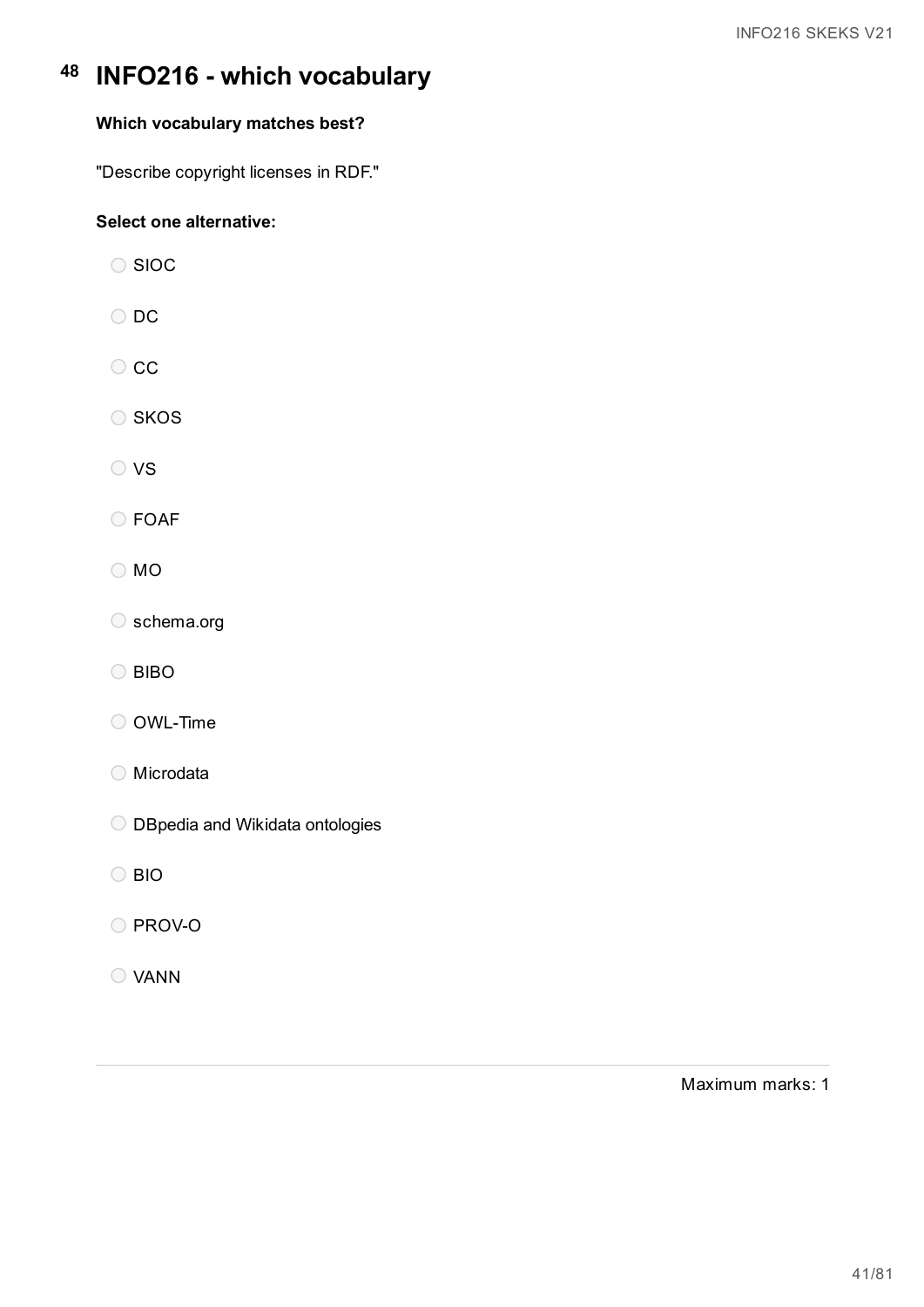## **Which vocabulary matches best?**

"Describe bibliographic entities on the semantic Web in RDF."

## **Select one alternative:**

- ◯ Microdata
- O SKOS
- VANN
- OWL-Time
- O VS
- O BIBO
- FOAF
- O SIOC
- $\circ$  cc
- PROV-O
- O DBpedia and Wikidata ontologies
- O MO
- O schema.org
- O DC
- O BIO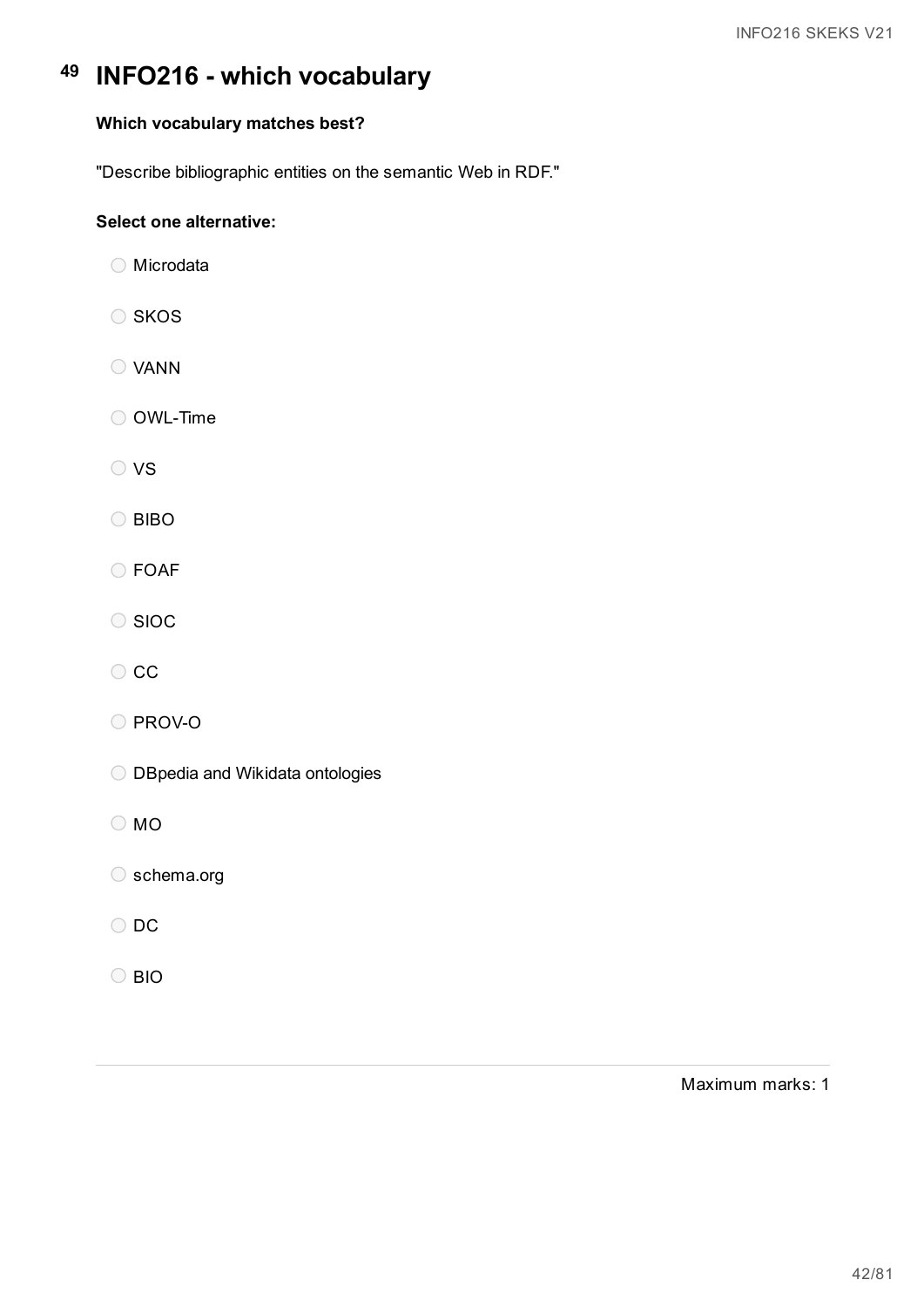## **Which vocabulary matches best?**

"Can be used as a citation ontology, as a document classification ontology, or as a way to describe documents in RDF."

## **Select one alternative:**

- VANN
- O SKOS
- O VS
- $\bigcirc$  CC
- Microdata
- schema.org
- O OWL-Time
- BIO
- O DC
- O SIOC
- O DBpedia and Wikidata ontologies
- O BIBO
- MO
- O PROV-O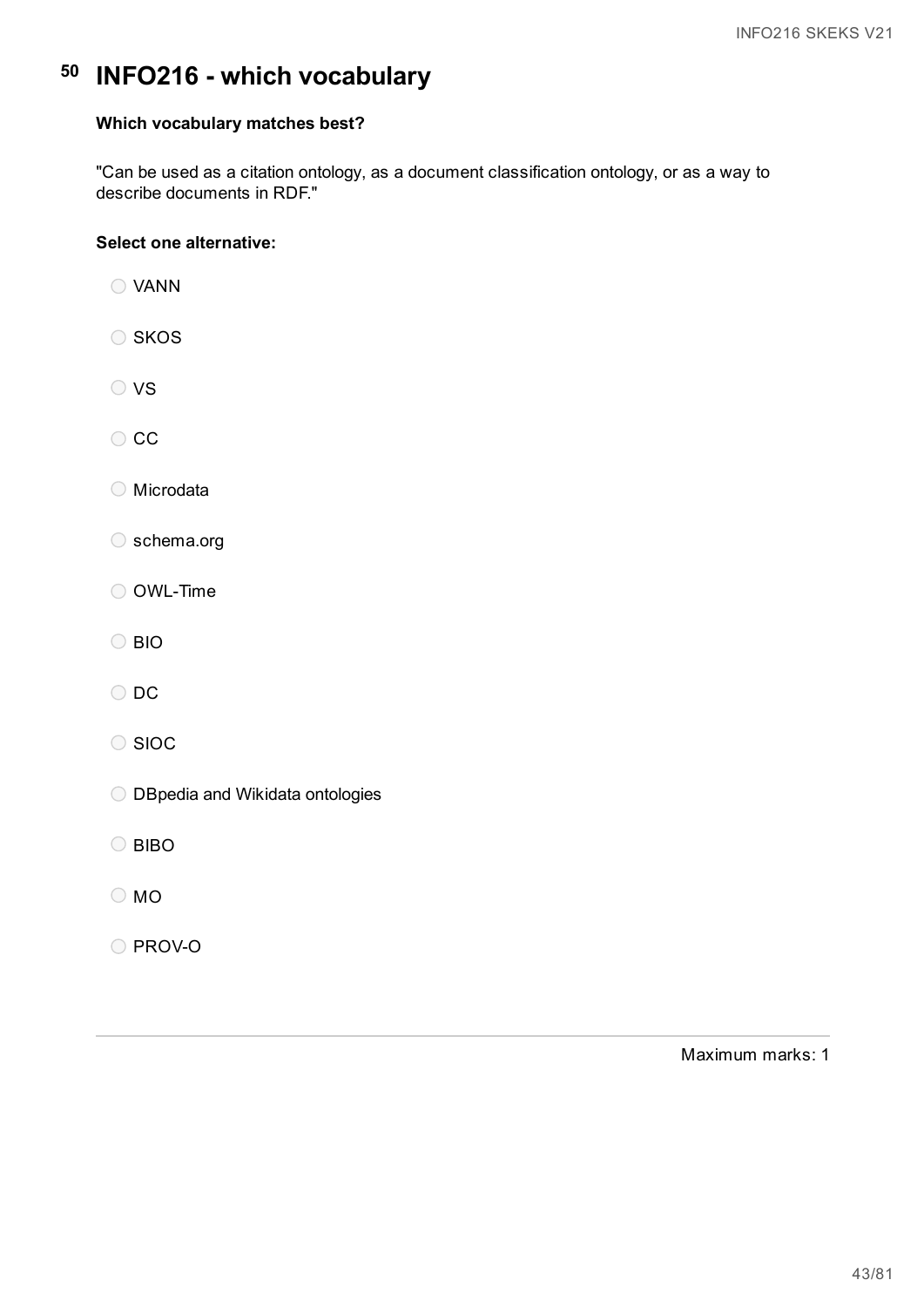## **Which vocabulary matches best?**

"Provides main concepts and properties for describing metadata about music (artists, albums, tracks...)."

### **Select one alternative:**

- O SIOC O DC O SKOS
- Microdata
- CC
- FOAF
- BIO
- VANN
- O BIBO
- OWL-Time
- MO

O PROV-O

- O VS
- schema.org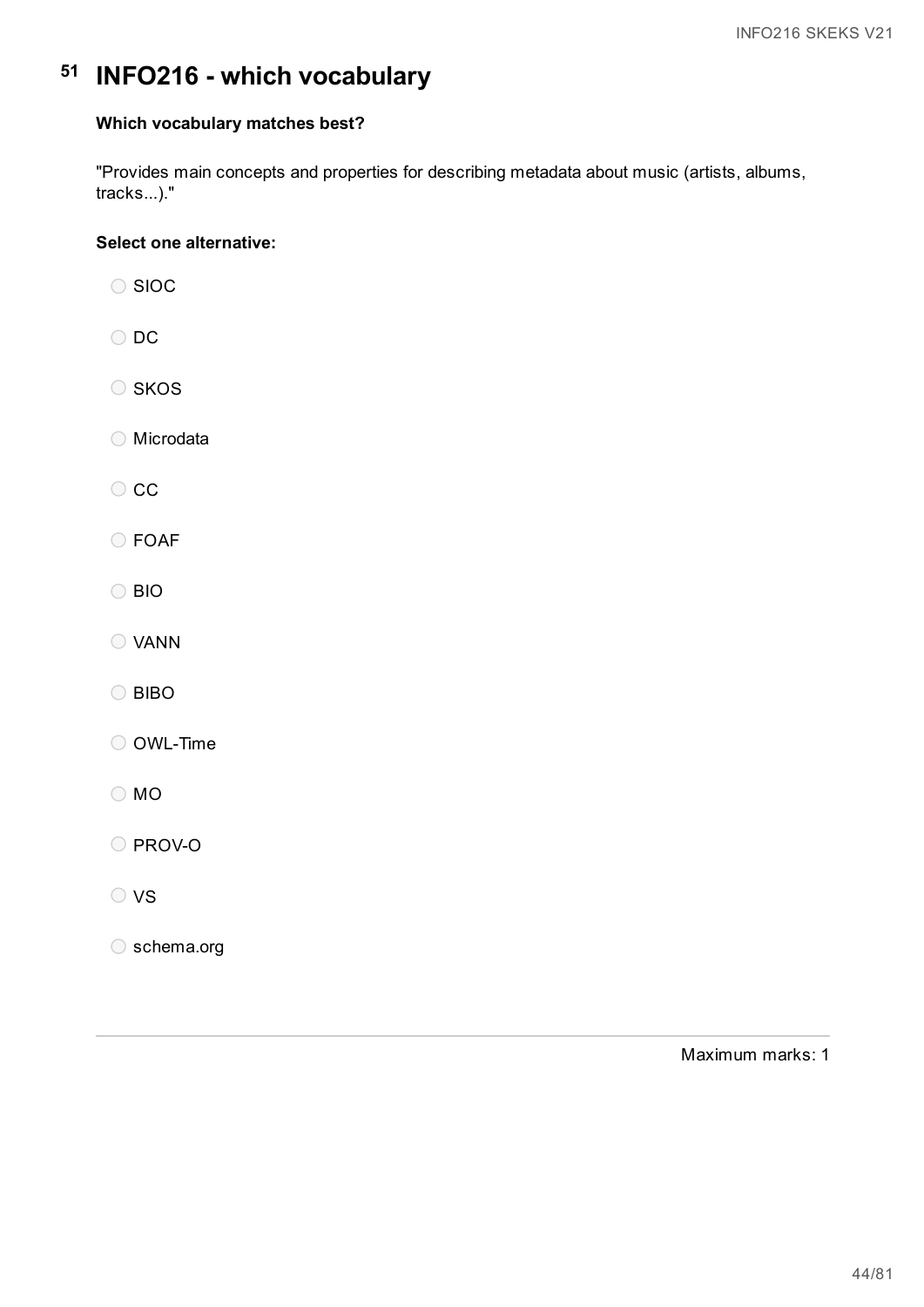## **Which vocabulary matches best?**

"For marking up (primarily commercial) web sites."

## **Select one alternative:**

BIO

.

- $\bigcirc$  CC
- O OWL-Time
- schema.org
- O MO
- O BIBO
- FOAF
- VANN
- VS
- O SIOC
- O SKOS
- O PROV-O
- O DC
- O DBpedia and Wikidata ontologies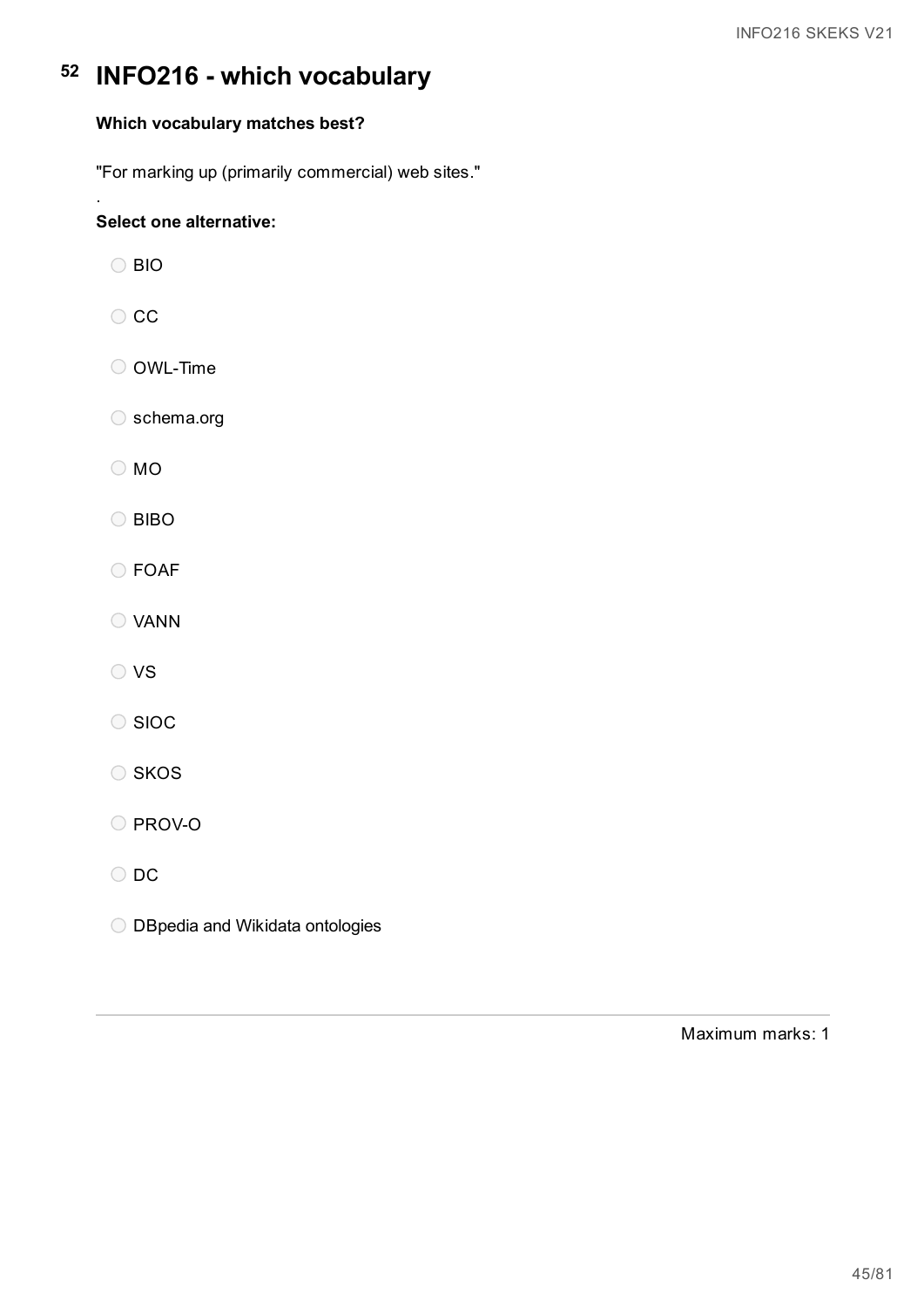## **Which vocabulary matches best?**

"Making classification schemes, subject heading lists, taxonomies and other fixed vocabularies."

## **Select one alternative:**

| PROV-O |  |
|--------|--|
|--------|--|

- $\bigcirc$  CC
- O DC
- O SKOS
- O MO
- FOAF
- VS
- Microdata
- BIO
- VANN
- O DBpedia and Wikidata ontologies
- O BIBO
- OWL-Time
- ◯ SIOC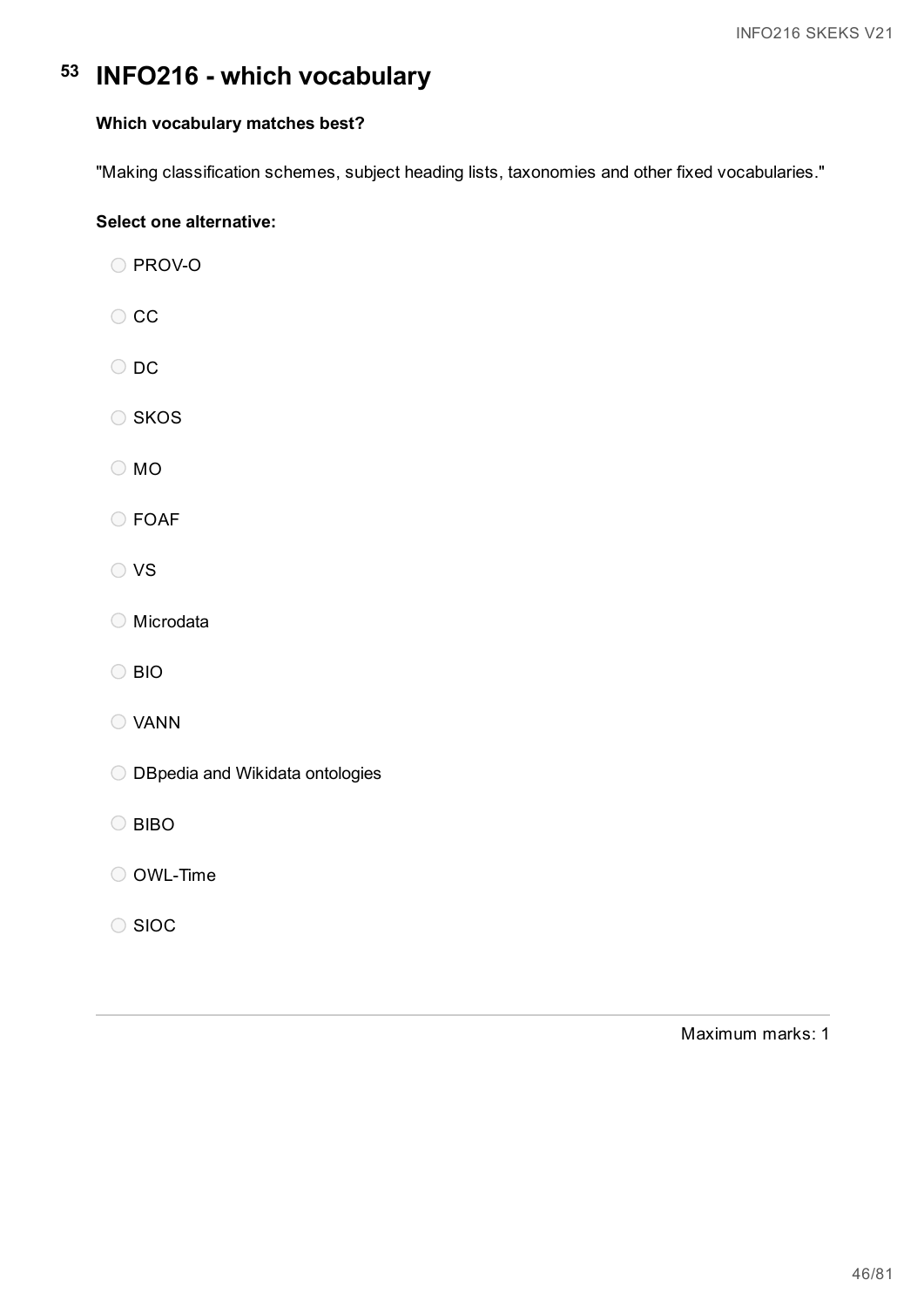## **Which vocabulary matches best?**

"Used to represent, exchange and interrelate library catalogues."

## **Select one alternative:**

- O SKOS
- VANN
- O SIOC
- ◯ Microdata
- O DBpedia and Wikidata ontologies
- O PROV-O
- FOAF
- O CC
- BIO
- O OWL-Time
- O VS

O schema.org

O MO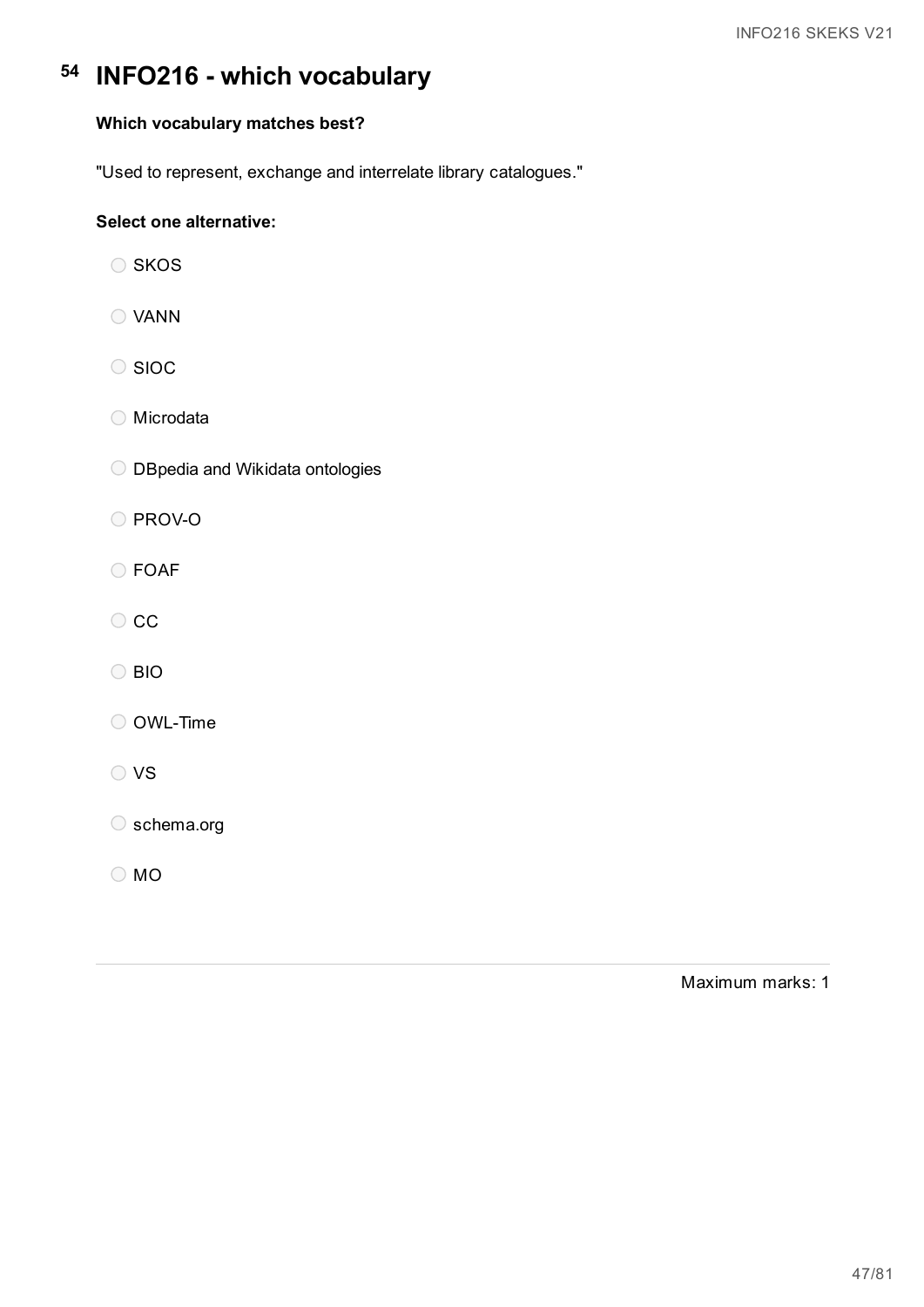### **Which vocabulary matches best?**

"Letting search providers improve the display of search results, enabling new tools and applications."

### **Select one alternative:**

- BIO
- O BIBO
- FOAF
- $\circ$  cc
- O SKOS
- O DBpedia and Wikidata ontologies
- schema.org
- OWL-Time
- Microdata
- O DC
- O PROV-O
- VANN
- O VS
- ◯ SIOC
- O MO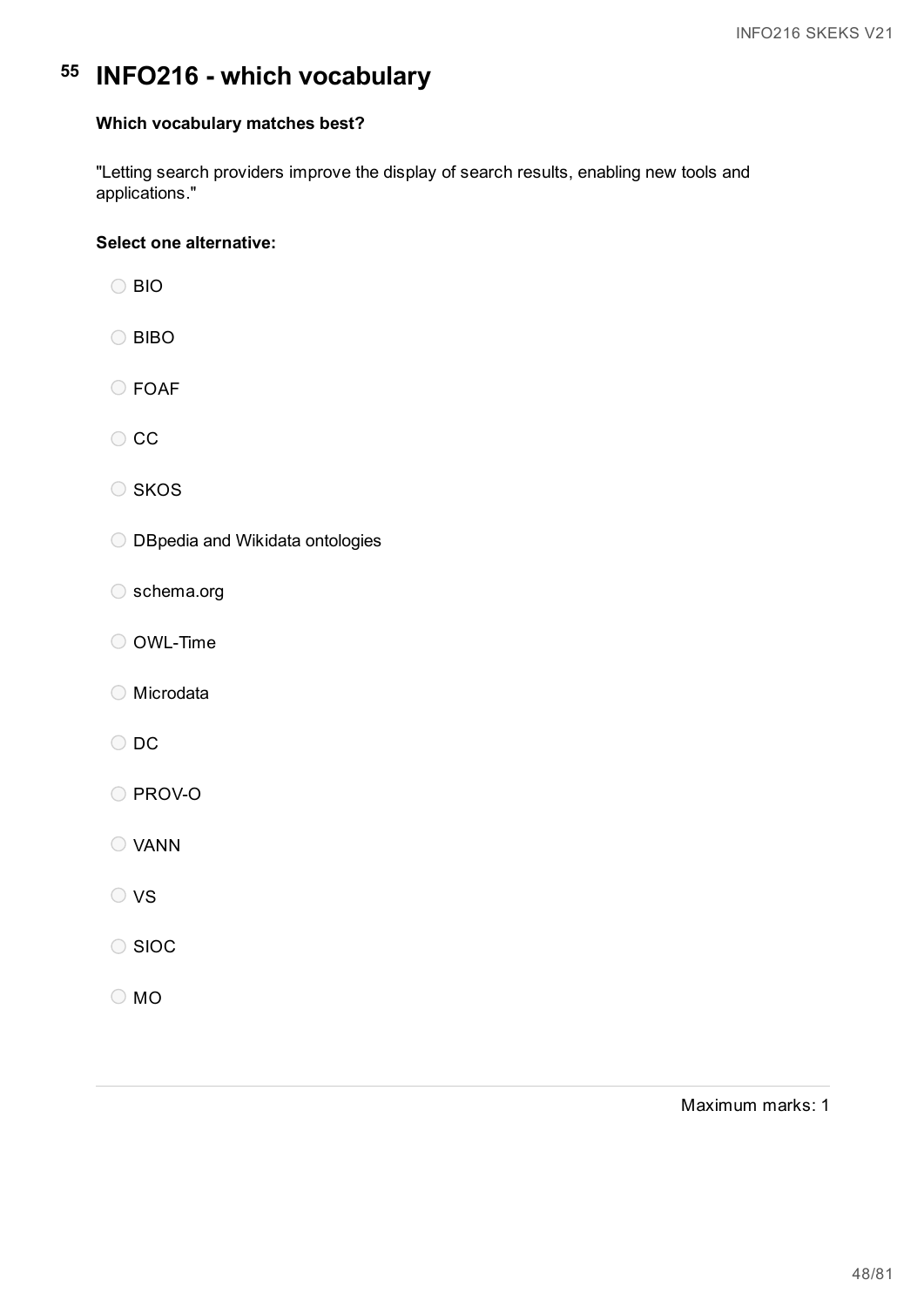# **Introduction to part 3: Knowledge graphs**

In this task, you get 15 multiple choice questions. Selecting the correct answer gives +1 point, whereas wrong answers give -1 point. An empty answer gives 0 points. You should try to finish this task in less than 18 minutes. It counts approximately 10% of the exam.

#### **56 INFO216 - which KG / KB?**

## **Which open knowledge graph (or knowledge base) matches best?**

"Contains information about more than 90 billion things."

### **Select one alternative:**

O GDELT

- GeoNames
- Wikidata
- Google's KG
- Freebase
- EventKG 3.0
- WordNet
- O DBpedia
- Amazon's KG
- ◯ BabelNet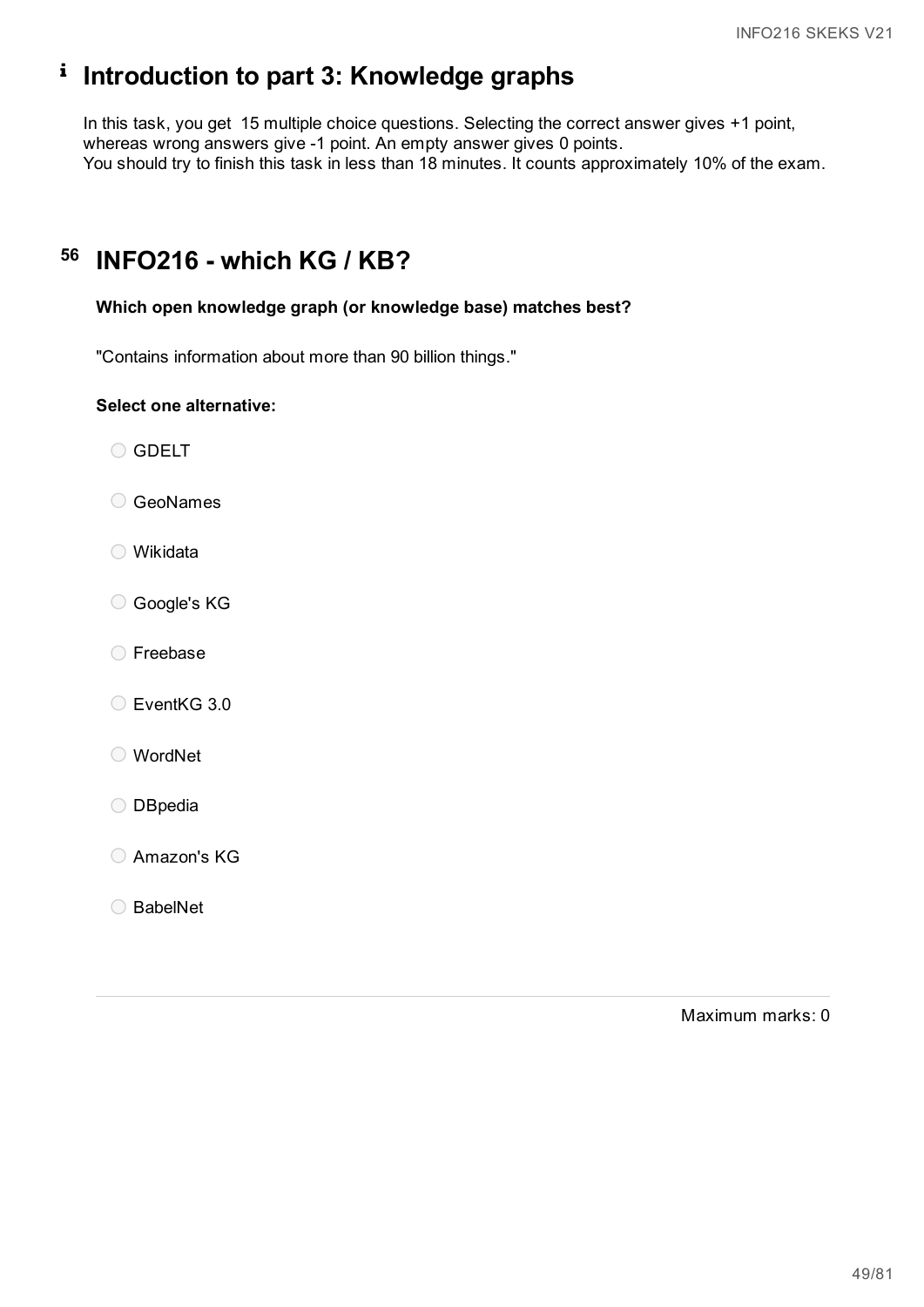## **Which open knowledge graph (or knowledge base) matches best?**

"Was used to seed Wikidata and Google's knowledge graph."

## **Select one alternative:**

- ◯ BabelNet
- Amazon's KG
- GeoNames
- WordNet
- Wikidata
- Google's KG
- EventKG 3.0
- O DBpedia
- Freebase
- O GDELT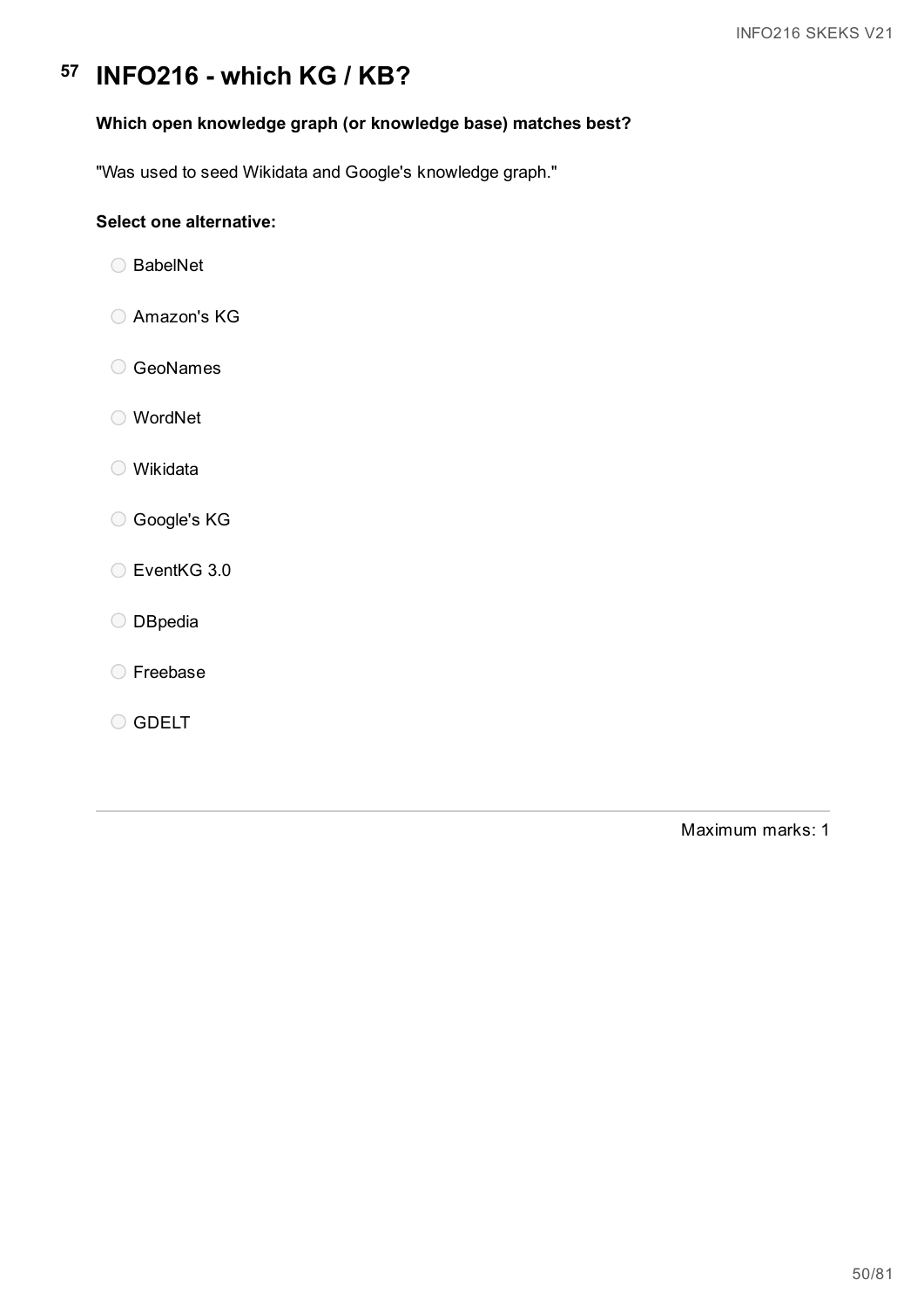## **Which open knowledge graph (or knowledge base) matches best?**

"Describes 800 M word senses in more than 280 languages."

## **Select one alternative:**

- Wikidata
- Amazon's KG
- O DBpedia
- ◯ BabelNet
- Google's KG
- Freebase
- O GDELT
- WordNet
- GeoNames
- EventKG 3.0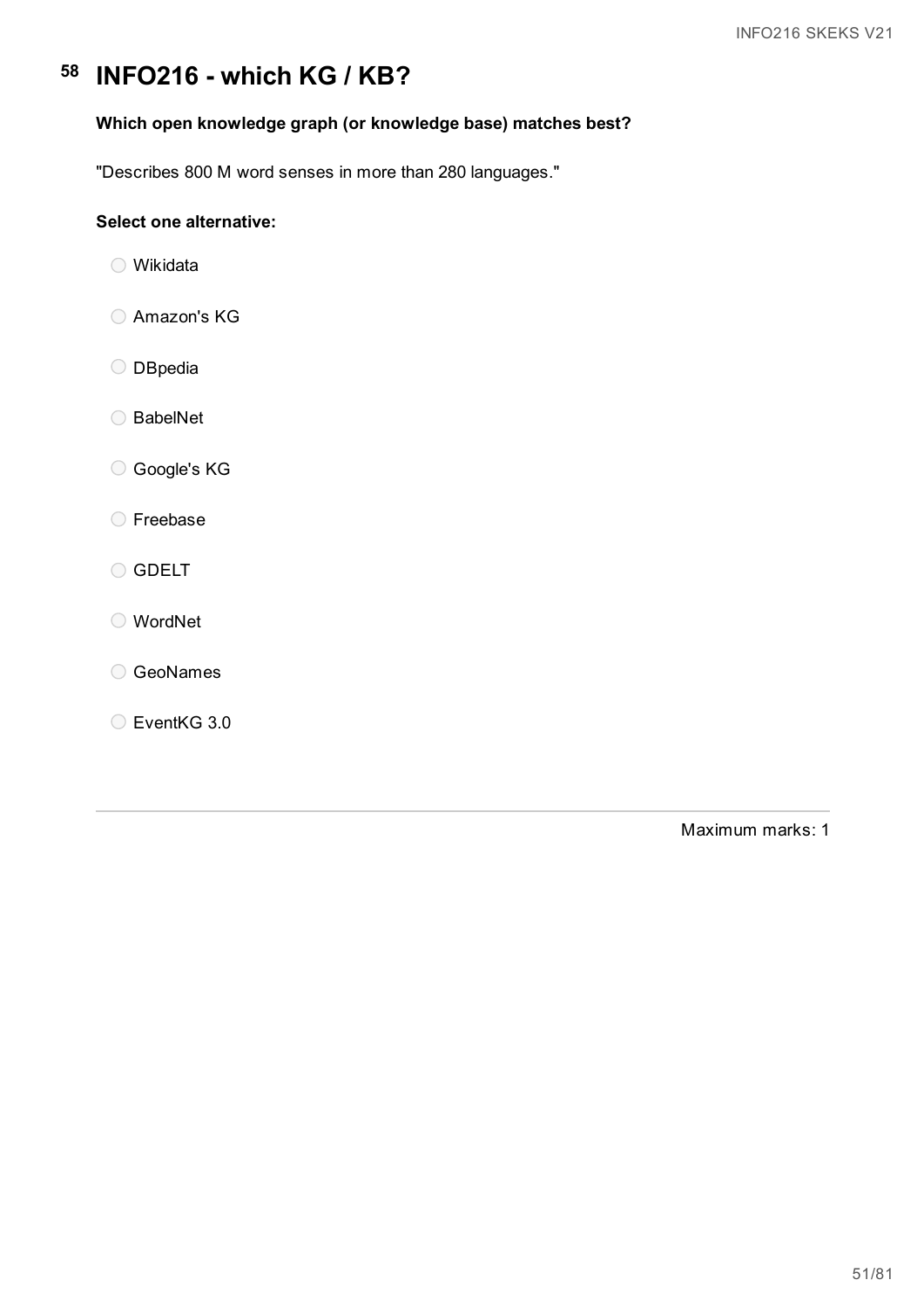## **Which open knowledge graph (or knowledge base) matches best?**

"Provides structured information to Wikipedia."

## **Select one alternative:**

- GeoNames
- EventKG 3.0
- O DBpedia
- ◯ BabelNet
- WordNet
- O GDELT
- Wikidata
- Freebase
- Amazon's KG
- Google's KG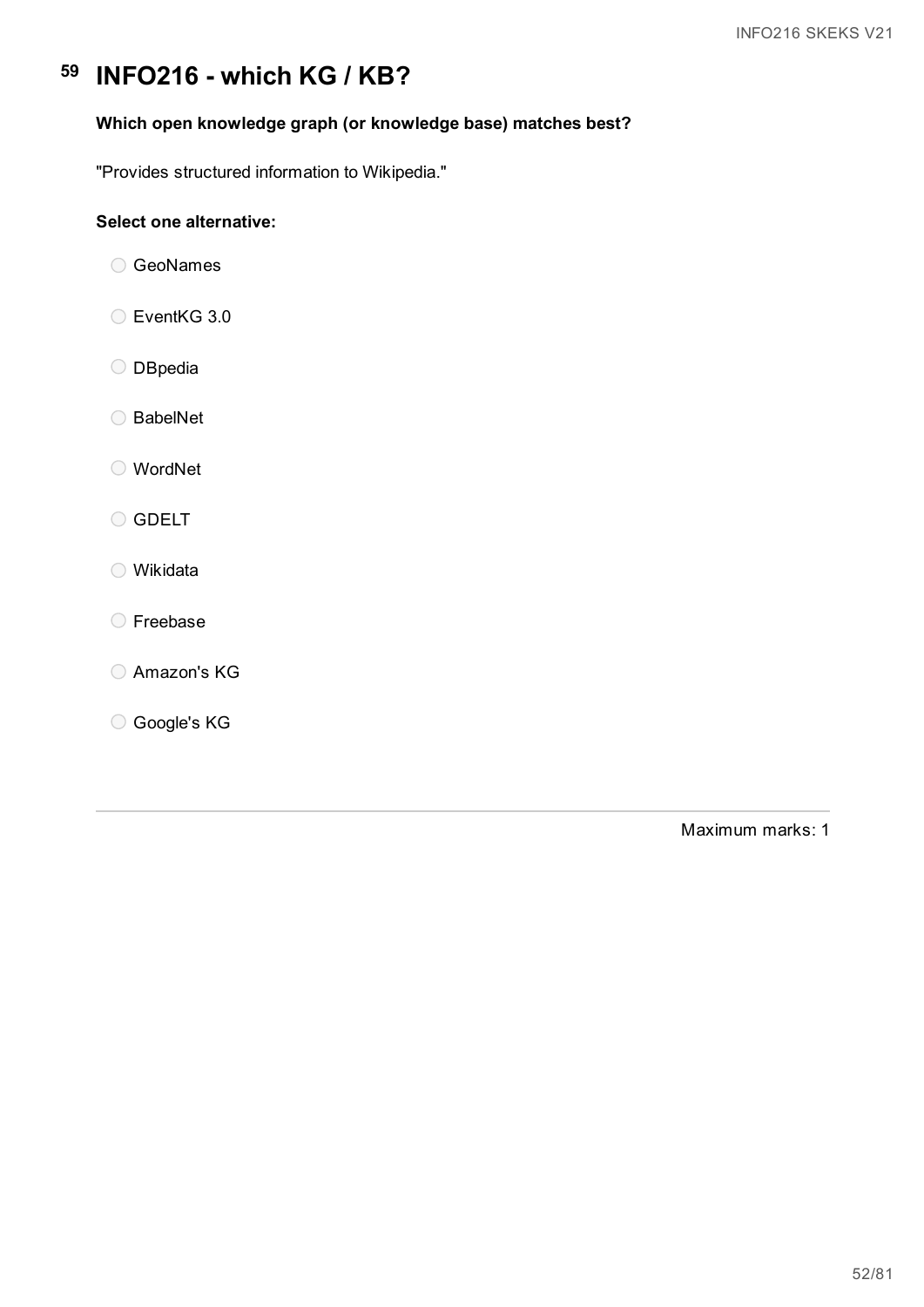## **Which open knowledge graph (or knowledge base) matches best?**

"Updates are available through spreadsheets every 15 minutes."

## **Select one alternative:**

- O DBpedia
- WordNet
- GeoNames
- Google's KG
- Wikidata
- Freebase
- BabelNet
- Amazon's KG
- C EventKG 3.0
- O GDELT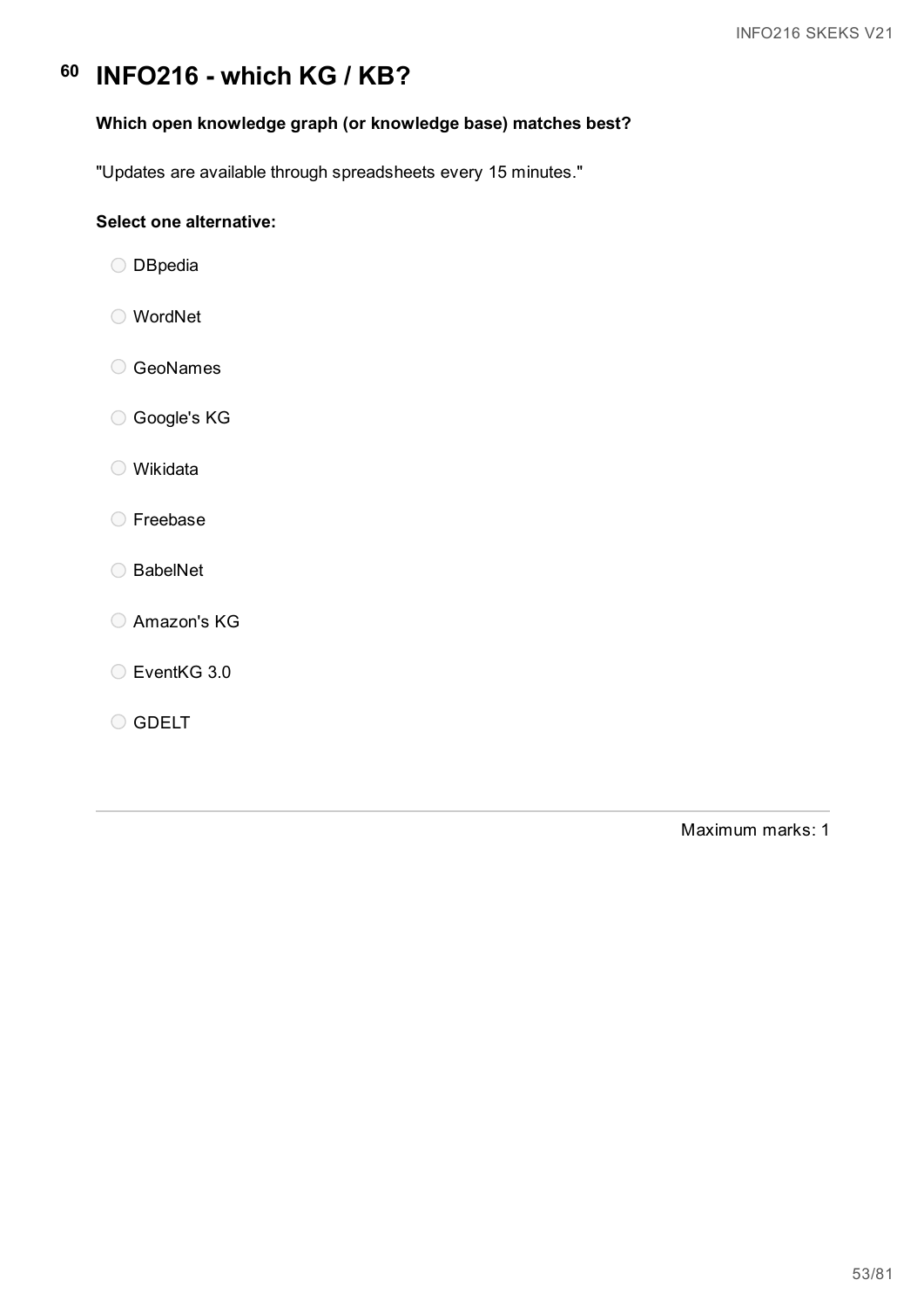## **Which open knowledge graph (or knowledge base) matches best?**

"Gets its data from Wikipedia, Wikidata and other Wikimedia projects."

### **Select one alternative:**

- Amazon's KG
- Freebase
- Wikidata
- Google's KG
- WordNet
- O GDELT
- GeoNames
- O DBpedia
- BabelNet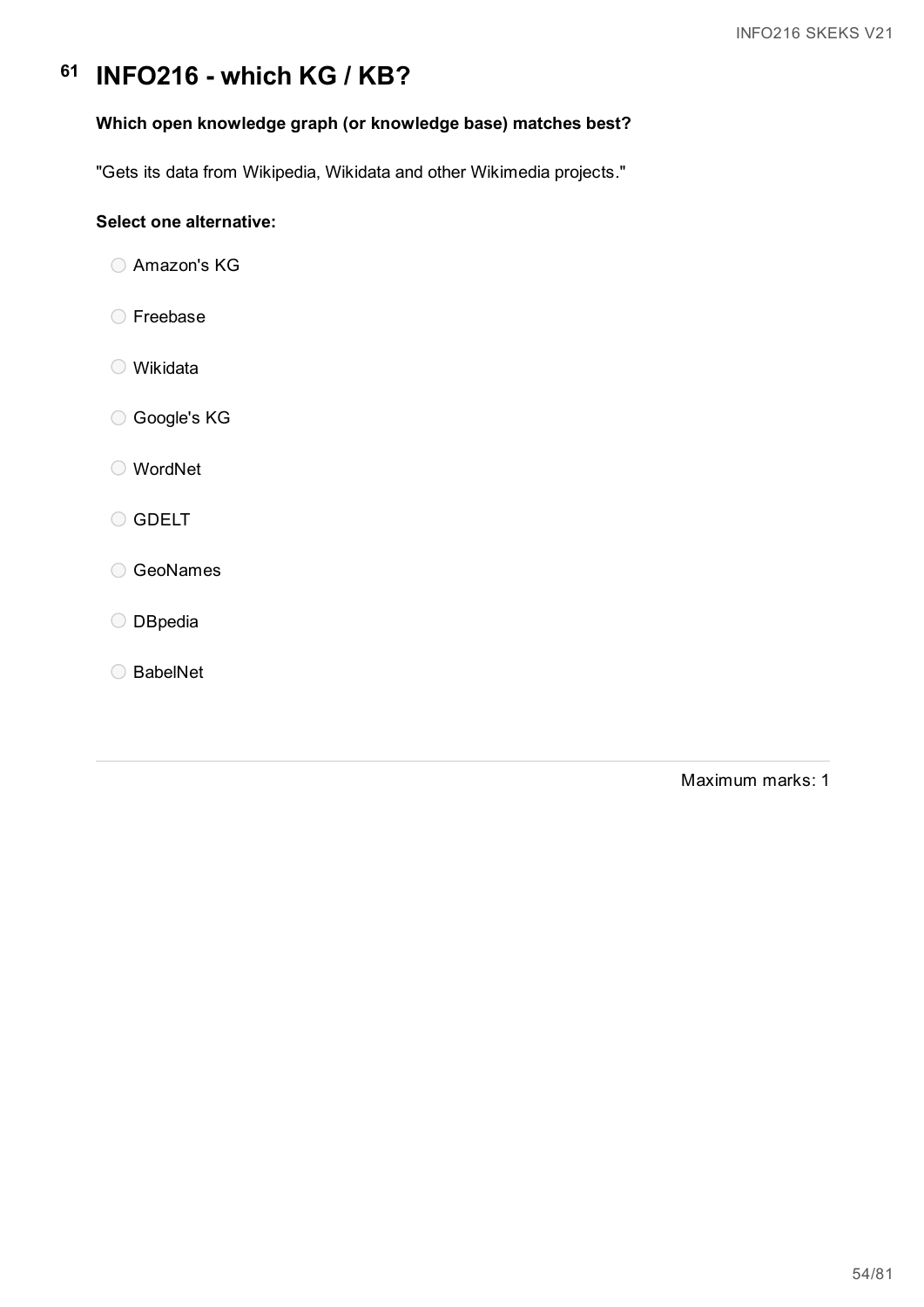## **Which open knowledge graph (or knowledge base) matches best?**

"A central aim is to enrich online shopping experiences."

## **Select one alternative:**

- GeoNames
- Wikidata
- O GDELT
- WordNet
- BabelNet
- EventKG 3.0
- Amazon's KG
- Google's KG
- O DBpedia
- Freebase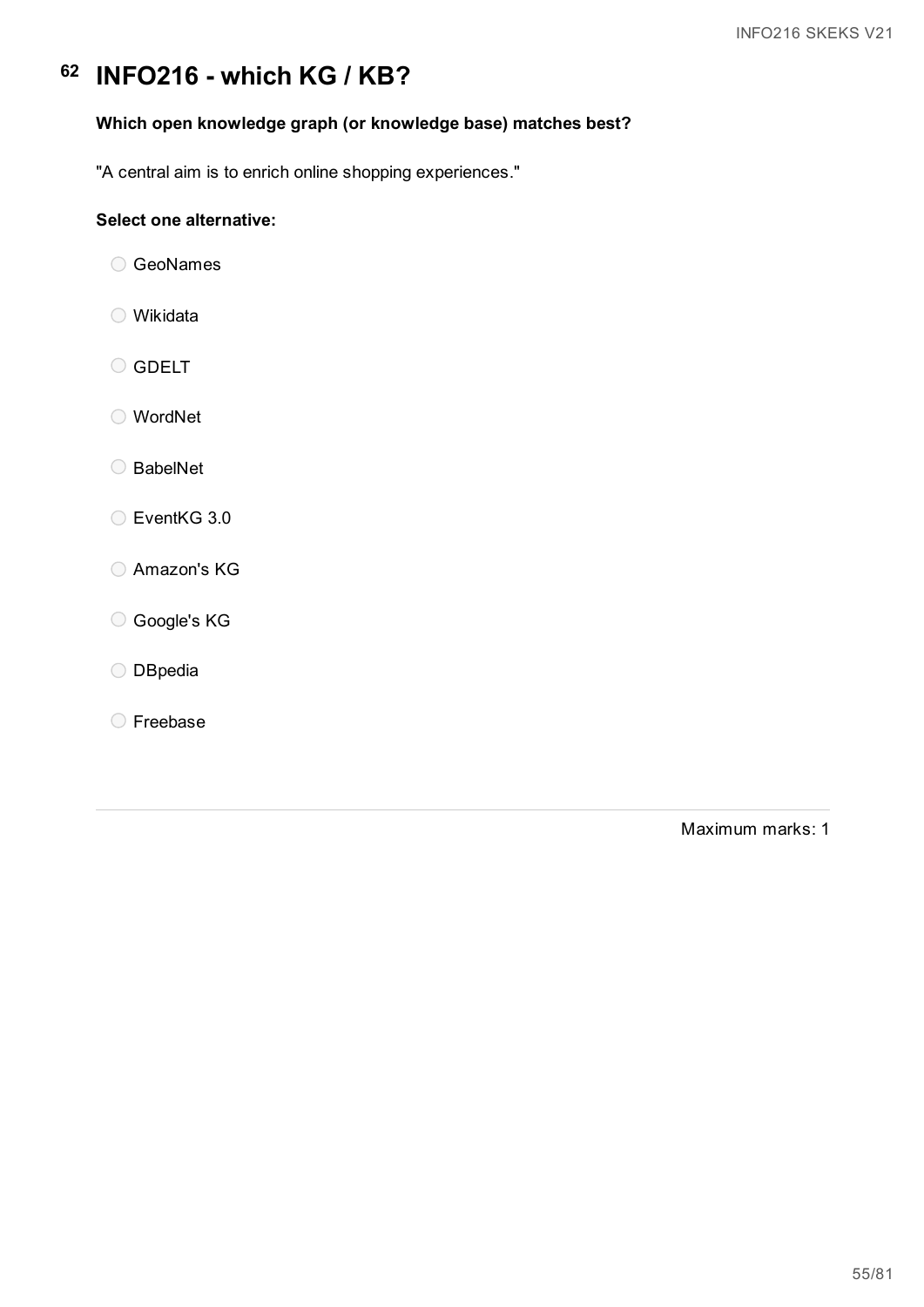## **Which open knowledge graph (or knowledge base) matches best?**

"Uses skos:Concepts to link synonyms from different languages."

## **Select one alternative:**

- WordNet
- EventKG 3.0
- O DBpedia
- Amazon's KG
- GeoNames
- BabelNet
- Google's KG
- Wikidata
- O GDELT
- Freebase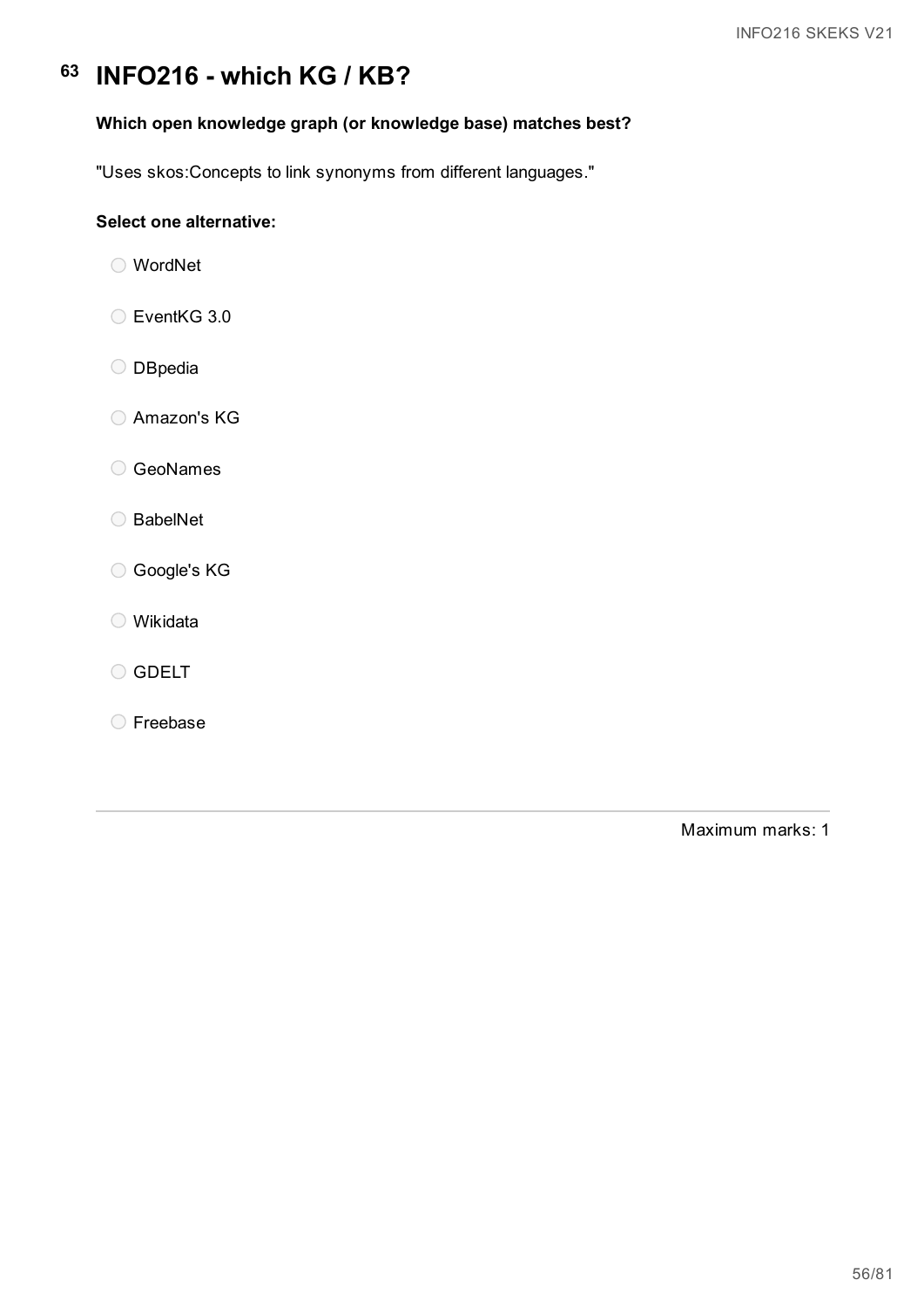## **Which open knowledge graph (or knowledge base) matches best?**

"Acquired by Google in 2010."

## **Select one alternative:**

Google's KG

- WordNet
- Wikidata
- Freebase

EventKG 3.0

- O DBpedia
- O GDELT
- Amazon's KG
- GeoNames
- BabelNet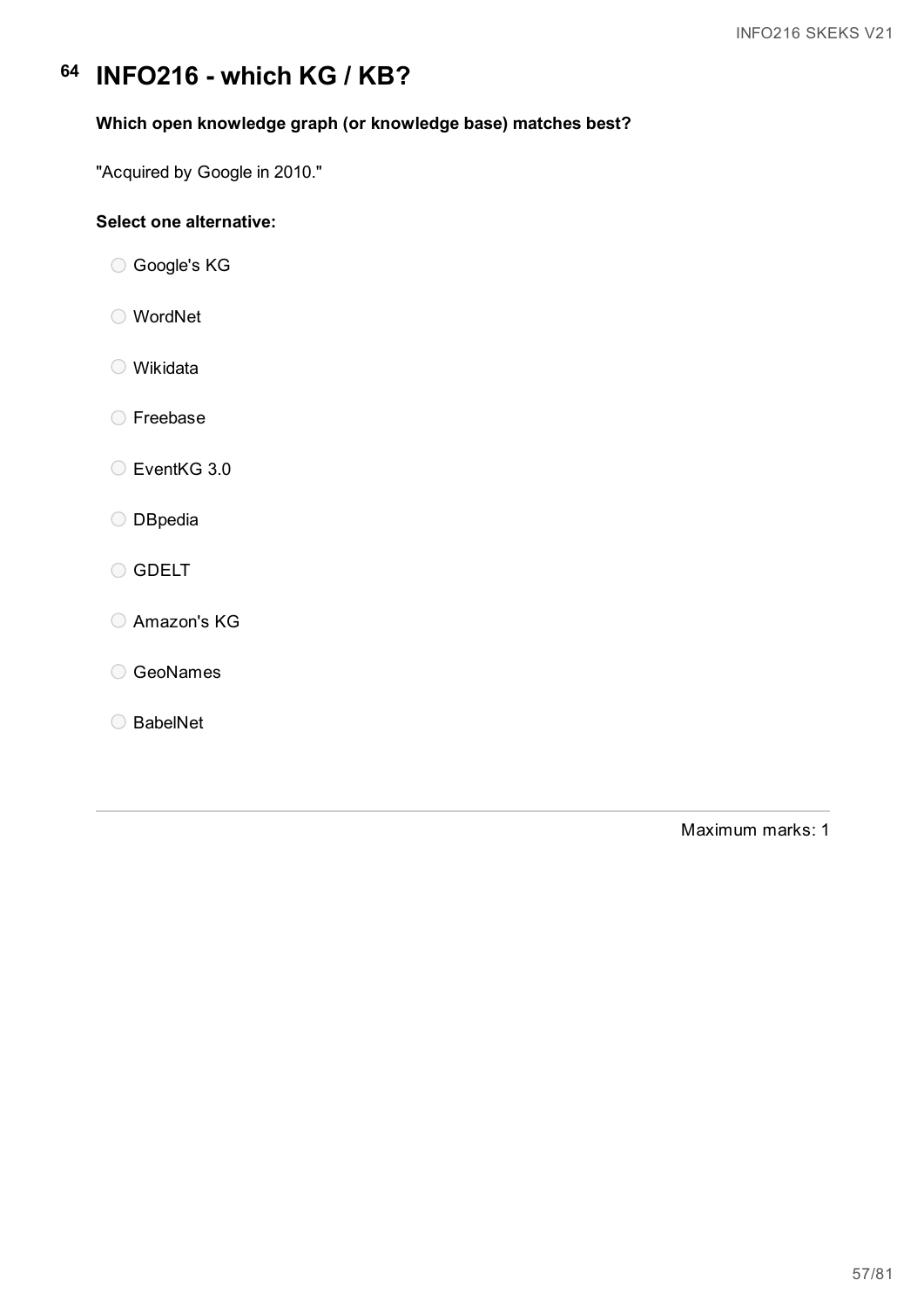## **Which open knowledge graph (or knowledge base) matches best?**

"Contains around 58 000 Norwegian place names."

## **Select one alternative:**

EventKG 3.0

- O GDELT
- WordNet
- GeoNames
- Amazon's KG
- Wikidata
- Google's KG
- Freebase
- BabelNet
- O DBpedia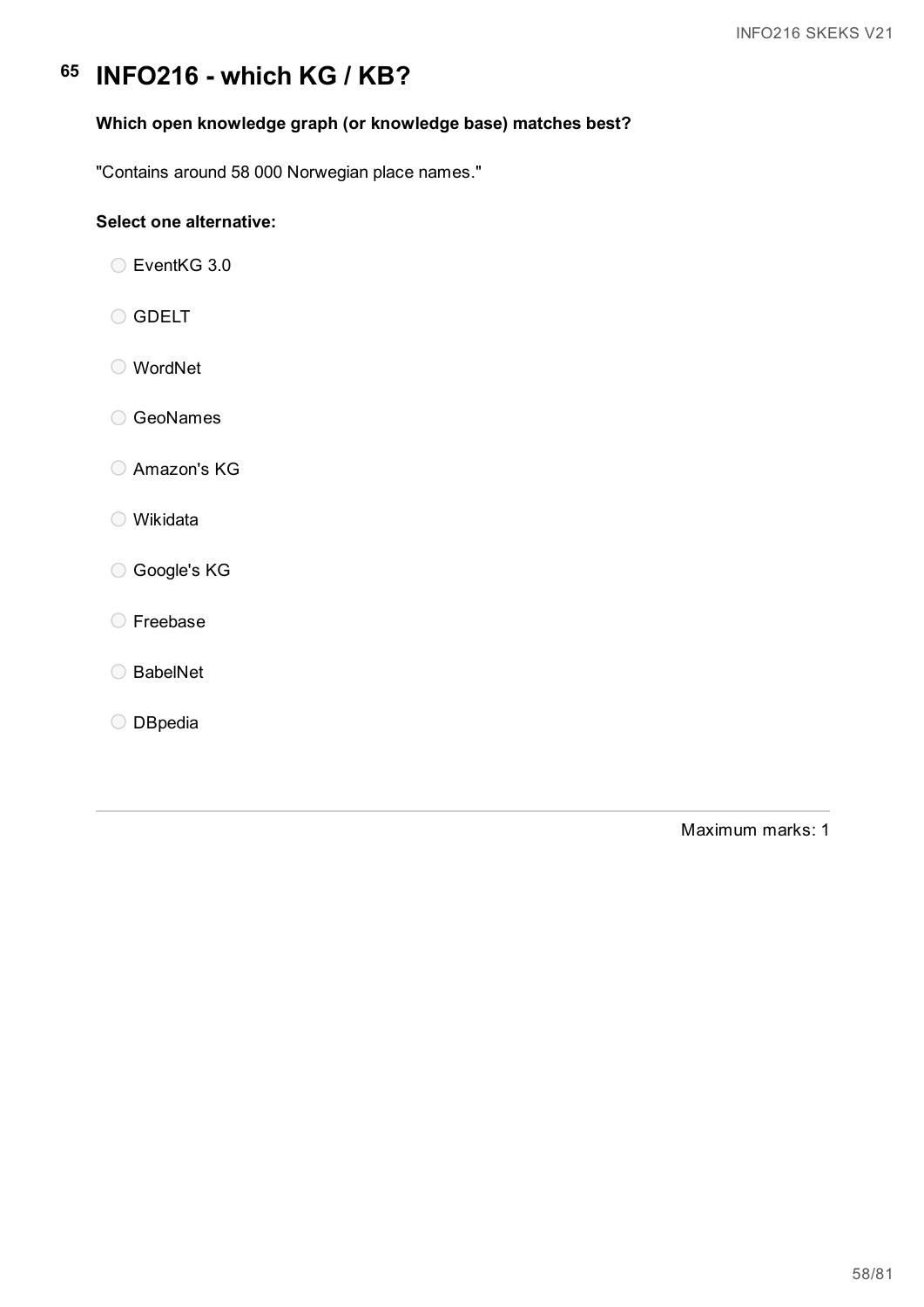## **Which open knowledge graph (or knowledge base) matches best?**

"Organises English words by relations such as hypernym, hyponymh, etc."

## **Select one alternative:**

- WordNet
- O DBpedia
- EventKG 3.0
- Google's KG
- O GDELT
- BabelNet
- Amazon's KG
- GeoNames
- Freebase
- Wikidata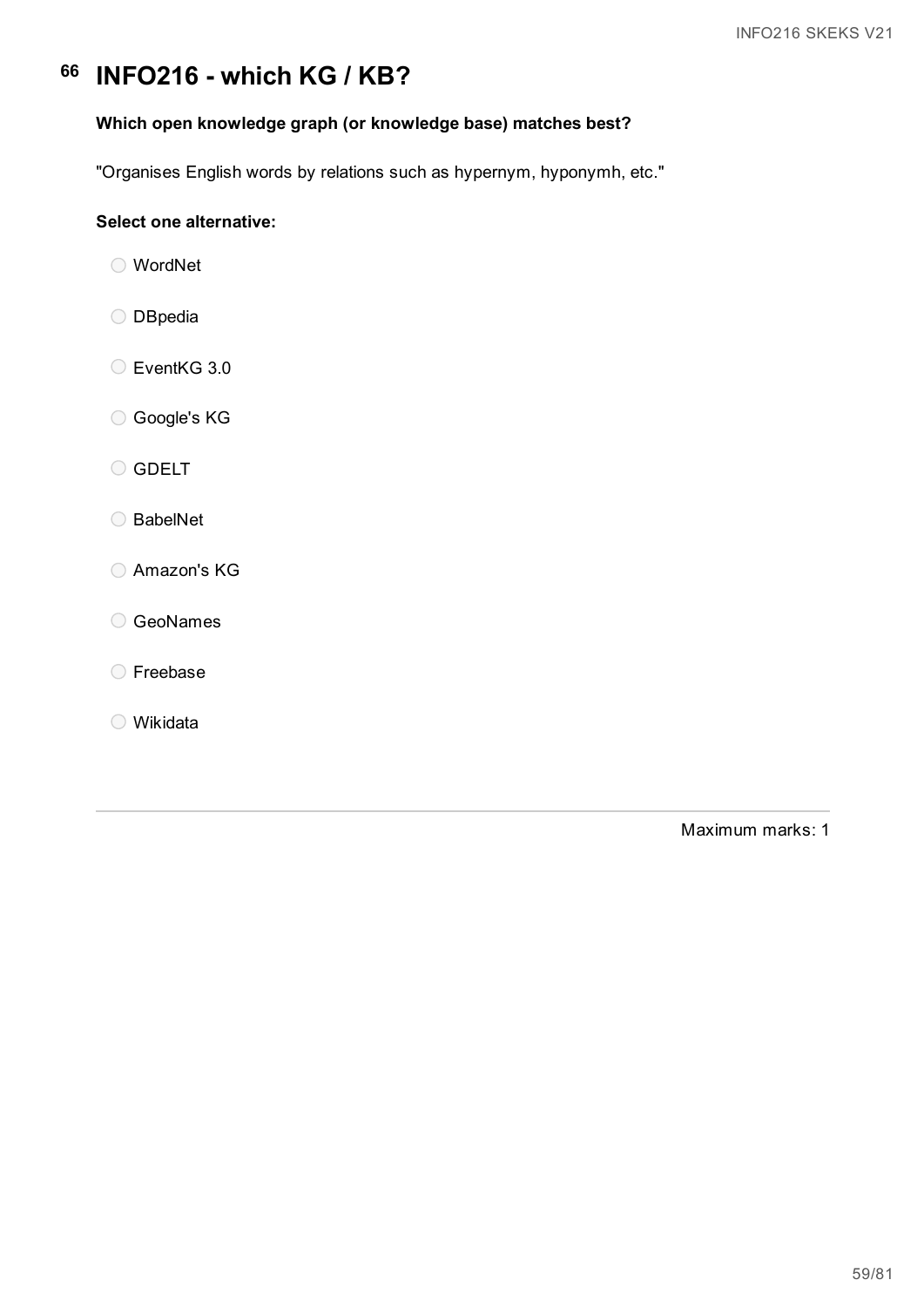## **Which open knowledge graph (or knowledge base) matches best?**

"Intended as an authoritative KG of all products in the world."

## **Select one alternative:**

- WordNet
- O GDELT
- Freebase
- Google's KG
- EventKG 3.0
- BabelNet
- GeoNames
- Amazon's KG
- Wikidata
- O DBpedia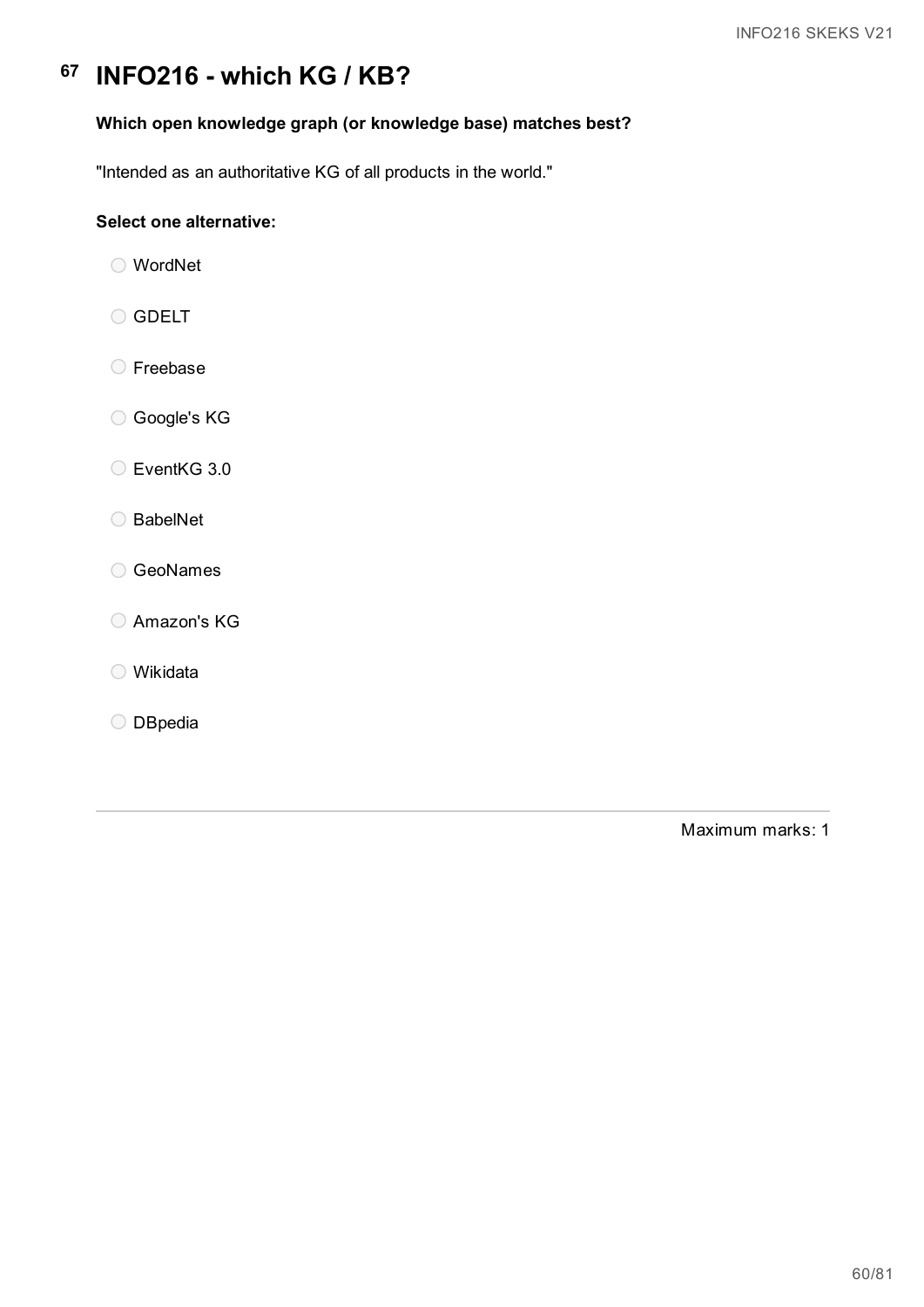## **Which open knowledge graph (or knowledge base) matches best?**

"Enrich general internet search results."

## **Select one alternative:**

- O DBpedia
- Freebase
- Amazon's KG
- GeoNames
- BabelNet
- Wikidata
- Google's KG
- O GDELT
- EventKG 3.0
- WordNet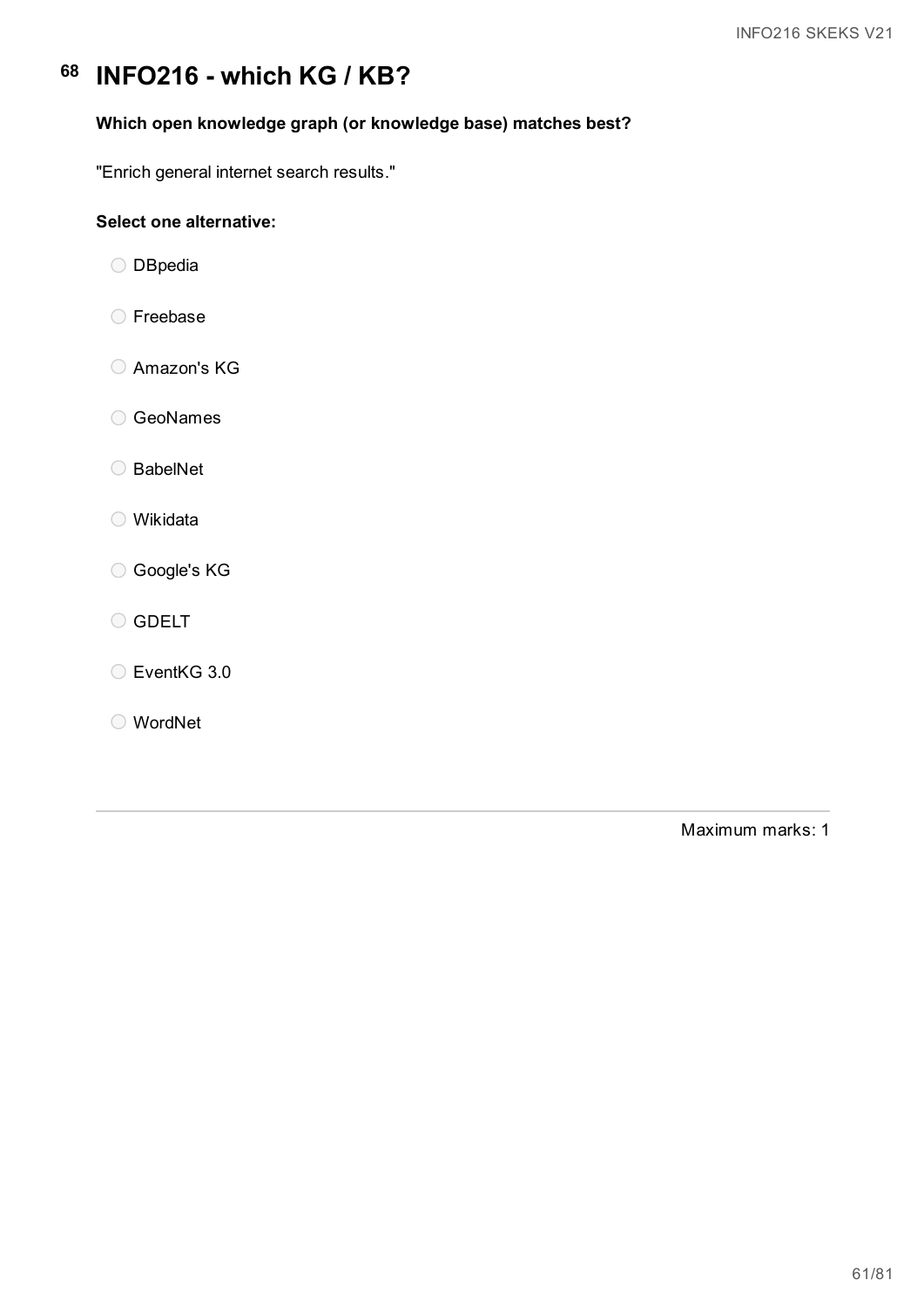## **Which open knowledge graph (or knowledge base) matches best?**

"Describes around 1.3 million events."

## **Select one alternative:**

EventKG 3.0

- O GDELT
- Google's KG
- O DBpedia
- Wikidata
- WordNet
- Freebase
- O GeoNames
- BabelNet
- Amazon's KG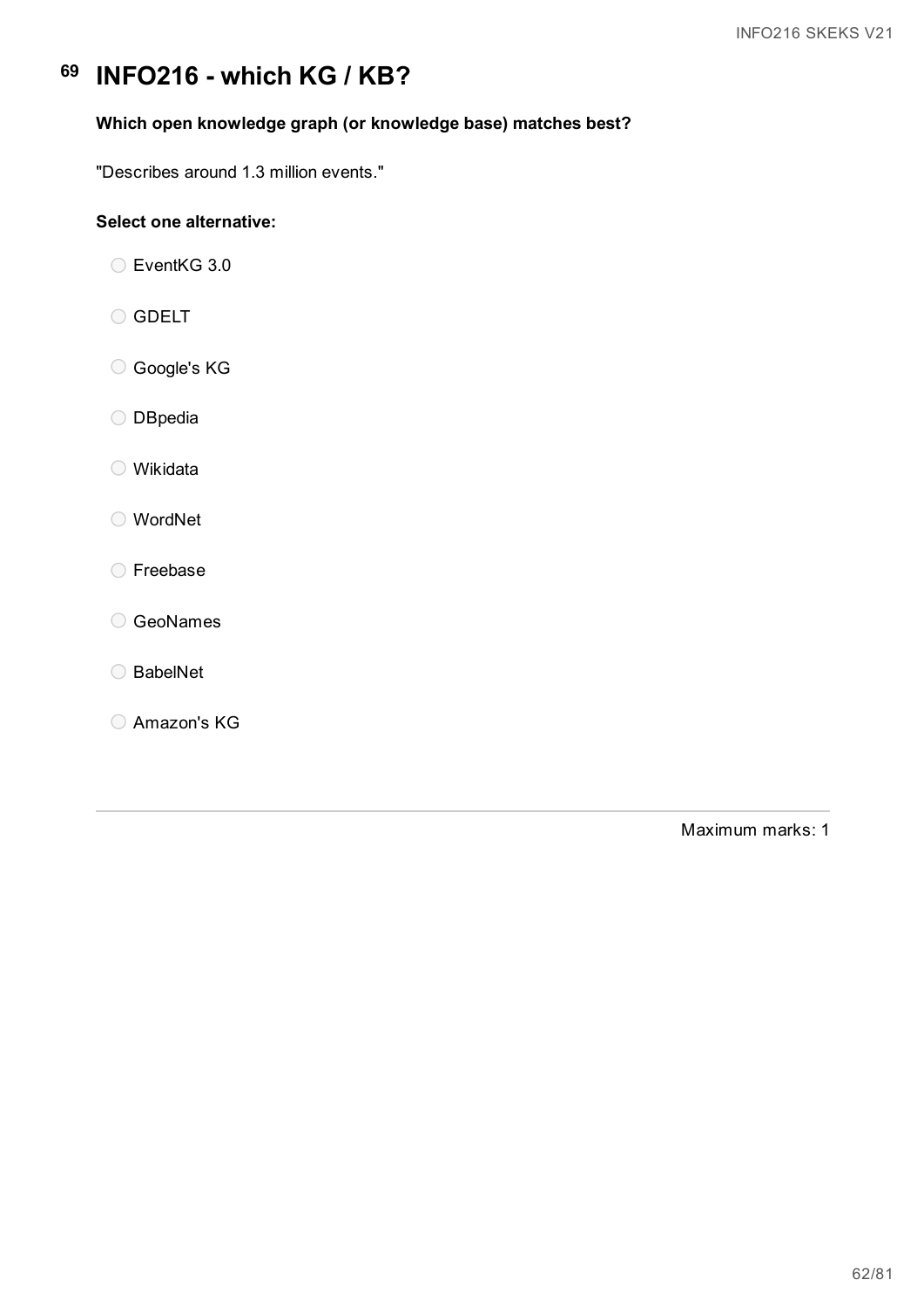### **Which open knowledge graph (or knowledge base) matches best?**

"Is claimed to contain more than 500 000 000 000 triples."

### **Select one alternative:**

- Google's KG
- O GDELT
- EventKG 3.0
- Freebase
- Amazon's KG
- WordNet
- Wikidata
- GeoNames
- ◯ BabelNet
- O DBpedia

Maximum marks: 1

#### i **Introduction to part 4: OWL**

In this task,

- First, you get 6 multiple choice questions about OWL properties. Each question may have one or more correct answer alternatives. Each correct answer gives +0.5 point, whereas each wrong answer gives -0.5 point. An empty answer gives 0 points.
- Then, you are presented with a small domain. You are asked to write 12 OWL expressions about the domain in Turtle. Each OWL expression gives up to +3 points. There are no negative points given for the OWL expressions.

You should try to answer this part in around 45 minutes. It counts around 27% of the exam.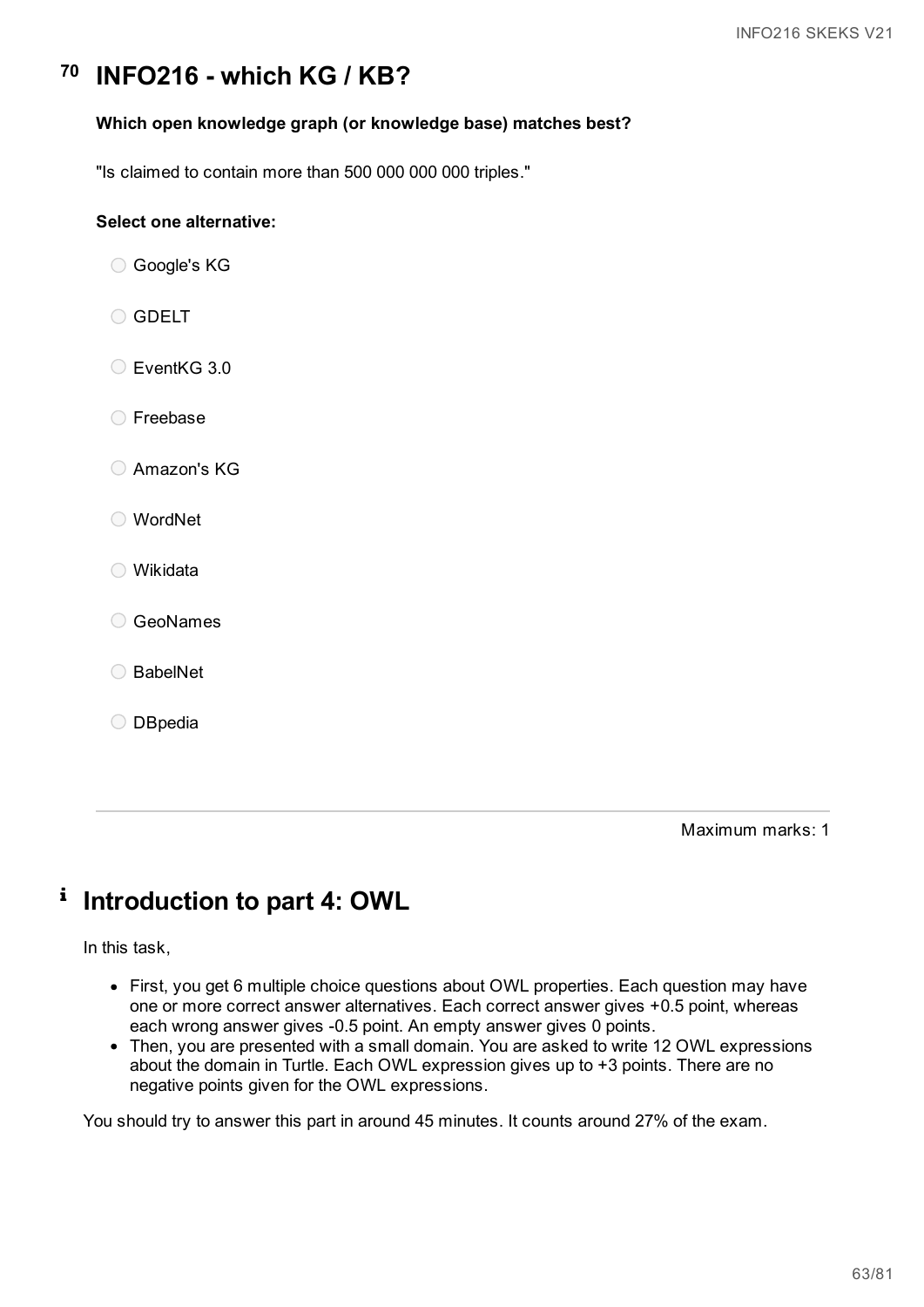#### **71 INFO216 - hasNeighbour property**

**The hasNeighbour object property between two people is Select one or more alternatives:**

**E** Functional Symmetric **B** Asymmetric  $\Box$  Irreflexive **Inverse functional**  $\Box$  Transitive

Maximum marks: 1

#### **72 INFO216 - hasLocation property**

## **The hasLocation object property is Select one or more alternatives:**



Reflexive

- **Asymmetric**
- Reflexive
- Symmetric
- $\Box$  Transitive
- $\Box$  Inverse functional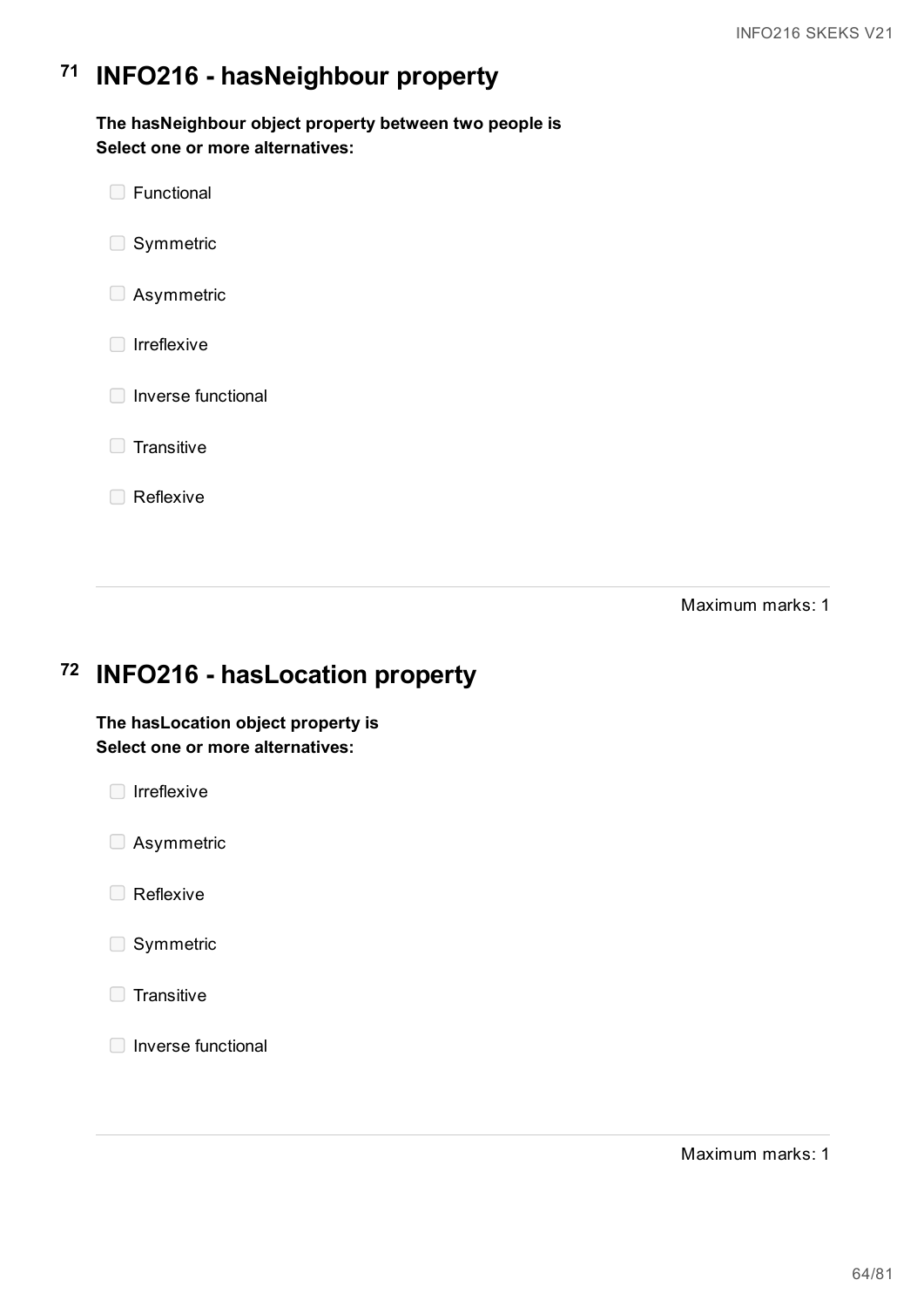# **73 INFO216 - connectedByRoad property (one-way streets)**

**The isConnectedByRoad object property between two locations (there can be one-way streets) is**

**Select one or more alternatives:**

 $\Box$  Transitive

**B** Asymmetric

 $\Box$  Irreflexive

Reflexive

□ Inverse functional

Symmetric

**Functional**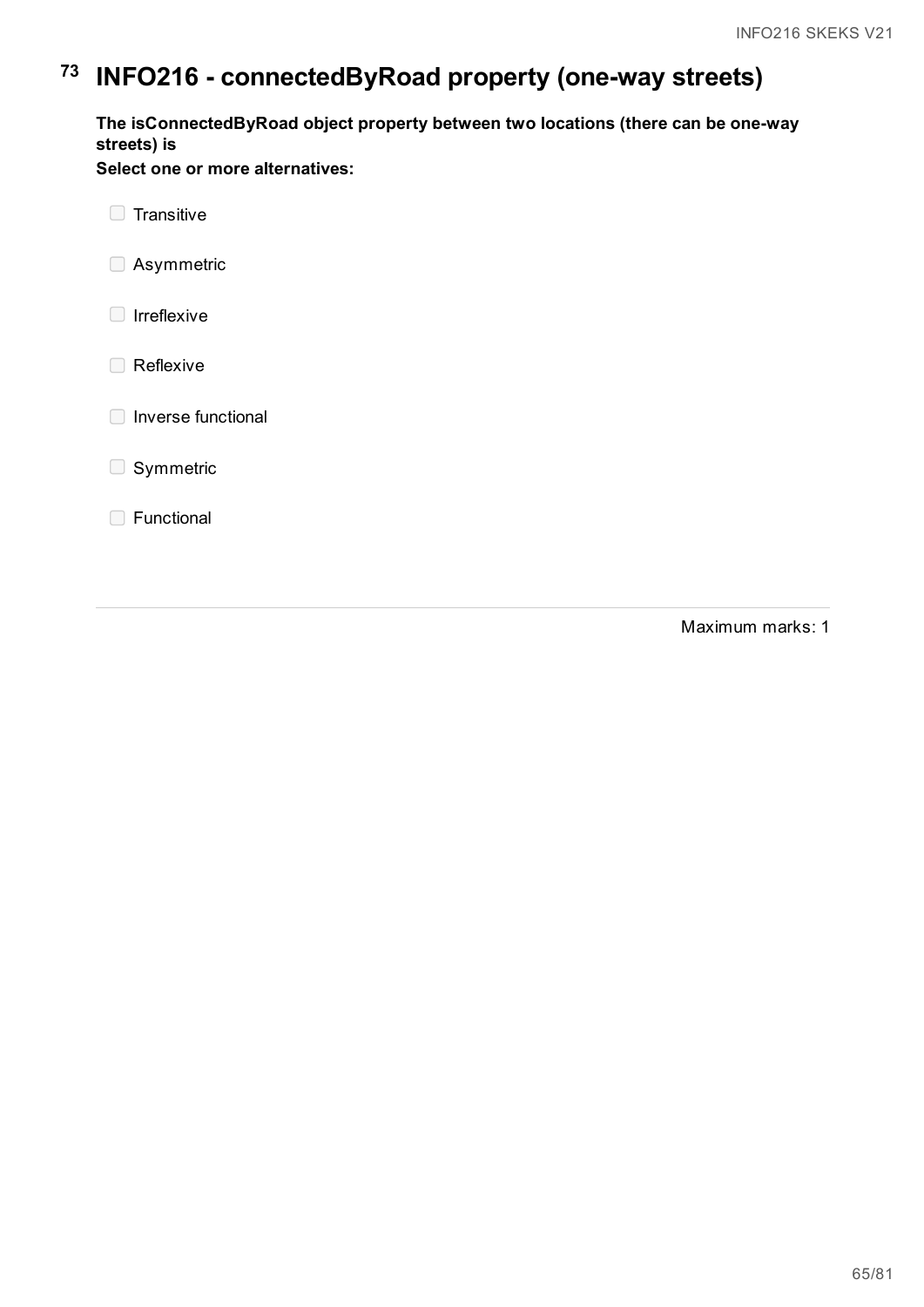# **74 INFO216 - hasMother property**

**The hasMother object property between two persons is Select one or more alternatives:**

- $\Box$  Symmetric
- $\Box$  Irreflexive
- **E** Functional
- Reflexive
- **Inverse functional**
- **B** Asymmetric
- $\Box$  Transitive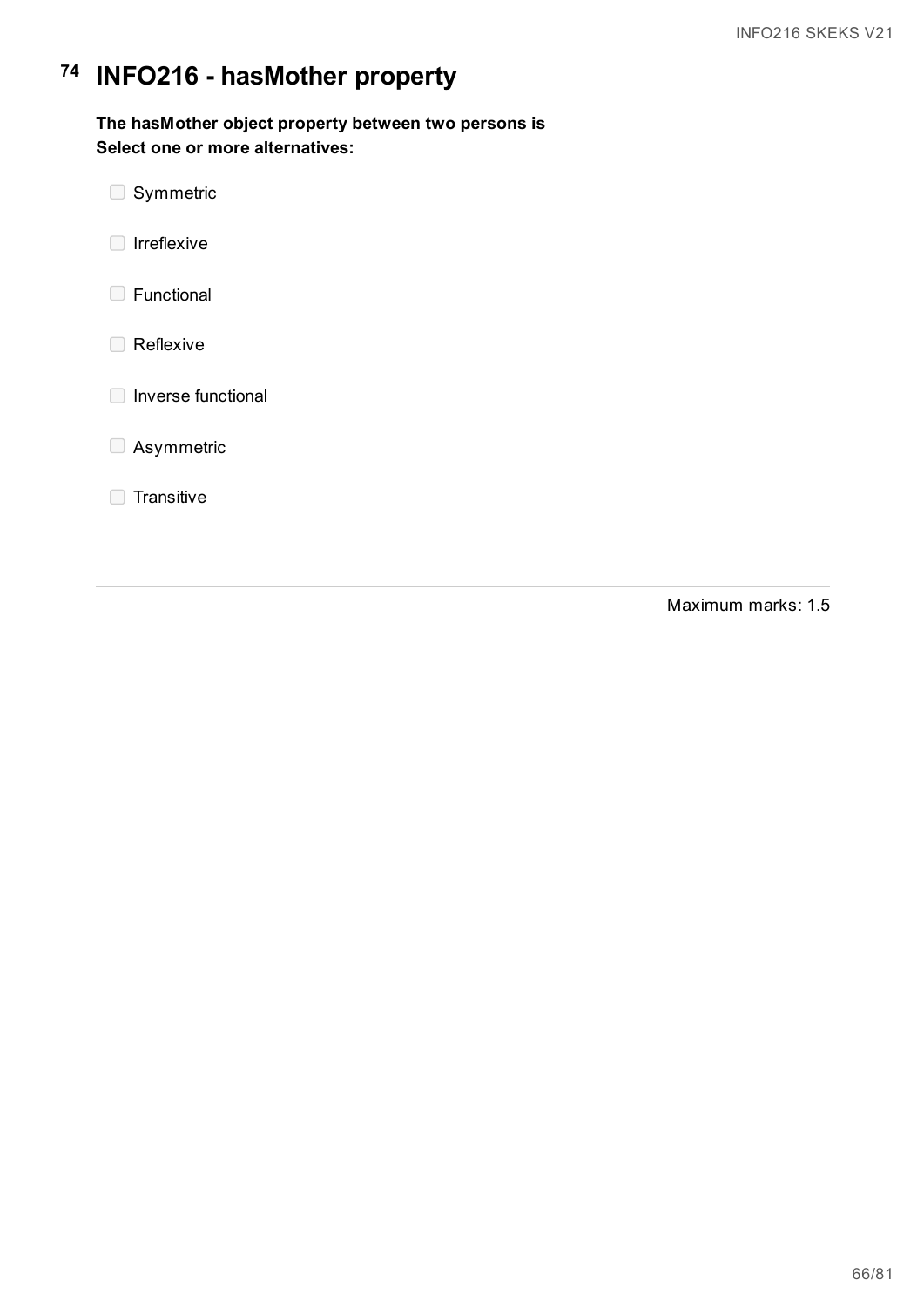#### **75 INFO216 - hasSibling property**

**The hasSibling object property between two people is Select one or more alternatives:**

 $\Box$  Inverse functional **Functional**  $\Box$  Transitive Symmetric  $\Box$  Irreflexive **Asymmetric** Reflexive

Maximum marks: 1.5

#### **76 INFO216 - hasFlightTo property**

**The hasFlightTo object property between two airports is Select one or more alternatives:**



- **Asymmetric**
- □ Functional
- $\Box$  Irreflexive
- □ Inverse functional
- Reflexive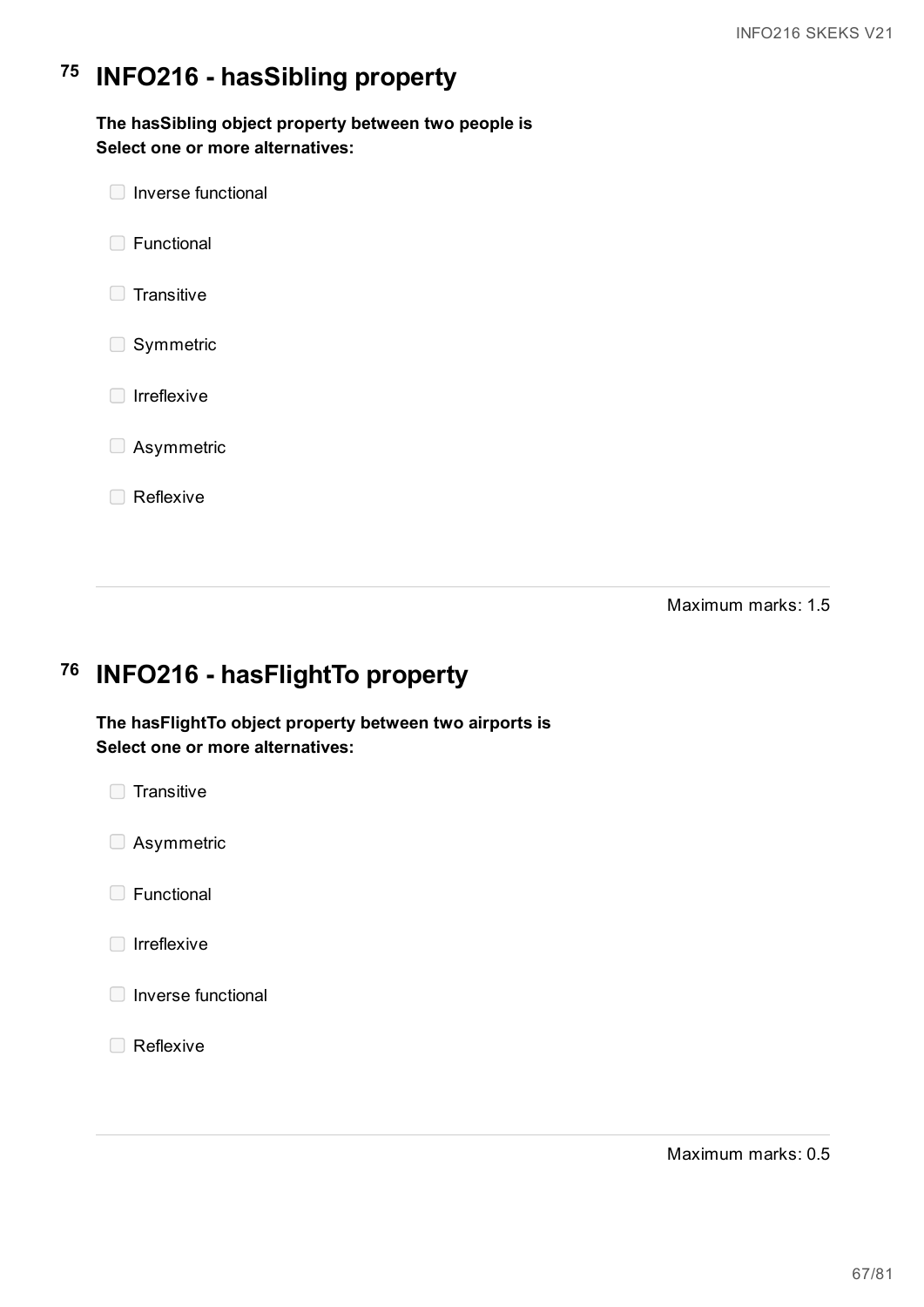# **INFO216 - problem domain for writing OWL in Turtle notation**

## **Assume the following owl:NamedClasses are defined as shown in the figure:**

:Country, :City, :CapitalCity, :Region, :CapitalRegion, :Division

## **Assume the following OWL:ObjectProperties are defined as shown in the figure:**

:inCountry (from :City to :Country) :hasRegion (from :Country to :Region) :inRegion (from :Region to :City) :adjacentTo (from :Division to :Division)

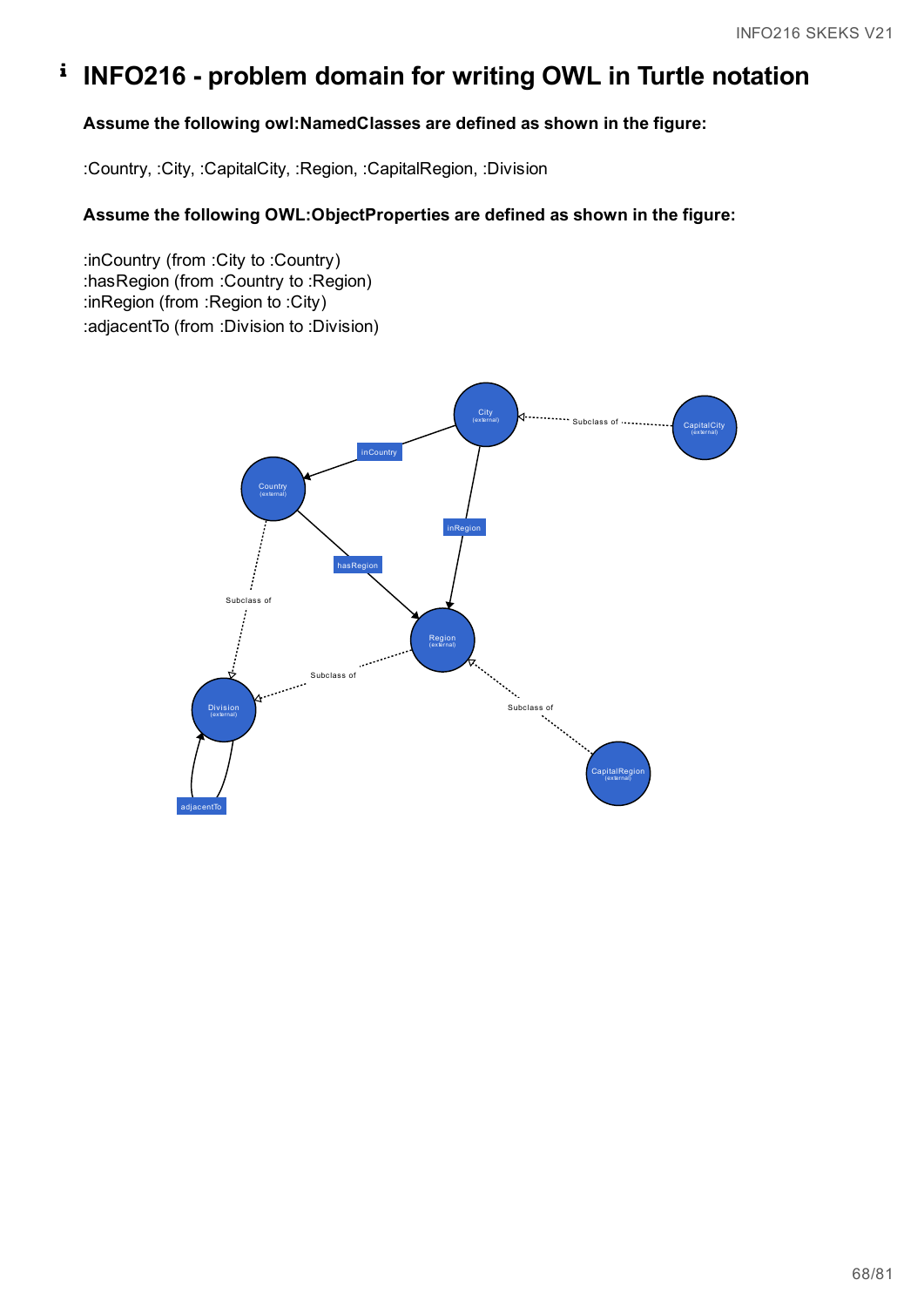#### **77 INFO216 - OWL in TTL: country has regions**

## **Write this in Turtle using OWL terms**

(assuming prefixes such as rdfs: and owl: are defined):

"A country has one or more regions."

#### **Write your Turtle expression here**

Maximum marks: 3

# **78 INFO216 - OWL in TTL: city in country**

### **Write this in Turtle using OWL terms**

(assuming prefixes like rdfs: and owl: are defined):

"A city is located in exactly one country."

### **Write your Turtle expression here**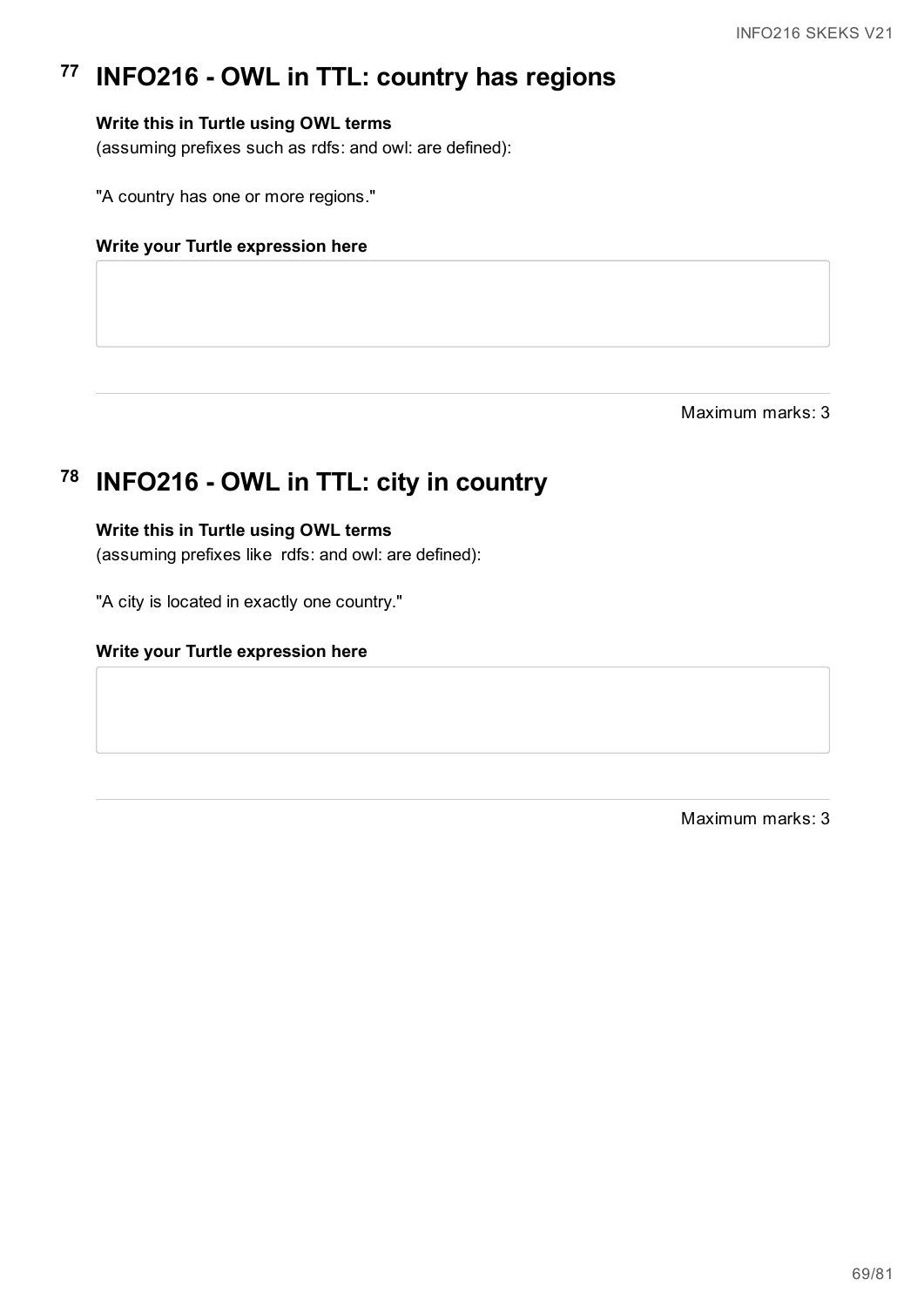#### **79 INFO216 - OWL in TTL: capital is city**

## **Write this in Turtle using OWL terms**

(assuming prefixes like rdfs: and owl: are defined):

"A capital city is a city."

### **Write your Turtle expression here**

Maximum marks: 3

#### **80 INFO216 - OWL in TTL: country has capital**

### **Write this in Turtle using OWL terms**

(assuming prefixes like rdfs: and owl: are defined):

"A country has only one capital."

#### **Write your Turtle expression here**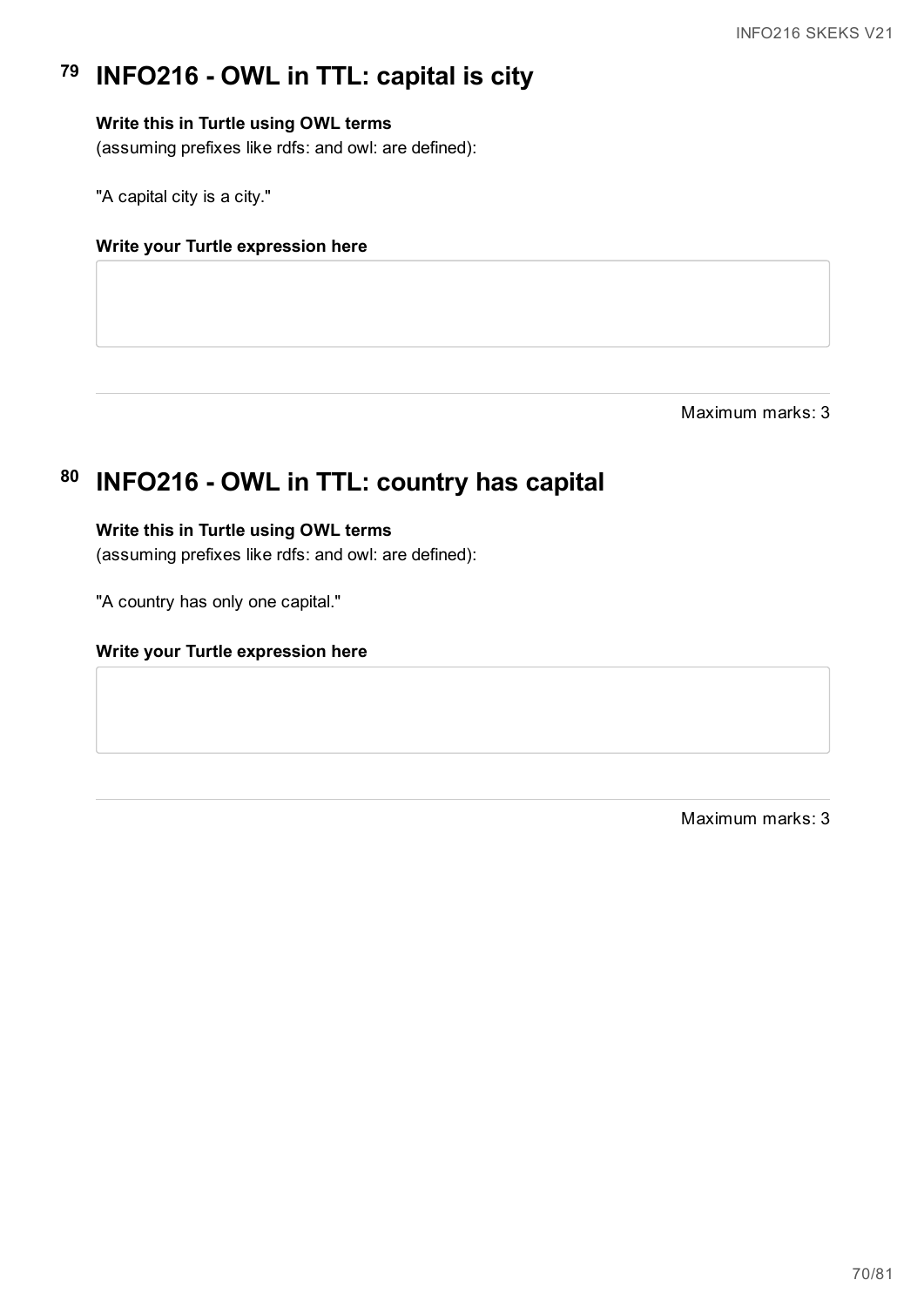#### **81 INFO216 - OWL in TTL: division is country or region**

## **Write this in Turtle using OWL terms**

(assuming prefixes such as rdfs: and owl: are defined):

"A division is either a country or a region."

#### **Write your Turtle expression here**

Maximum marks: 3

# **82 INFO216 - OWL in TTL: division adjacency 1**

### **Write this in Turtle using OWL terms**

(assuming prefixes such as rdfs: and owl: are defined):

"Anything that is adjacent to something is a division."

#### **Write your Turtle expression here**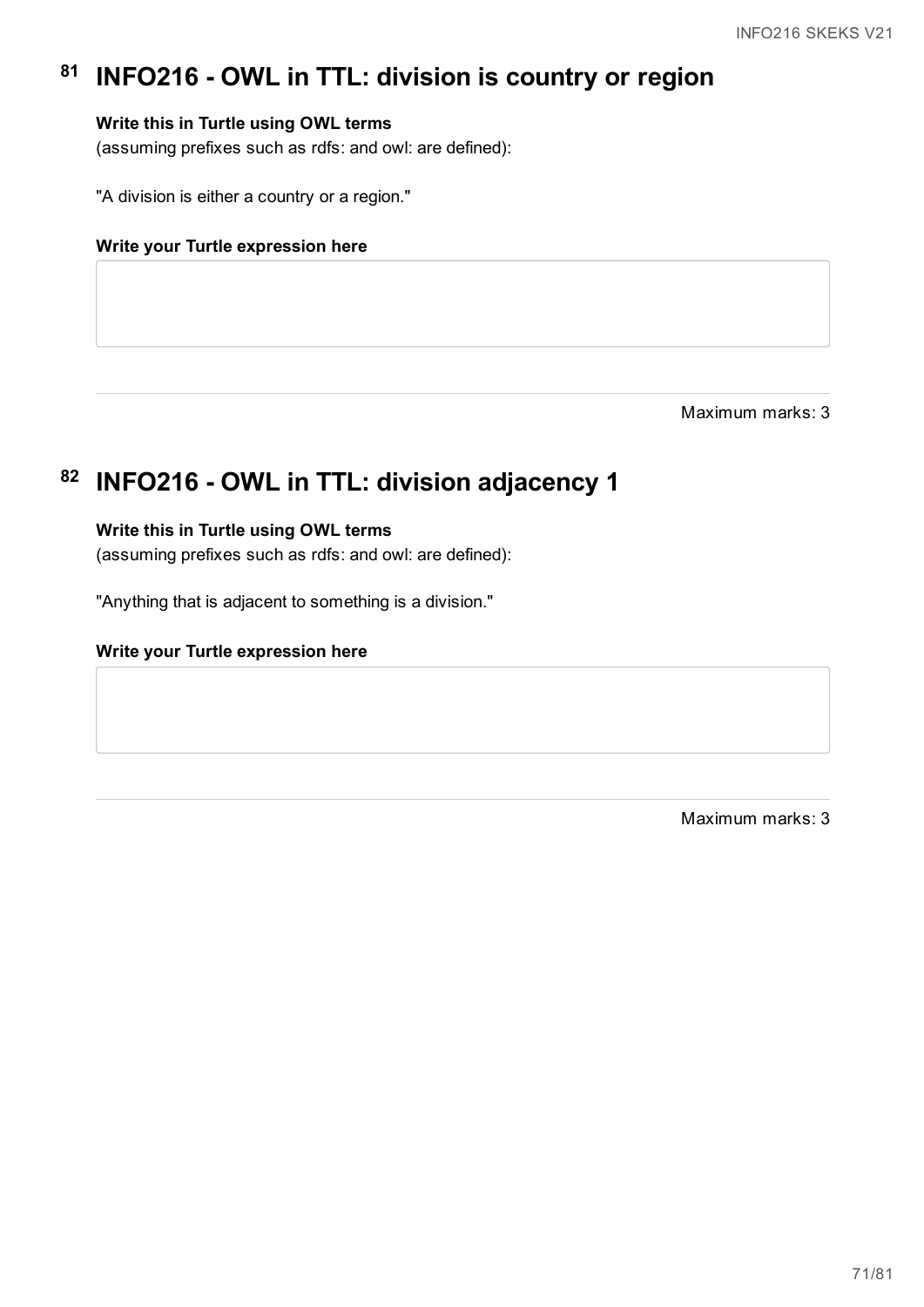#### **83 INFO216 - OWL in TTL: division adjancency 2**

## **Write this in Turtle using OWL terms**

(assuming prefixes such as rdfs: and owl: are defined):

"A division cannot be adjacent to itself."

#### **Write your Turtle expression here**

Maximum marks: 3

# **84 INFO216 - OWL in TTL: city in region 1**

### **Write this in Turtle using OWL terms**

(assuming prefixes such as rdfs: and owl: are defined):

"A city is located in at most one region."

#### **Write your Turtle expression here**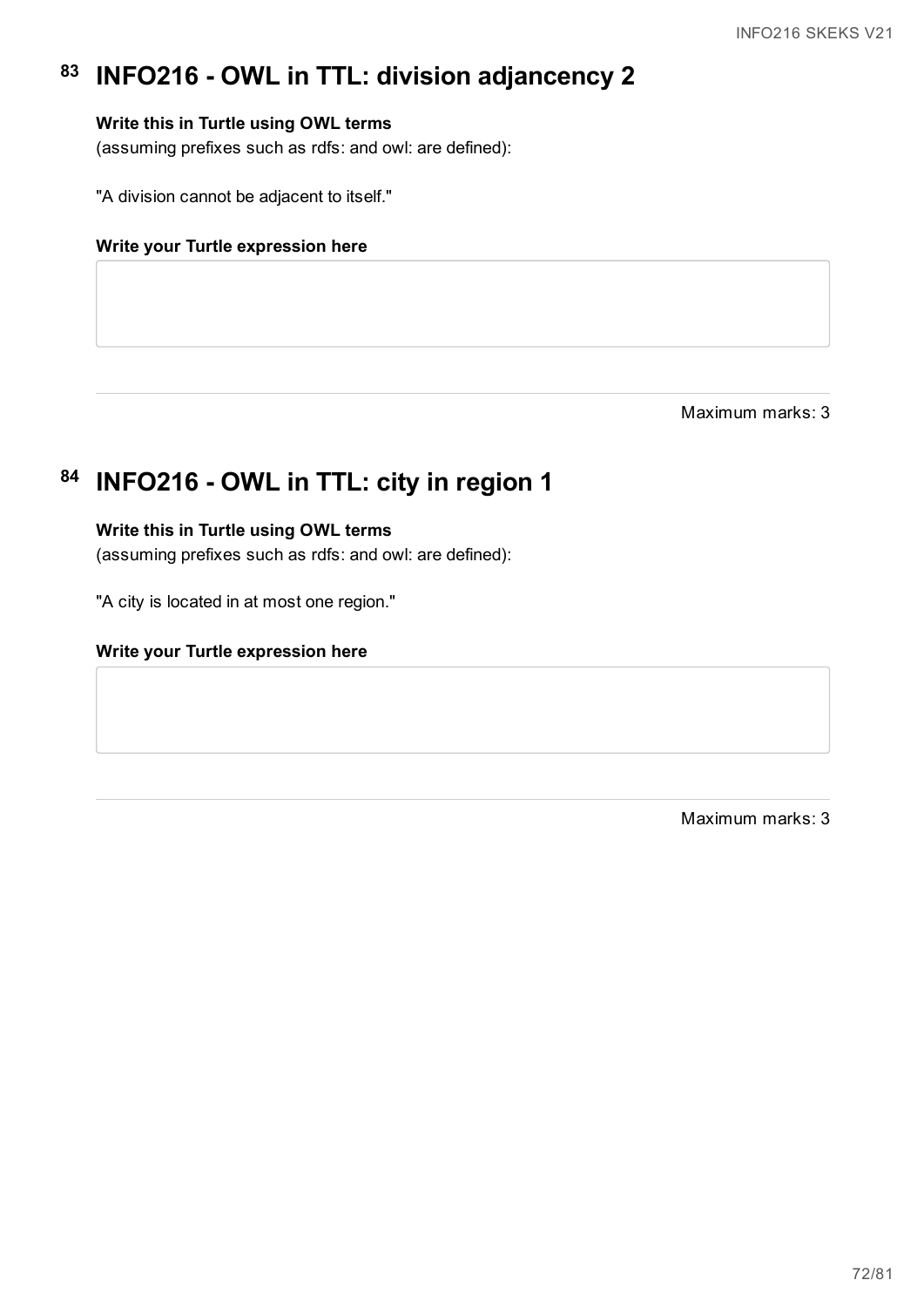#### **85 INFO216 - OWL in TTL: capital region**

### **Write this in Turtle using OWL terms**

(assuming prefixes like rdfs: and owl: are defined):

"A capital region is a region that has a capital city."

### **Write your Turtle expression here**

Maximum marks: 3

# **86 INFO216 - OWL in TTL: city in region 2**

### **Write this in Turtle using OWL terms**

(assuming prefixes such as rdfs: and owl: are defined):

"If a city is in a region, it must be in the country of that region."

### **Write your Turtle expression here**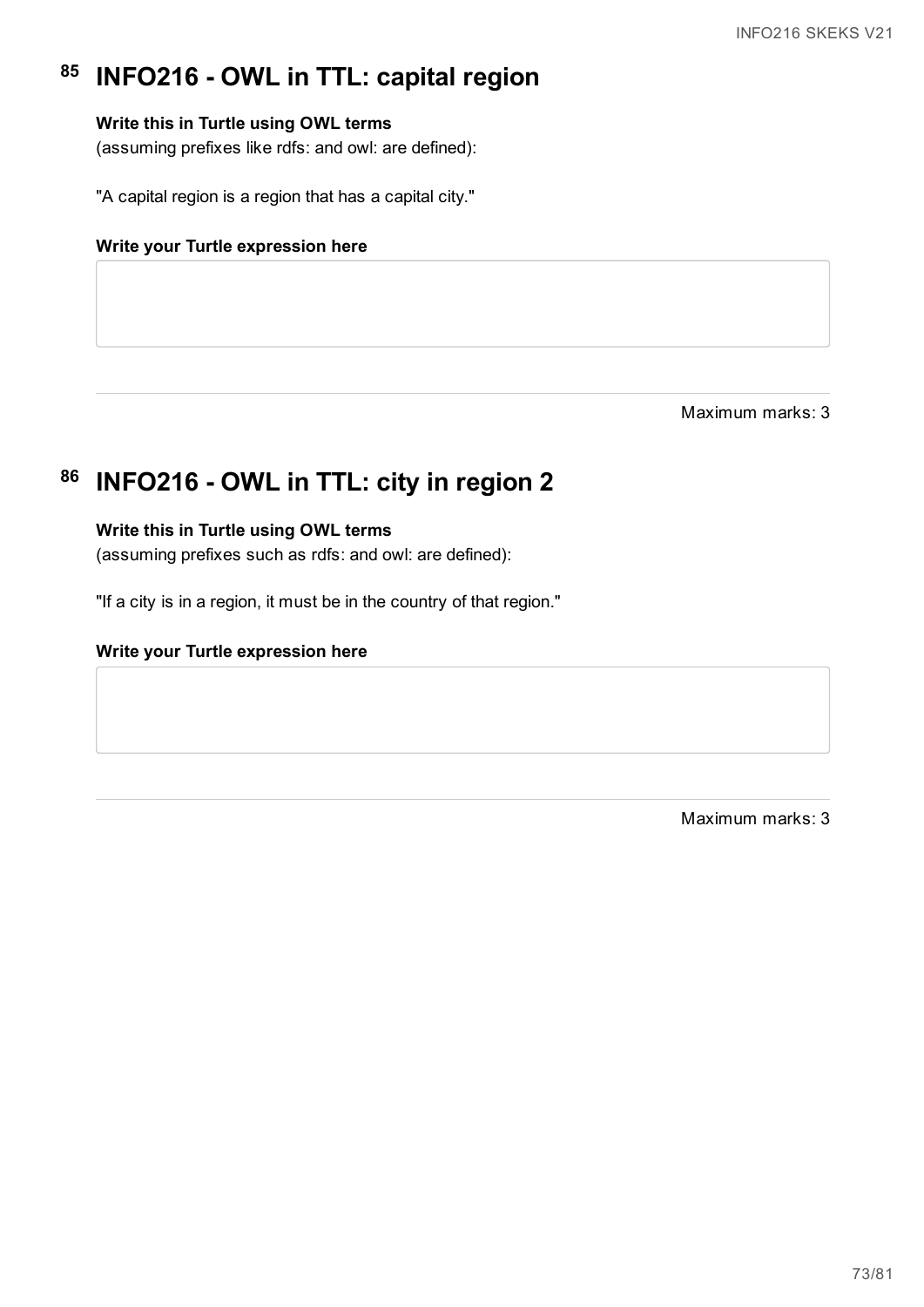#### **87 INFO216 - OWL in TTL: island state**

### **Write this in Turtle using OWL terms**

(assuming prefixes like rdfs: and owl: are defined):

"An island state is a country that is next to no (other) country."

#### **Fill in your answer here**

Maximum marks: 3

#### **88 INFO216 - OWL in TTL: city state**

#### **Write this in Turtle using OWL terms**

(assuming prefixes such as rdfs: and owl: are defined):

"A country with only one city and at most one region is a city state."

#### **Fill in your answer here**

Maximum marks: 3

#### i **Introduction to part 5: SPARQL**

In this task:

- First, you get 5 multiple choice questions about SPARQL. Each question has one correct answer. Each correct answer gives +1 point, whereas wrong answers give -1 point. An empty answer gives 0 points.
- Then, you are presented with a small dataset *(note that the terms used here are different from the ones in the OWL tasks.)* You are asked to write 7 updates or queries related to the dataset in SPARQL. Some of the SPARQL statements give up to +6 points. There are no negative points given for the SPARQL statements.

You should try to answer this part in around 45 minutes. It counts approximately 27% of the exam.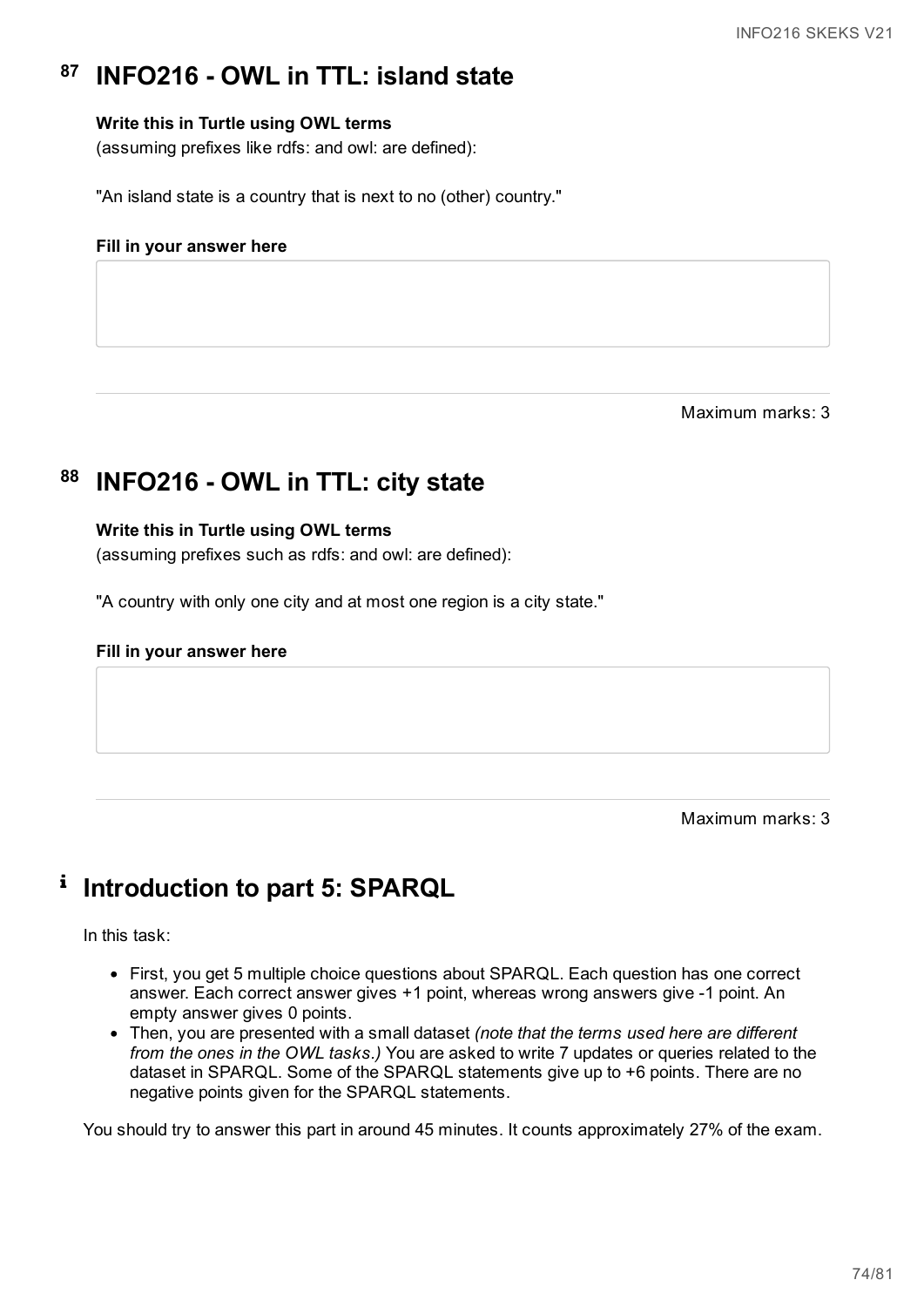#### **89 INFO216 - SPARQL ASK returns**

### **A SPARQL ASK query returns Select one alternative:**

- A graph
- ◯ A tree
- A boolean (True or False)
- A table
- $\bigcirc$  It is not a SPARQL query

Maximum marks: 1

#### **90 INFO216 - SPARQL CONSTRUCT returns**

### **A SPARQL CONSTRUCT query returns Select one alternative:**

- ◯ A table
- A tree
- A boolean (True or False)
- A graph
- $\bigcirc$  It is not a SPARQL query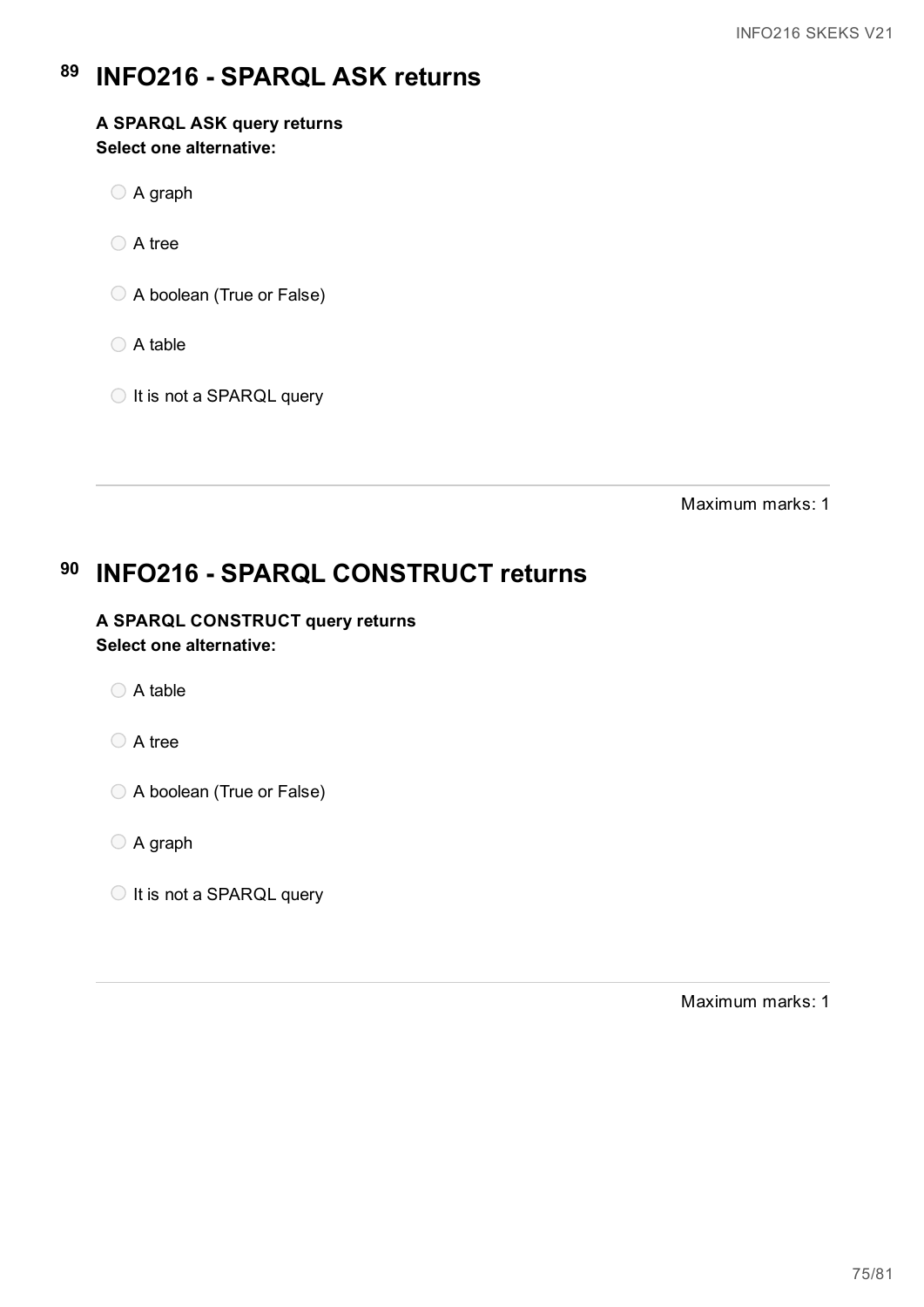#### **91 INFO216 - SPARQL DESCRIBE returns**

**A SPARQL DESCRIBE query returns Select one alternative:**

A tree

 $\bigcirc$  A table

A graph

◯ It is not a SPARQL query

A boolean (True or False)

Maximum marks: 1

#### **92 INFO216 - SPARQL INSPECT returns**

**A SPARQL INSPECT query returns Select one alternative:**

A graph

 $\bigcirc$  It is not a SPARQL query

◯ A table

A boolean (True or False)

A tree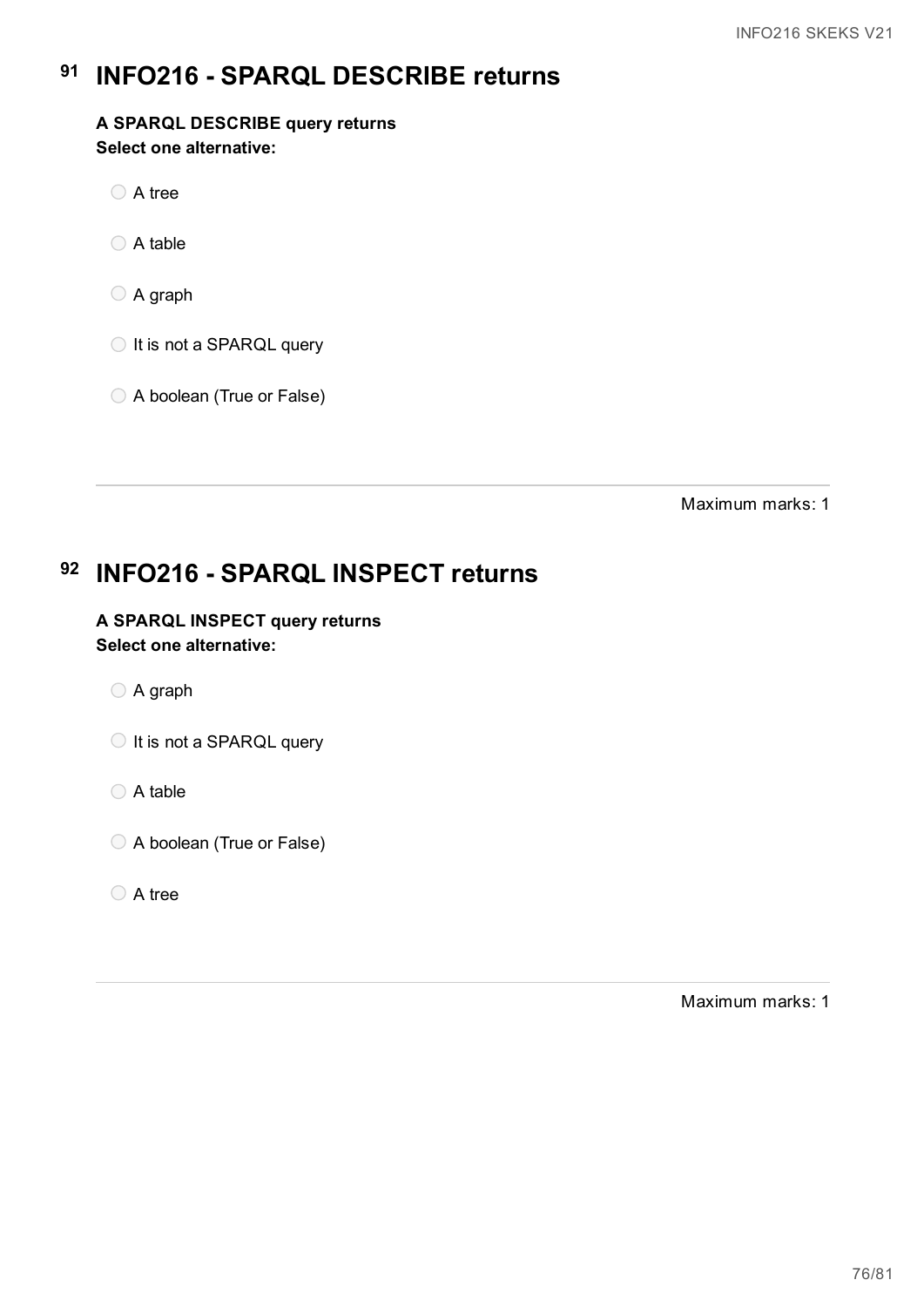#### **93 INFO216 - SPARQL SELECT returns**

### **A SPARQL SELECT query returns Select one alternative:**

A tree

◯ It is not a SPARQL query

- A boolean (True or False)
- ◯ A table
- A graph

Maximum marks: 1

# **94 INFO216 - SPARQL: add region triples**

### **Write a SPARQL Update that adds the triples written below in Turtle to a triple store:**

@prefix : <http://ex.org/> . :Norway :hasRegion :OsloRegion, :Rogaland, :Trondelag, :Vestland, :Viken . :OsloRegion :hasCity :Oslo .

### **Fill in your answer here**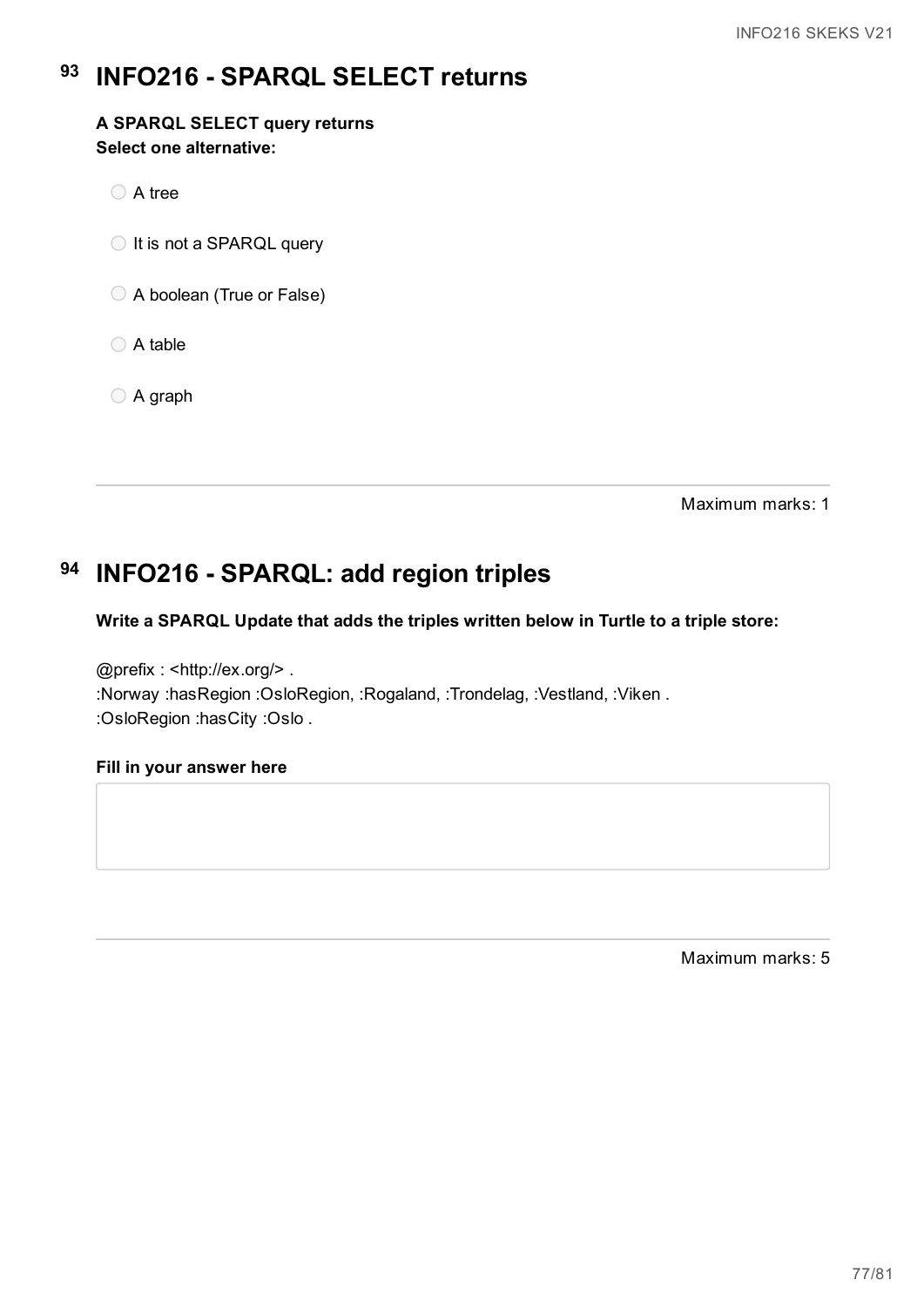#### **95 INFO216 - SPARQL: count city triples**

### **How many triples (without axioms and entailments) is written in Turtle here:**

:Norway :citiesByPopulation ( :Oslo :Bergen :Trondheim :Stavanger :Drammen ) .

**Number of triples:** .

Maximum marks: 4

#### **96 INFO216 - SPARQL: list cities**

### **Assume these triples have been added to your triple store:**

:Norway :citiesByPopulation ( :Oslo :Bergen :Trondheim :Stavanger :Drammen ) .

### **Complete this single-line SPARQL query so that it returns these 5 Norwegian cities:**

PREFIX : <http://ex.org/> SELECT ?city WHERE {

:Norway ( :citiesByPopulation ) ?city .

}

### **Expected result (the order may be different):**

| ?city      |  |
|------------|--|
| :Oslo      |  |
| :Bergen    |  |
| :Trondheim |  |
| :Stavanger |  |
| :Drammen   |  |
|            |  |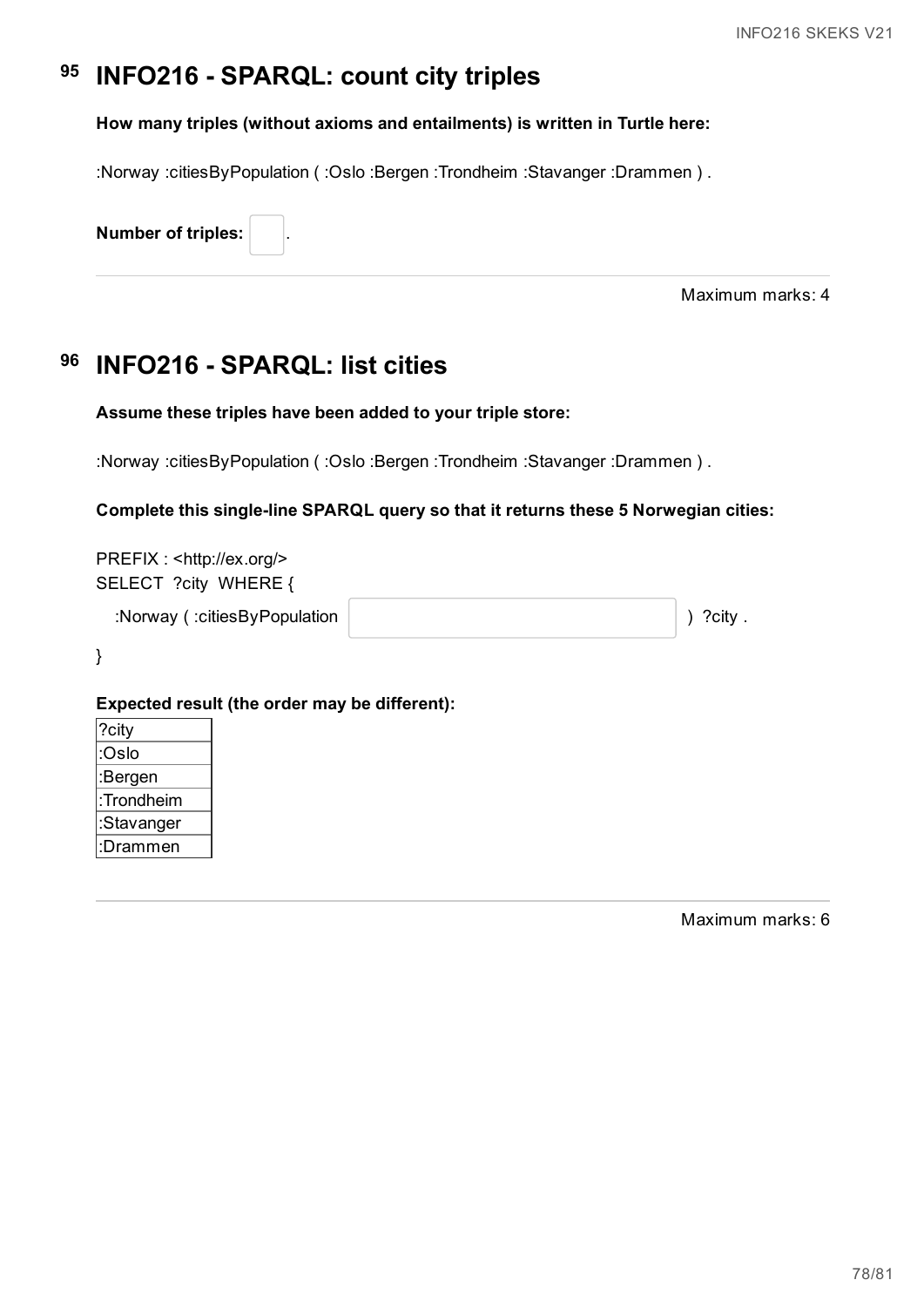#### **97 INFO216 - SPARQL: add city triples**

## **Write a SPARQL Update statement that uses the :citiesByPopulation list to add five corresponding unordered :hasCity triples.**

(The statement must be general so that it also works on other lists of cities and other countries.)

### **Fill in your answer here**

### **Expected result written in Turtle:**

:Norway :hasCity :Oslo, :Bergen, :Trondheim, :Stavanger, :Drammen .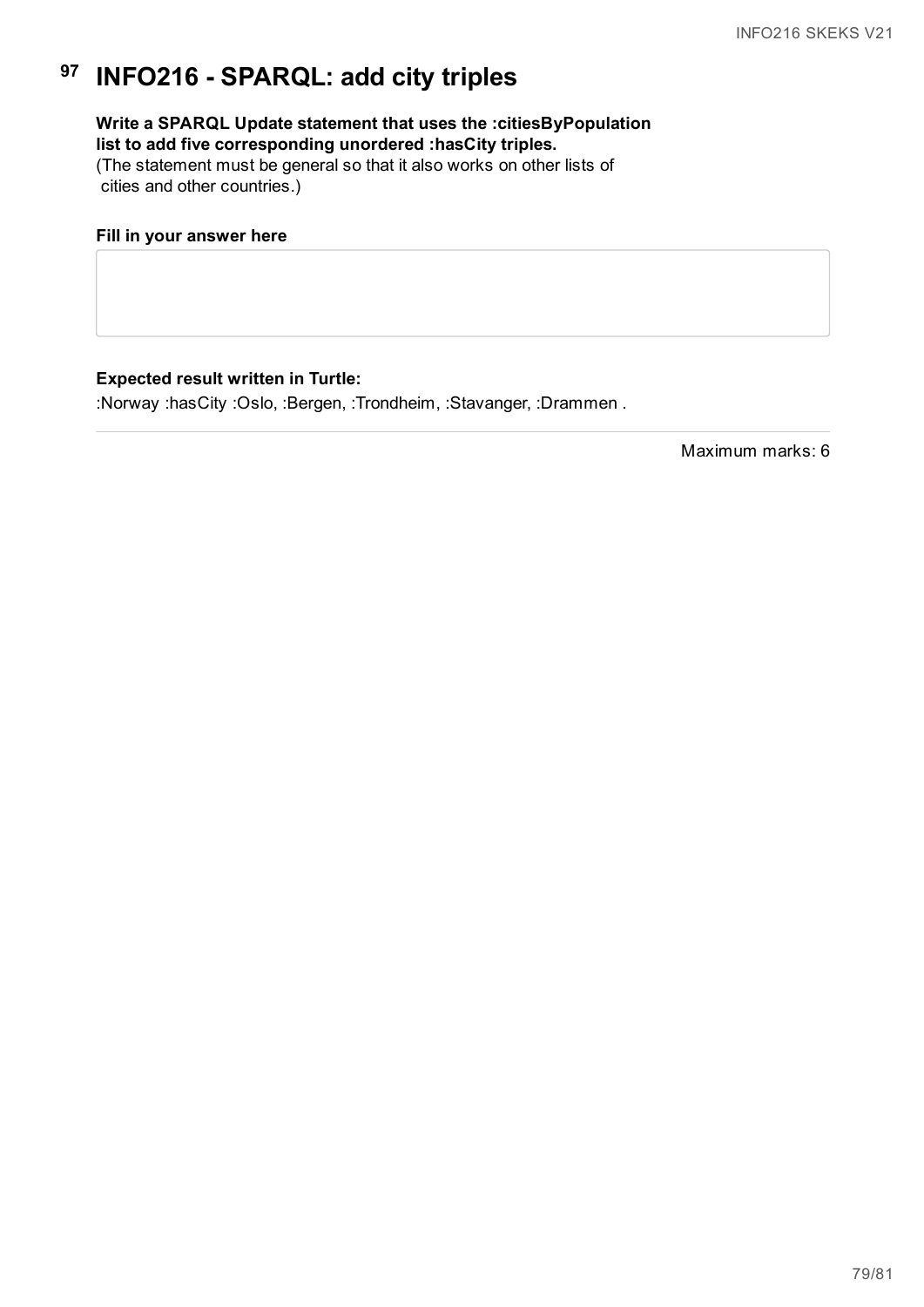#### **98 INFO216 - SPARQL: cities per region**

### **Assume the triple store has been extended with more triples (still written in Turtle):**

:Norway :hasCity :Os, :Voss, :Sandnes, :Fredrikstad, :Sarpsborg . :OsloRegion :regionalCity :Oslo . :Vestland :regionalCity :Bergen, :Os, :Voss . :Trondelag :regionalCity :Trondheim . :Rogaland :regionalCity :Stavanger, :Sandnes . :Viken :regionalCity :Drammen, :Fredrikstad, :Sarpsborg . :Oslo :hasPopulation 580000 . :Bergen :hasPopulation 213585 . :Os :hasPopulation 14046 . :Voss :hasPopulation 6043 . :Trondheim :hasPopulation 147139 . :Stavanger :hasPopulation 121610 . :Drammen :hasPopulation 90722 . :Fredrikstad :hasPopulation 72760 . :Sandnes :hasPopulation 63032 . :Sarpsborg :hasPopulation 52159 .

### **Write a SPARQL query that counts the number of cities in each region in Norway.**

### **Fill in your answer here**

### **Expected result:**

| ?region     |           |
|-------------|-----------|
|             | cityCount |
| :OsloRegion |           |
| :Viken      | 3         |
| :Vestland   | 3         |
| :Trondelag  |           |
| :Rogaland   | 2         |